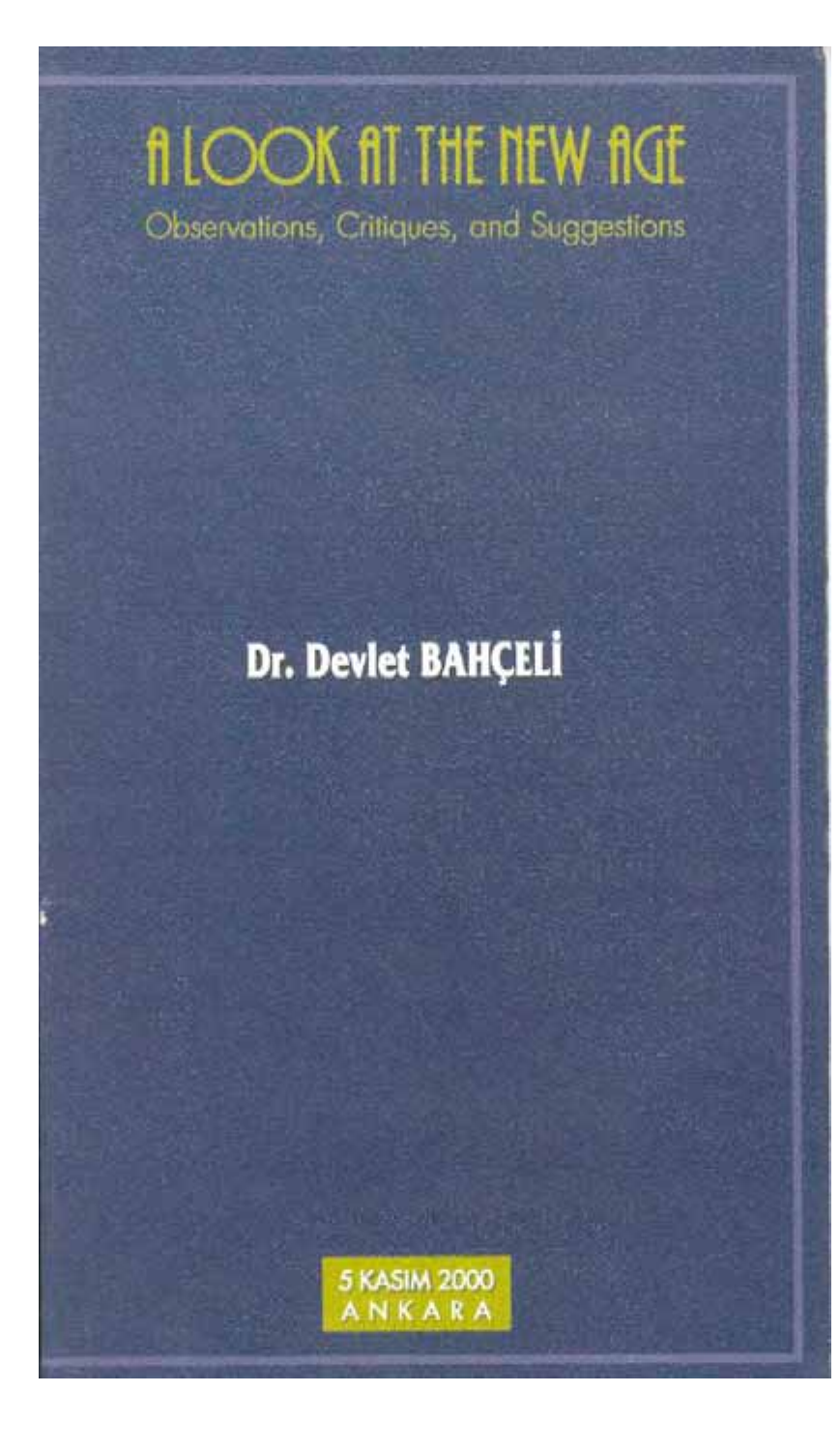## **A LOOK AT THE NEW AGE Observations, Critiques, and Suggestions**

**Dr. Devlet Bahçeli**

President of the Nationalist Movement Party (MHP) And the Deputy Prime Minister of Turkey

Translated by Dr. Mustafa Özcan

Opening and Closing Speeches at the Nationalist Movement Party 6th Congress on November 5, 2000 Ankara, Turkey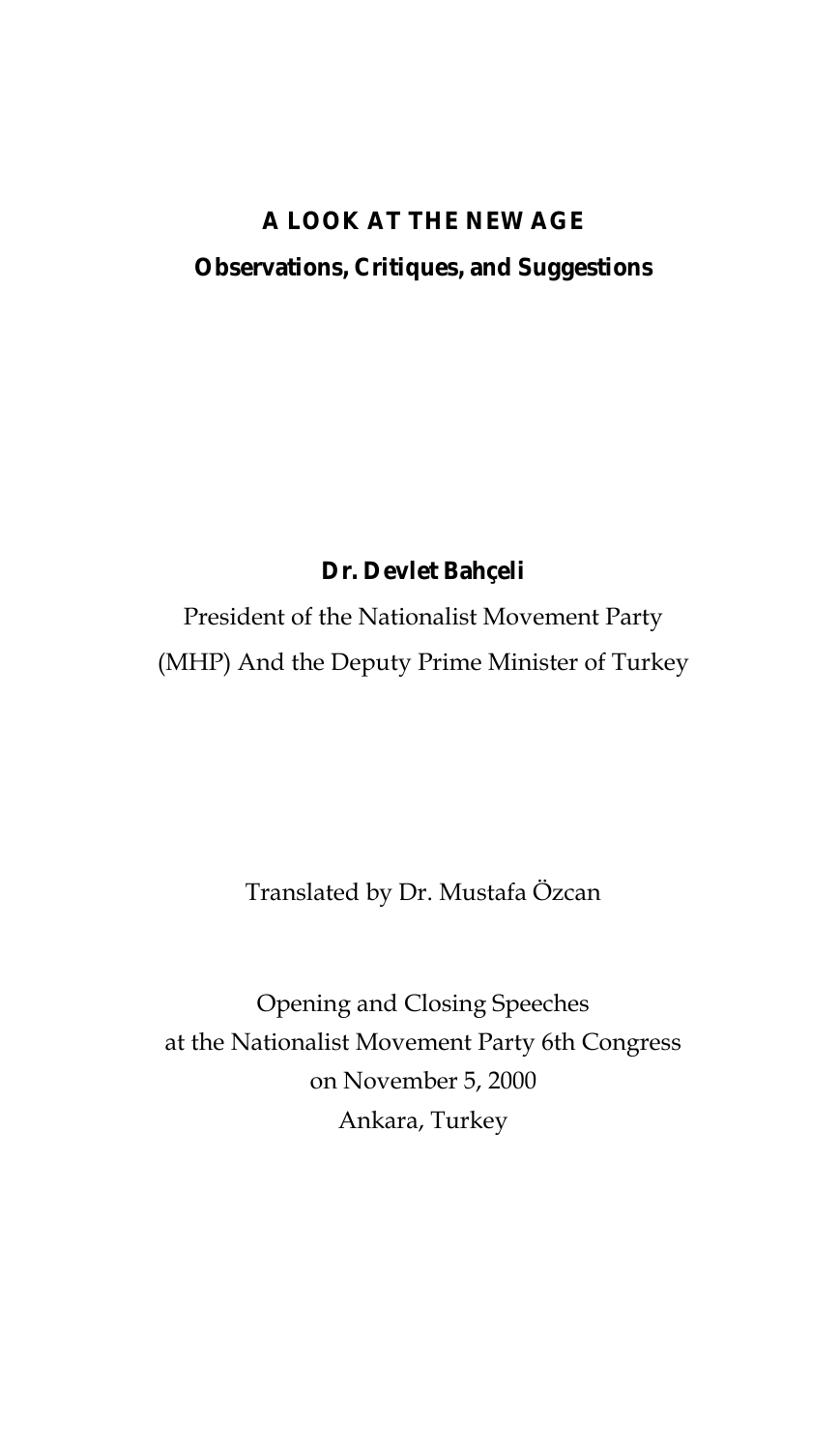**OPENING SPEECH**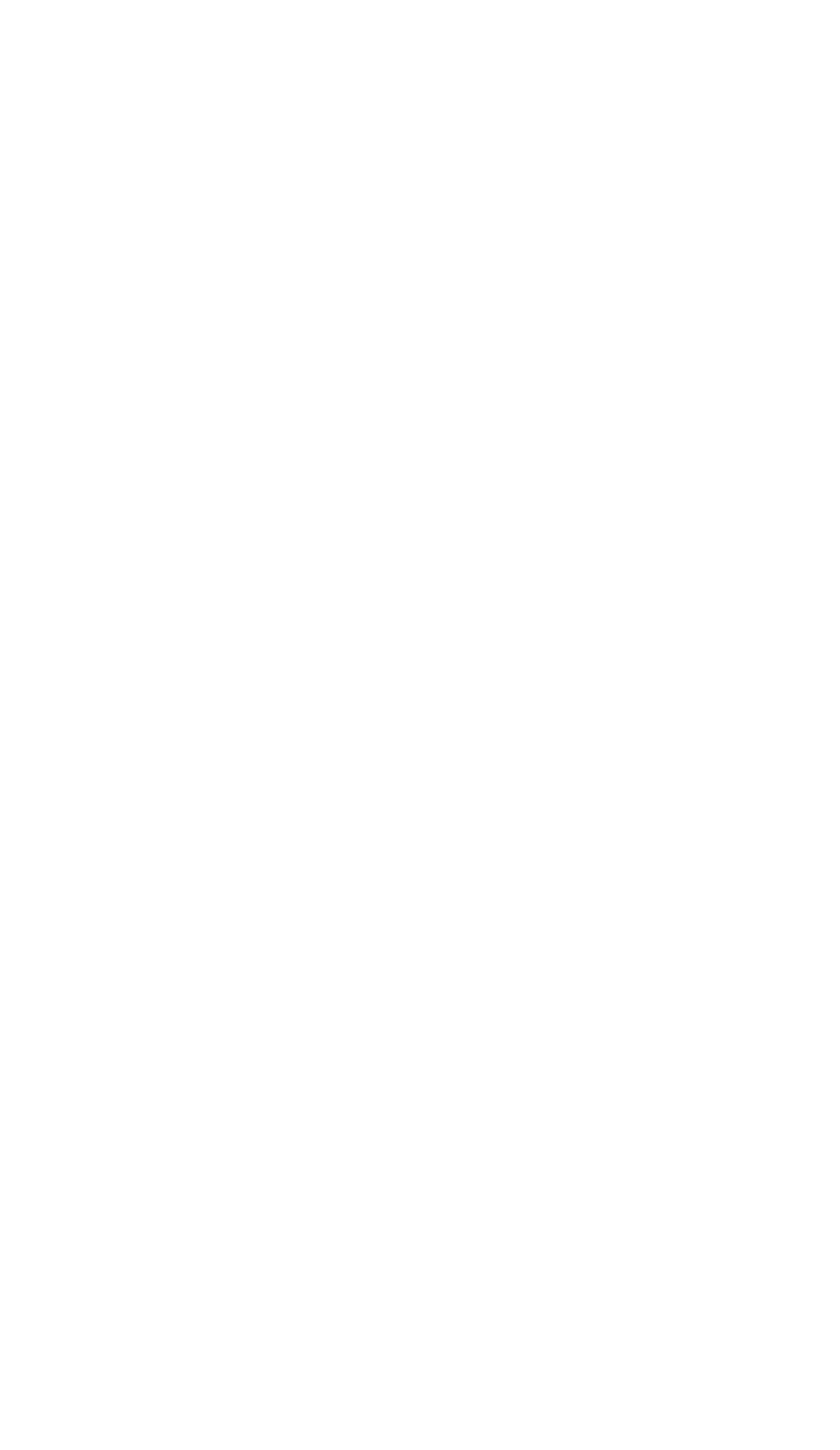**Mister Chairman and Members of the Presiding Board,** 

**Esteemed Members of the** 

**Cabinet and Parliament** 

**Respected Representatives of the Brother and Friend Countries,** 

**Highly Valued Guests,** 

**Deal Friends in Cause,** 

**Dear Young Idealists, Assurance of Our Future,** 

As I begin my words, I would like to slate that I feel happiness and honor for being with and addressing to your distinguished group.

I greet with love and respect all of our esteemed guests, my dear friends in cause, and all of our dear citizens watching us on TV.

1 welcome all of you to (he congress of the Nationalist Movement Party (MHP), which is not just a political party of today, but it is the party of the future.

With your presence, you have honored our congress. Which we hope will provide the Turkish nation and humanity with a fresh breath.

Thanks to Sublime God that has helped us to come together as we enter the first century of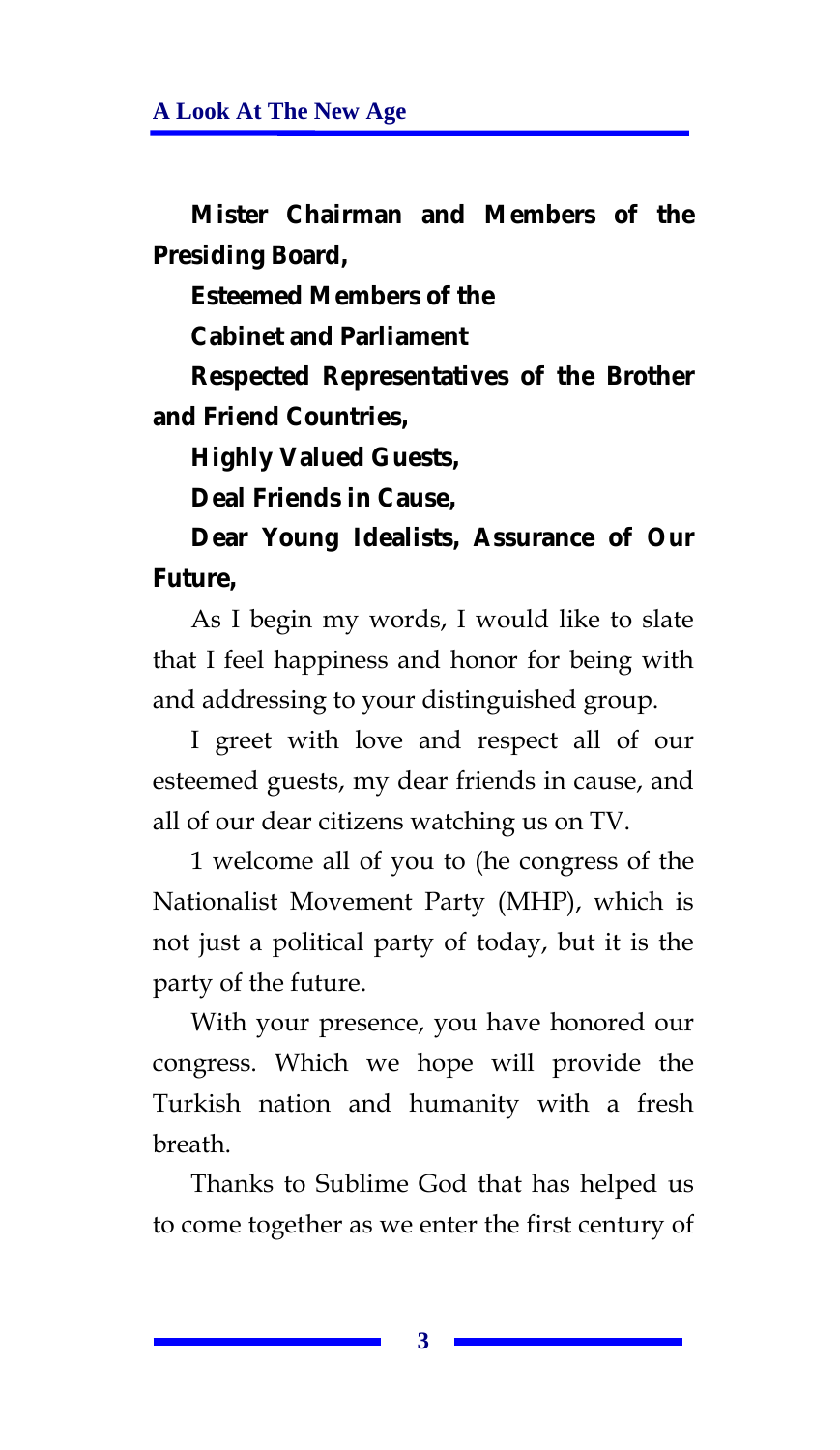the third millennium. I am also indebted to the Great Turkish [Nation, which has supported and carried us to our current position.

## **Significance of the Congress**

Today, we are all here to share a historical moment together. The Sixth General Congress of our party has meaning and significance beyond that of the regular meetings, which are, according to the laws, gathered once [n every three years. This congress is gathered at a historical turning point, in a time period in which one millennium ends and a new one begins.

Today, the Turkish nationalists are present, because the Turkish nation has a word to be told in this period of intensifying debate and discussion on the future

Ankara, the capital of Turkey, is hosting today the distinguished delegations of the Nationalist Movement Party coming from all over Turkey; it witnesses their meeting with the new century. May this congress be prosperous and auspicious to all of us and to everyone else.

With this occasion, and with the feelings of mercy and indebtedness, I would like to first

**4**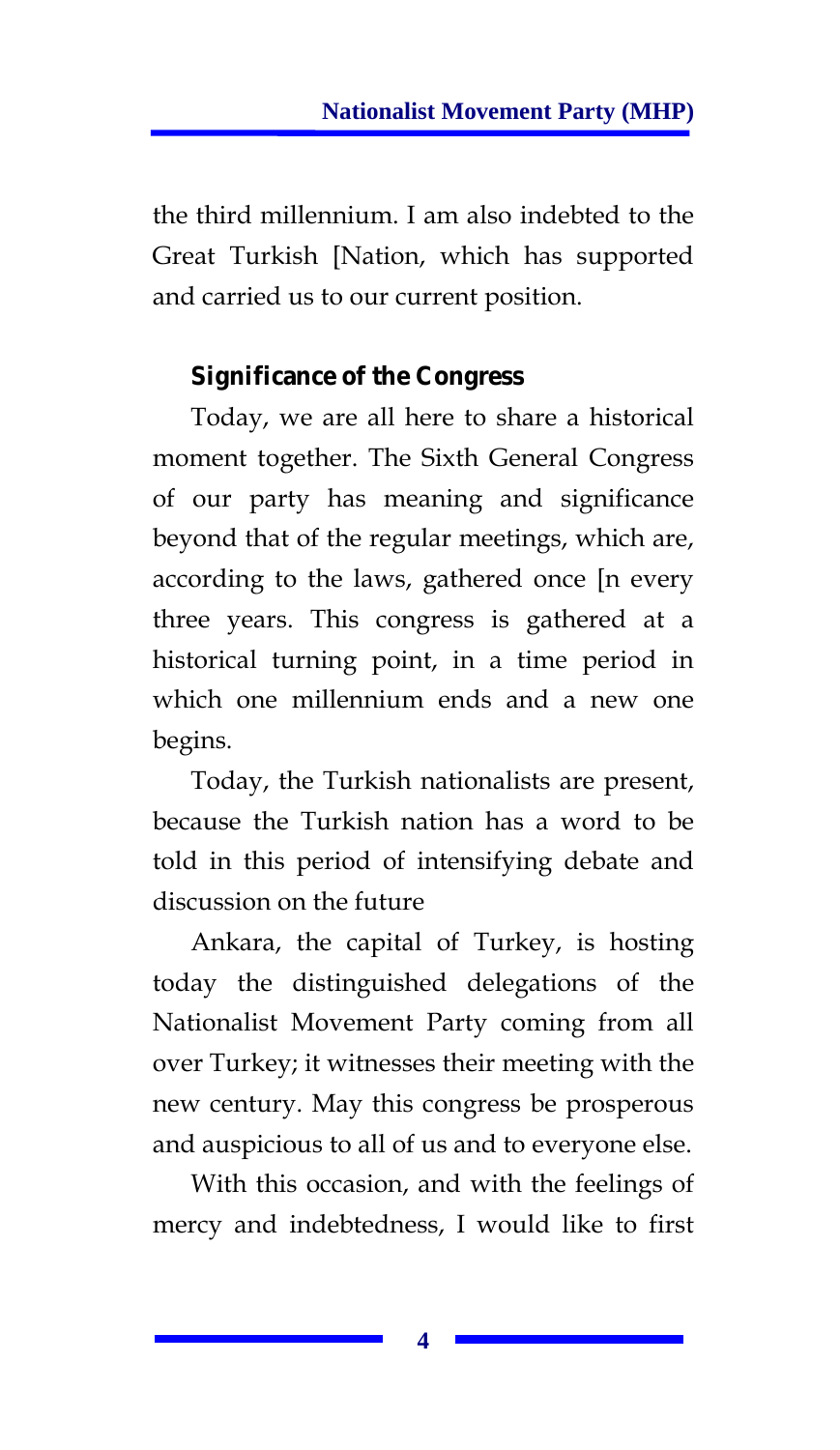mention our ancestors Alparslan<sup>1</sup> and Ertugrul<sup>2</sup> Ghazis and all other great statesmen and leaders of the nation, who have sacrificed their lives in centuries past to make the Anatolia the home of the Turks forever. With the same feelings, I remember Mustafa Kemal Atatürk and his friends in cause, who with the same spirit and resolution won the National Struggle3, writing an epic of heroism, and founding the Republic of Turkey. I also remember all of our other martyrs and ghazis.

Here also, with the same feelings of mercy and indebtedness, I remember the late leader of our movement, Alparslan Türkeş, who devoted

<sup>1</sup> Alparslan Ghazi was the Sultan of the Turkish Seljuk Empire, who defeated the army of the Byzantium Empire in 1041 and opened the door of the Anatolia for the Turks. Translator's note.

<sup>2</sup> Ertuğrul Ghazi was the father of the Osman Ghazi, the founder of the Turkish Ottoman Empire (1299-1918). Translator's note.

<sup>3</sup> At the end of the First World War the Ottoman Empire collapsed and the armies of the various European countries occupied Turkey. Over this development, the

Turkish nation and army reorganized under the leadership of Atatürk, started the national Struggle, defeated the occupying armies and established the Republic of Turkey as a nation state in 1923. Translator's note.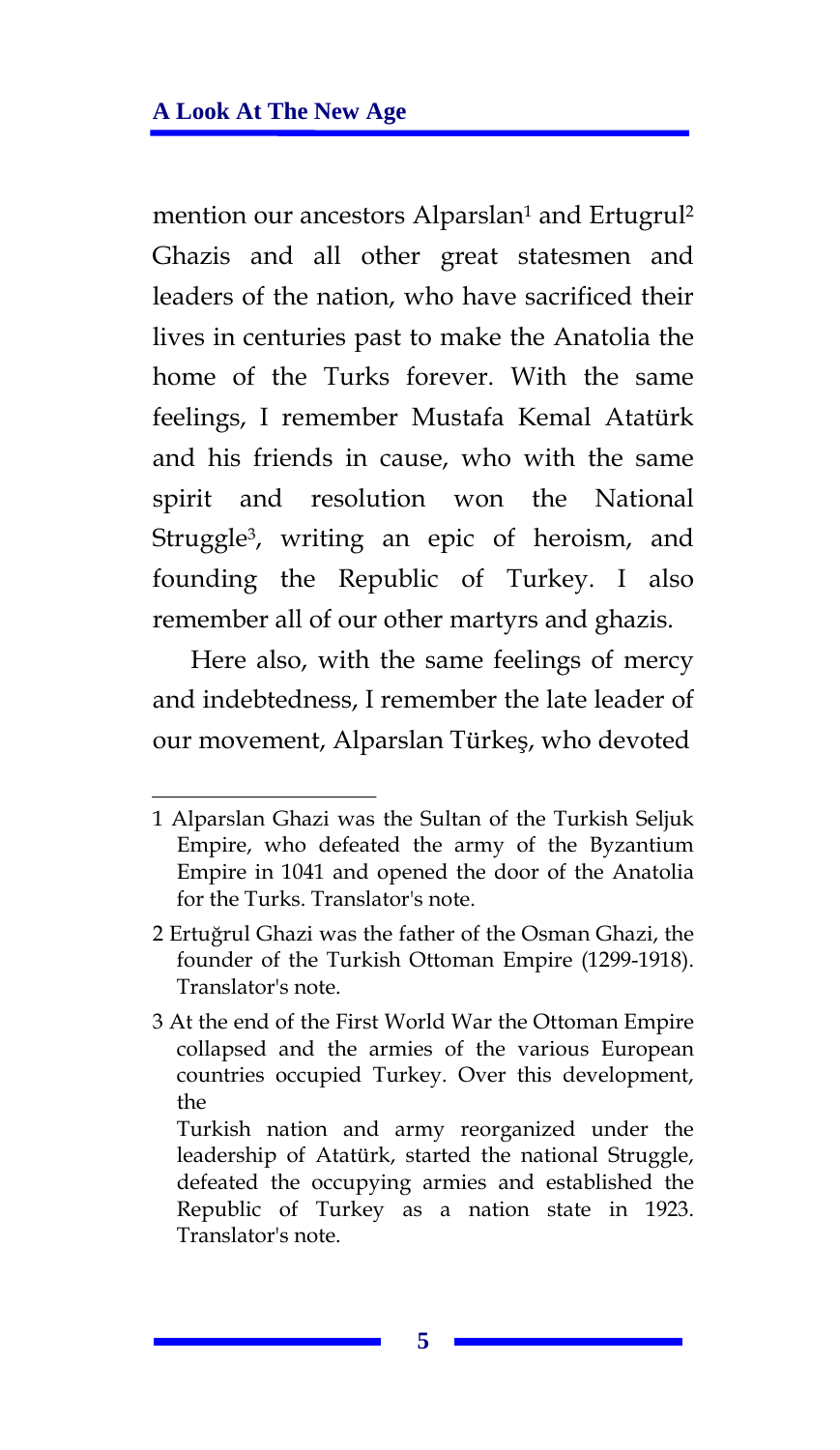his life to the ideal of a more powerful and respected Turkey. Similarly, I remember all of our late friends in cause.

Lastly, I wish mercy and grace for the late Ebulfez Elçibey4, a valuable politician and thinker, and a lover of the Turkish world, who died this year.

Esteemed Quests,

Respected Members of the Nationalist Movement,

Distinguished Members of Media,

The general congresses of the political parties of a cause are important political platforms where domestic and international problems are analyzed and evaluated. In addition, solutions for the problems, ideas, and goals on the future are stated. There is no doubt that the phase reached by the globalization process, makes this kind of a review and assessment both necessary and meaningful.

<sup>4</sup> Ebulfez Elçibey was the popularly elected President of Azerbaijan, a Turkish Republic, which gained its independence after the Soviets collapsed in 1991. Translator's note.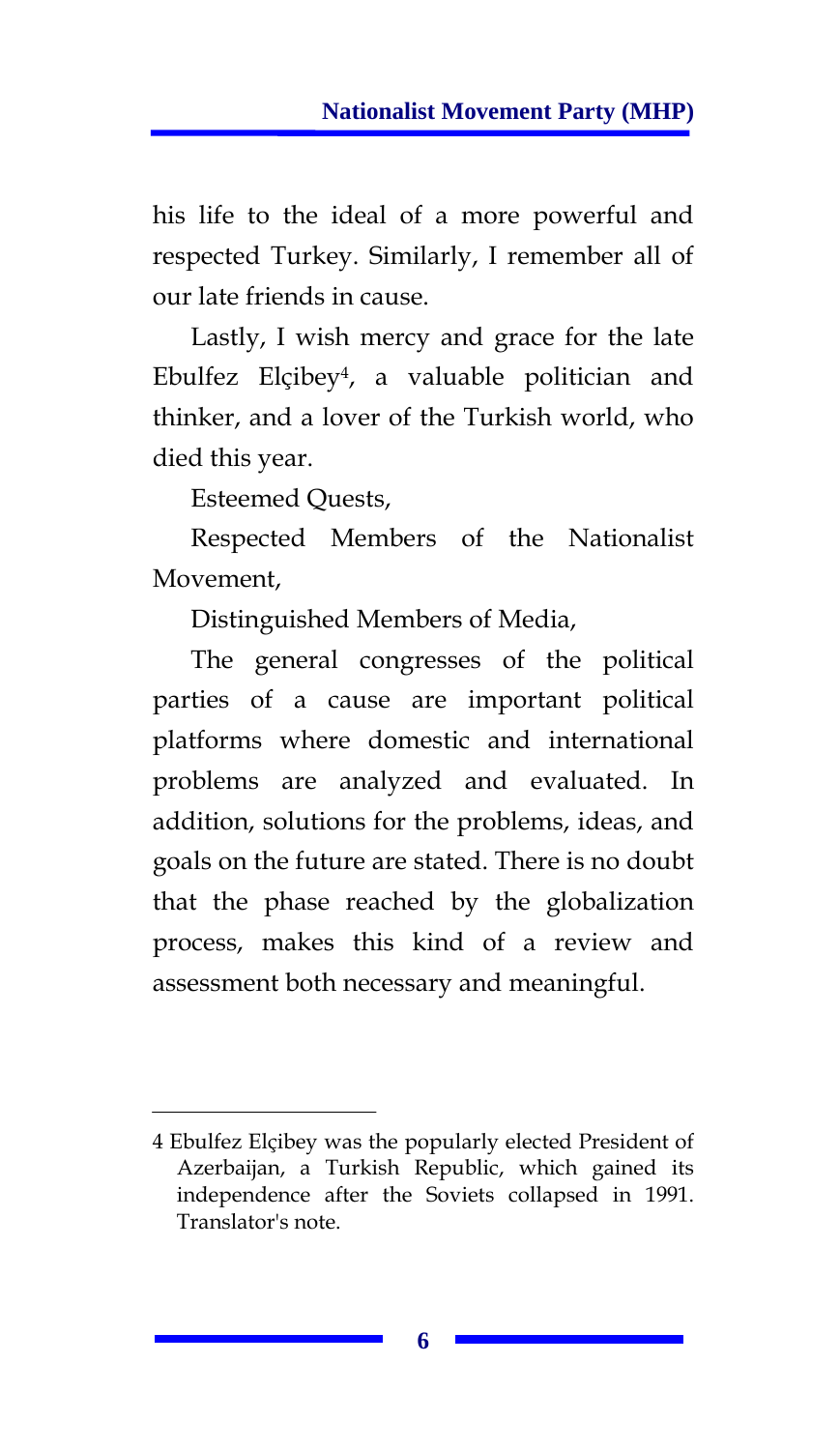## **Toward a New Globalization Perspective**

We represent a historical generation, which has to deal with and solve all the problems, which are currently being experienced or would be experienced by the Turkish nation and also by the international community. In striving to solve these problems, we have to act within the framework of the basic principles and values of humanity.

Among these principles and values, democracy, human rights, justice, solidarity, responsibility and tolerance are vitally important. Guidance by these principles, not only in the domestic affairs of the countries, but also in the relationship among them is vitally important.

The vigorousness of these principles and values, which are the "common property" of nearly all humanity, will also determine our "common future." Therefore, the problem of today is knotted on the degree of transferability of these principles and values to practice both at national and global levels. Today is not the day to be satisfied with the announcement and advertisement of these values. What is important and required today is the development of proposals for the solutions of the problems. Also, the assurance that this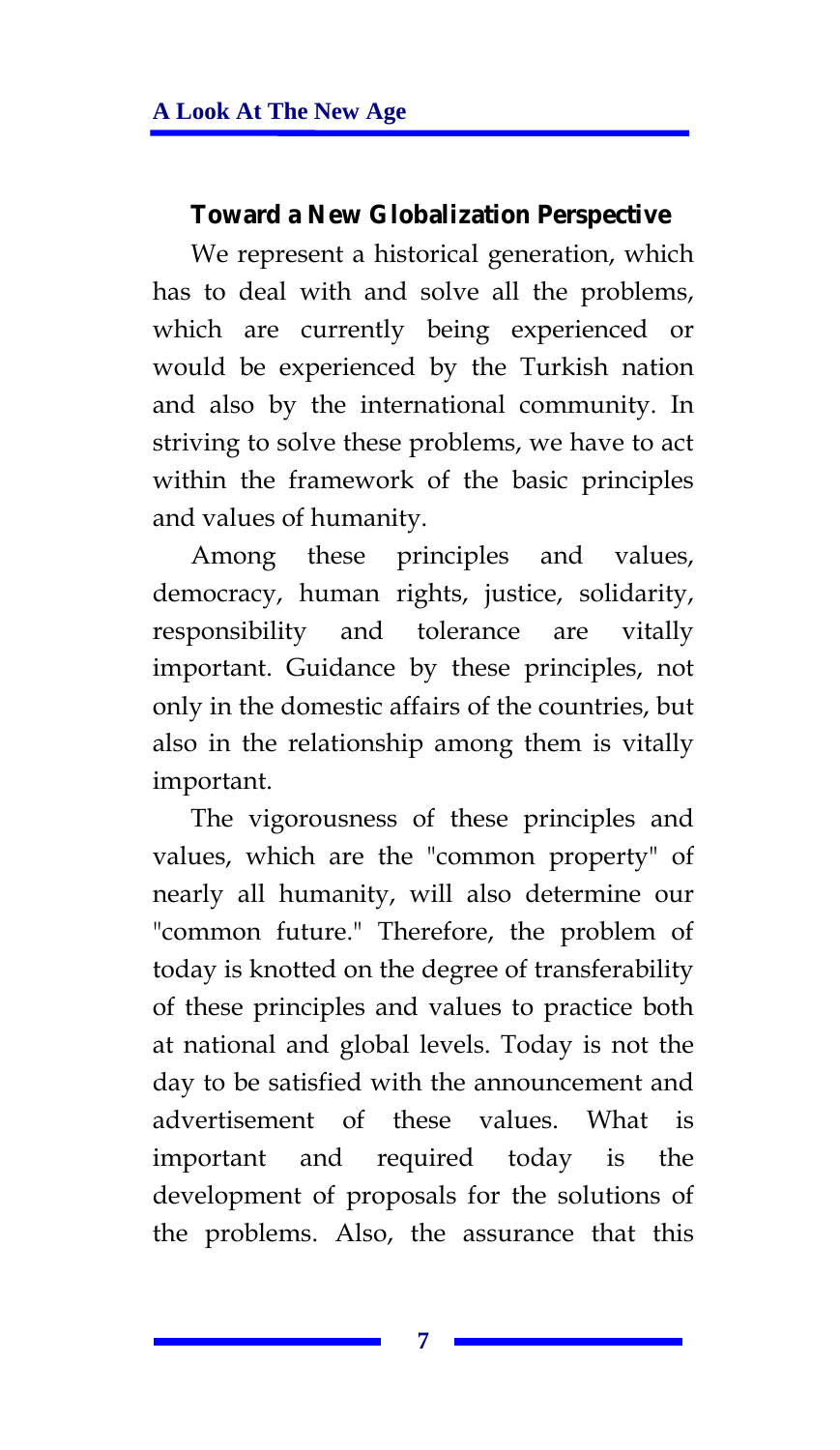process would be felt in all parts of the world and in all aspects of life should be provided.

Here, with a broad perspective formed by the chain of these kinds of sensibilities, I want to assess the main issues on the agenda of our country and the world, and share our views and proposals with you and with our dear nation.

As known, the year of 2000 symbolizes humanity's leave the old millennium and its entry into the first century of a new millennium. It is obvious that the dates determining the periods in calendars do not cause cuttings in political movements or in the flow of life. However, they are the symbolic turning points urging us, on one hand, to assess how much progress we have made and on the other hand to focus our attention on the future.

## **A New Culture of Responsibility in the New Century**

Called the age of "extremisms," "discoveries," or "transformations," among others the 20th century has certainly been a long and difficult period in the history of humanity. It is true that the 20<sup>th</sup> century is not identical with the century that it followed, yet it is also true that it is not too different from that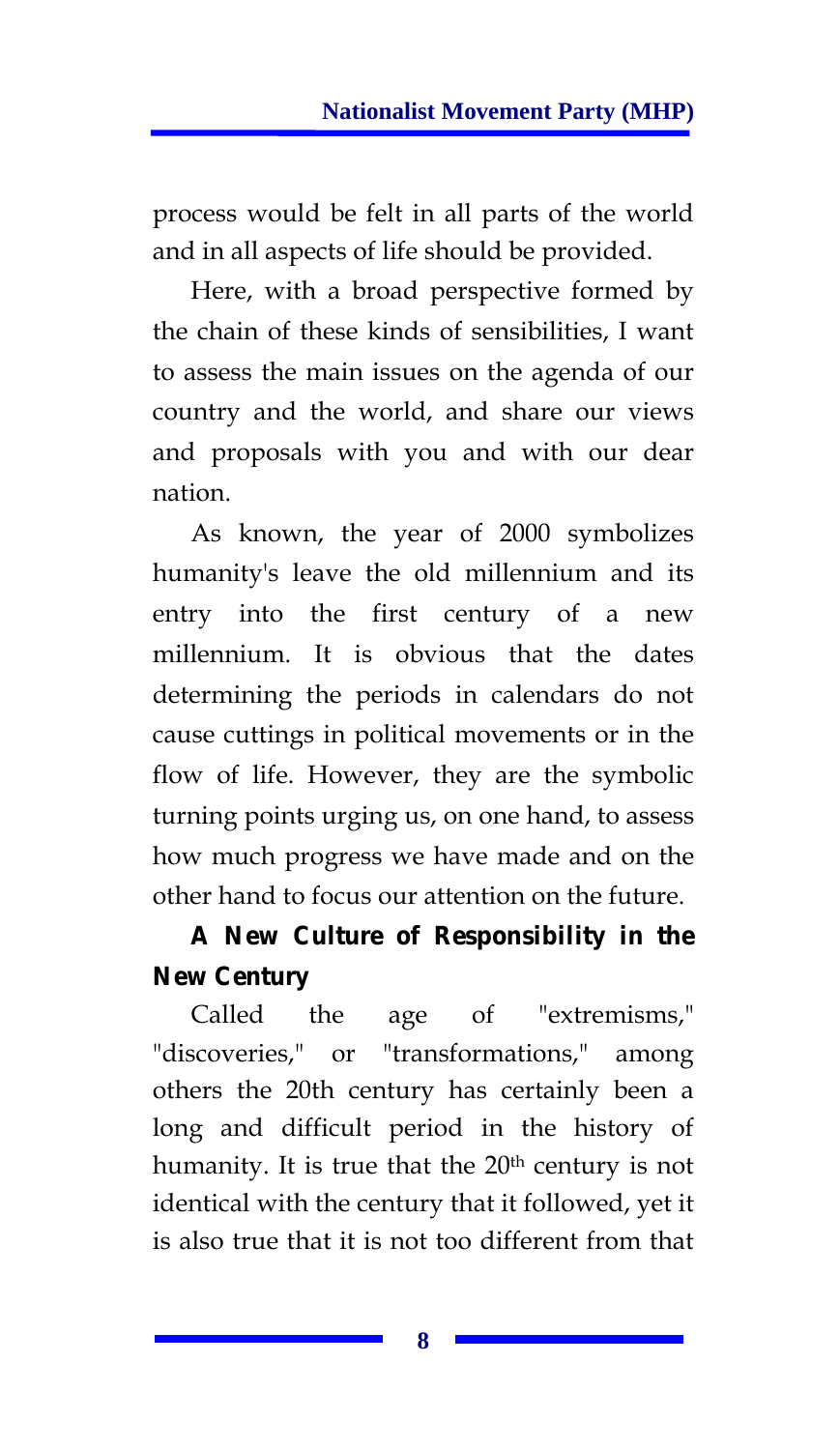century. The history of humanity is a complex process including both change and continuity within. Social and mental features of human beings, as the common inheritance of humanity, are the significant determinants of the developments of societal and economic life, have reached our time without chaining all that much.

We should not forget that those who use nuclear energy, genetics, and biotechnology either to harm or benefit humanity are humans themselves. This fact will not change in the future as long as technological developments do not replace human motives and abilities. To the extent that they substitute human motives and abilities, it will be difficult to anticipate what kind of a future awaits us.

This is one of the most important points, which should not be overlooked in our debates and thoughts concerning today and the future. A second central point, which is implied by the first and follows it, is the existence and development of a multi-faceted consciousness of responsibility.

Today, we face a new "universal climate" in which almost in every area, competition and cooperation, hope and hopelessness, and chaos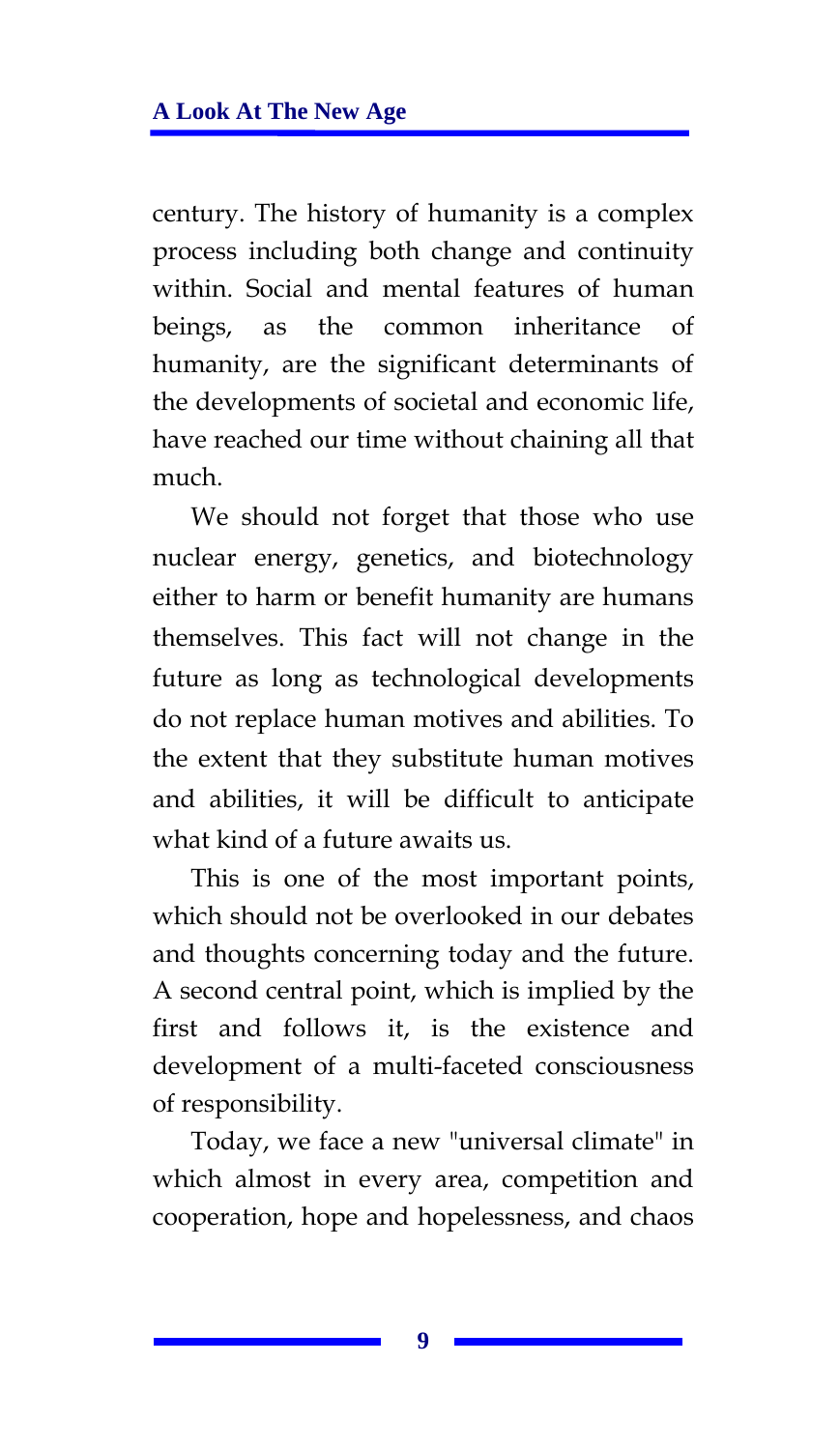and order are being separated from one another by a very thin line. The ultimate form to be taken by the dynamics of the New Age will certainly determine the fate of humanity.

Therefore, the existence and diffusion of a global understanding and an ethic of global responsibility has become important. There is no need to mention that the ethic of global responsibility has to be based on a trivet of national, regional, and global concerns. It should be remembered that in this kind of a chain of responsibility the location of the advanced industrial societies is it the very beginning the chain.

### **Globalization and Fairness**

Today, besides the spread of new technologies, the values and institutions, such as human rights, democracy, and market economy are being accepted at a global level and their respectability is increasing. The development of the democratic and humane dimensions of political regimes is being gradually more desired and demanded.

All of these developments promise, at least in appearance, a better future for human beings. The current wind of democracy and human rights brings the possibility to the world agenda that the new world order, which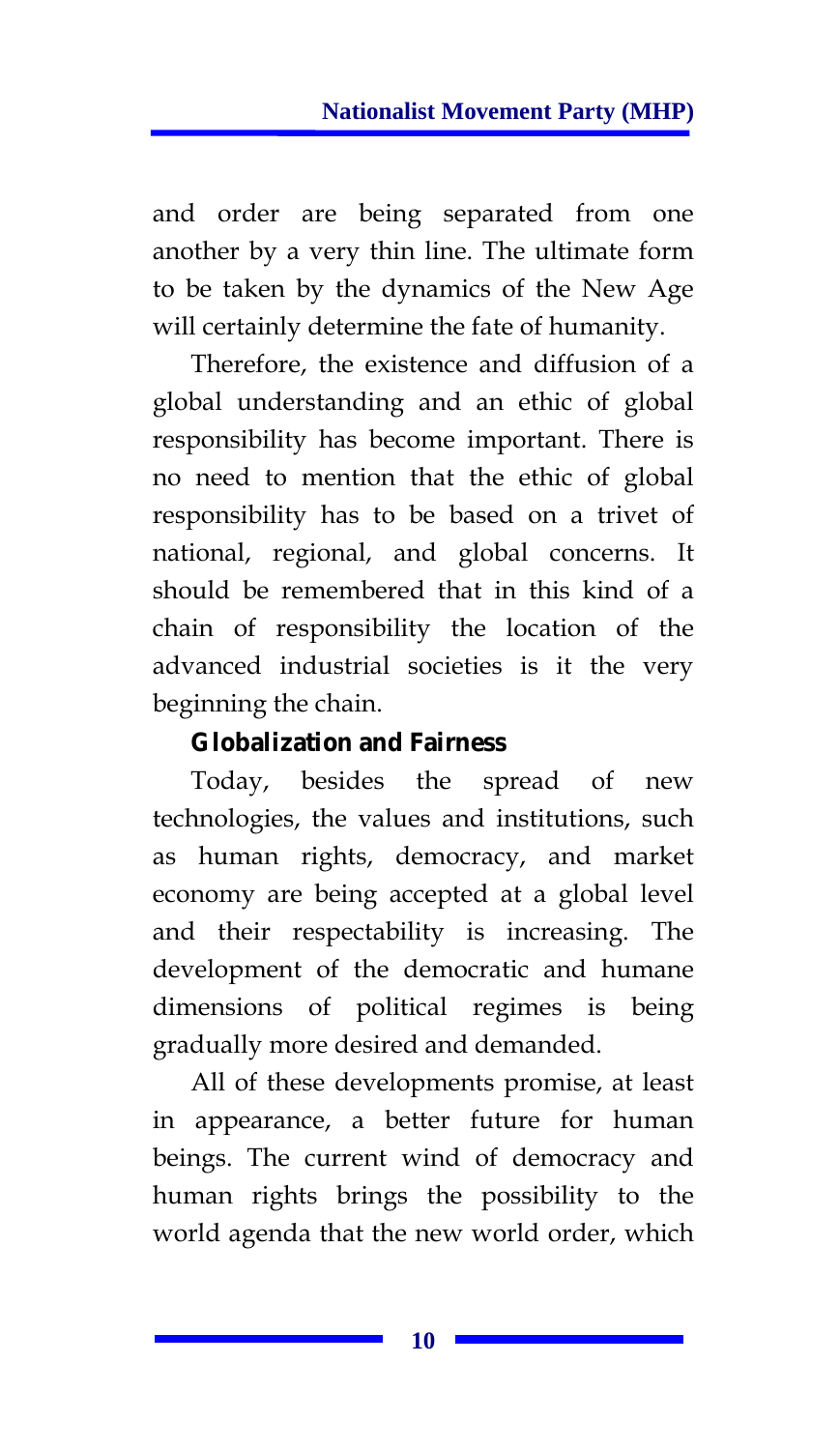is now experiencing the pain of being reshaped, can be equipped with these same values and sensibilities.

Realization of the circulation of these values in the veins of globalization process is not easily attainable. Still, these demands and expectations are being gradually welcomed in the world, which is a pleasing and important development. A serious progress in this direction will serve the common interests of entire humanity.

This ideal is one of the global level goals and assertions of the Turkish nationalists. The ideal of "equality and cooperation of nations," which was formulated and underscored by great thinker Ziya Gokalp5 in the beginning of the 20<sup>th</sup> century should be taken as a starting point and has to be developed. One of the ways to make the world of the 21st century a better and more beautiful place to live is the enrichment of this understanding.

Dear Friends,

Distinguished Members of Media,

During recent years an increase in the number and power of international civil society

<sup>5</sup> Ziya Gokalp (1876-1924), a renowned Turkish sociologist, is considered as the father of modern Turkish nationalism Translator's note.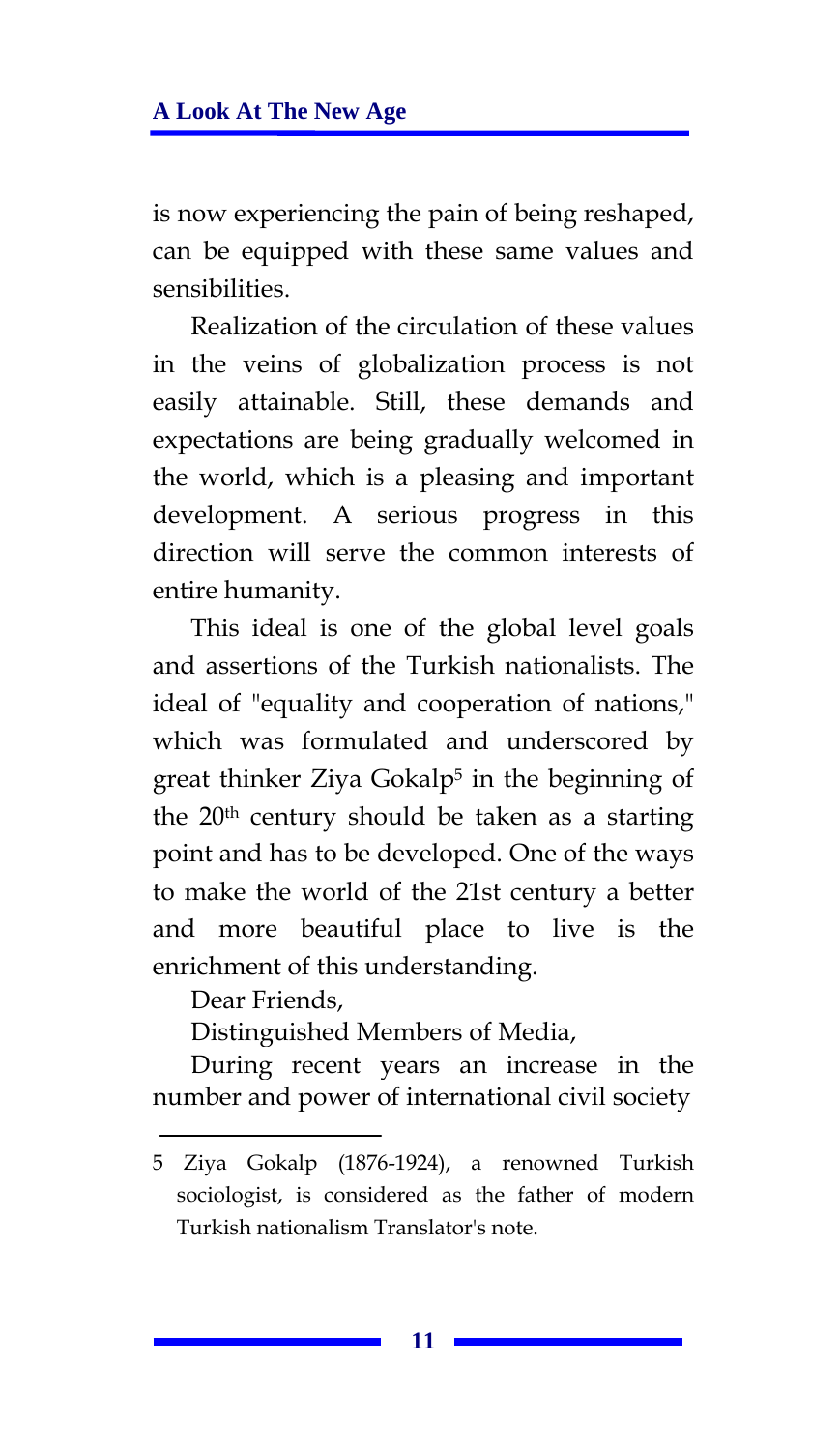and aid organizations and in the efforts of humanistic solidarity, though they mostly have served to heal the wounds of disasters, are pleasing developments.

## **Political Impasses of Globalization**

Political and social dimensions of this multifaceted change and development process, which is briefly defined as globalization, are not limited by the issues mentioned above. The issues listed so far mostly reflect positive aspects of the globalization process.

Global political and social processes have some other features, which are also important like the ones mentioned above. The current state of the world simultaneously include the localization, regionalization, and globalization processes. Regardless of what is called, "big game" or "natural evolution," humanity is experiencing this kind of a reality.

For us, social trends for localization and separation create the danger of crumbling and weakening of protection, which opens the door for the exploitation at the global level. On the other hand, regional alliances are based on the concept of further benefiting from the globalization process and of better protection of the global strategic balances.

Advancing global economic relations and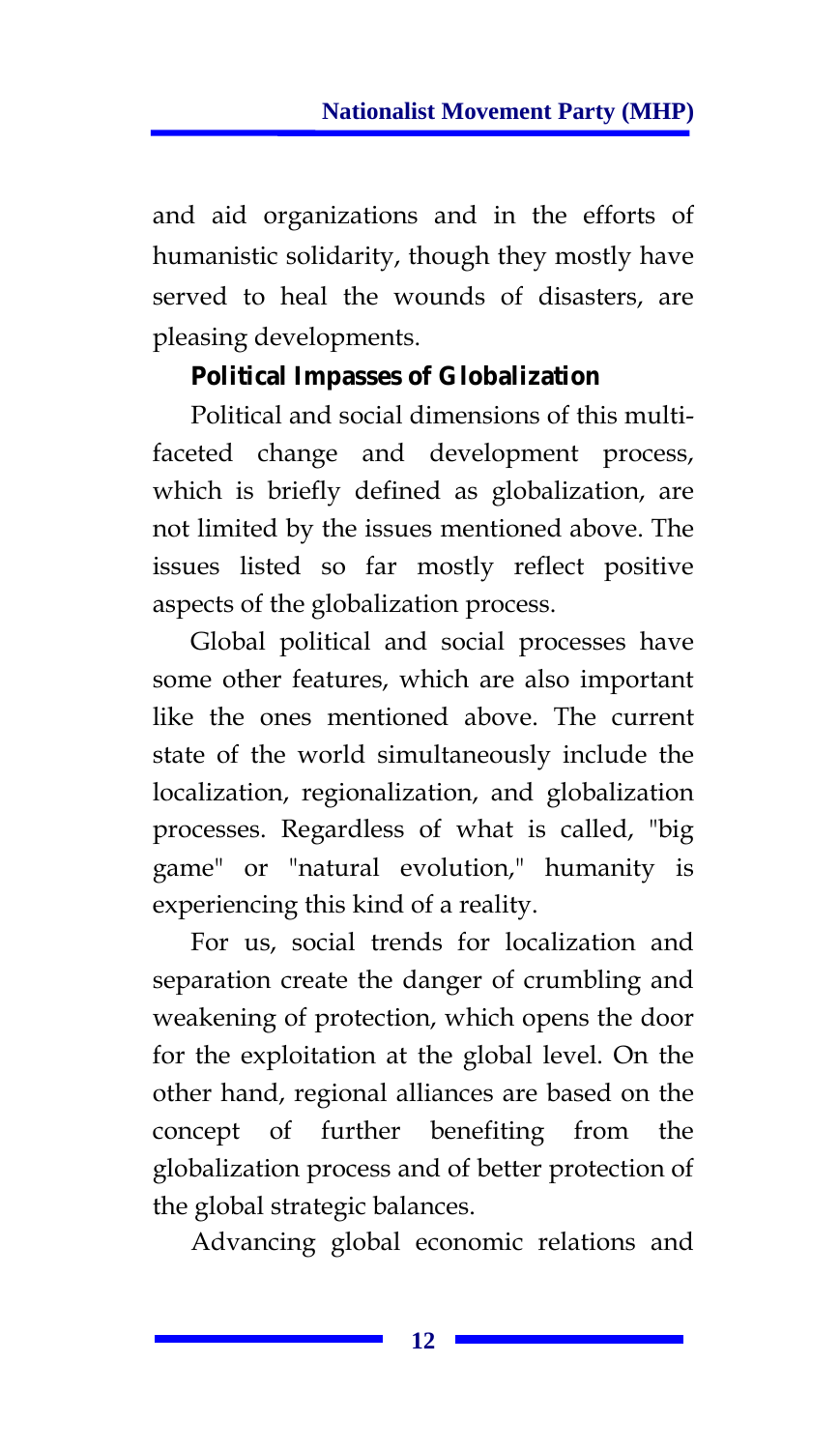technological developments, and political effects of globalization complete one another. The economic relations and technological developments, particularly, high-level progress in the area of communication, prepare a convenient ground for the development of global structures.

The unbelievable speed reached by the industries producing and transmitting knowledge has reduced to the minimum the time and place differences among the regions of the world. The arguments regarding the disappearance of the borders are stemming from these developments.

As a matter of fact, the regional organizations mean in a sense the addition of new economic, political, and cultural borders to the existing ones. The applications such as "visa" and "quota" which have spread during the recent years are the new arrangements applied in the international relations. In other words, these are the new limitations implemented in this field.

All of these remind us some other realities: In the transmission of knowledge and capital, the limitations and borders are gradually disappearing. However, the transfer of people, specifically labor force, and many productions do not have the same and privilege.

**13**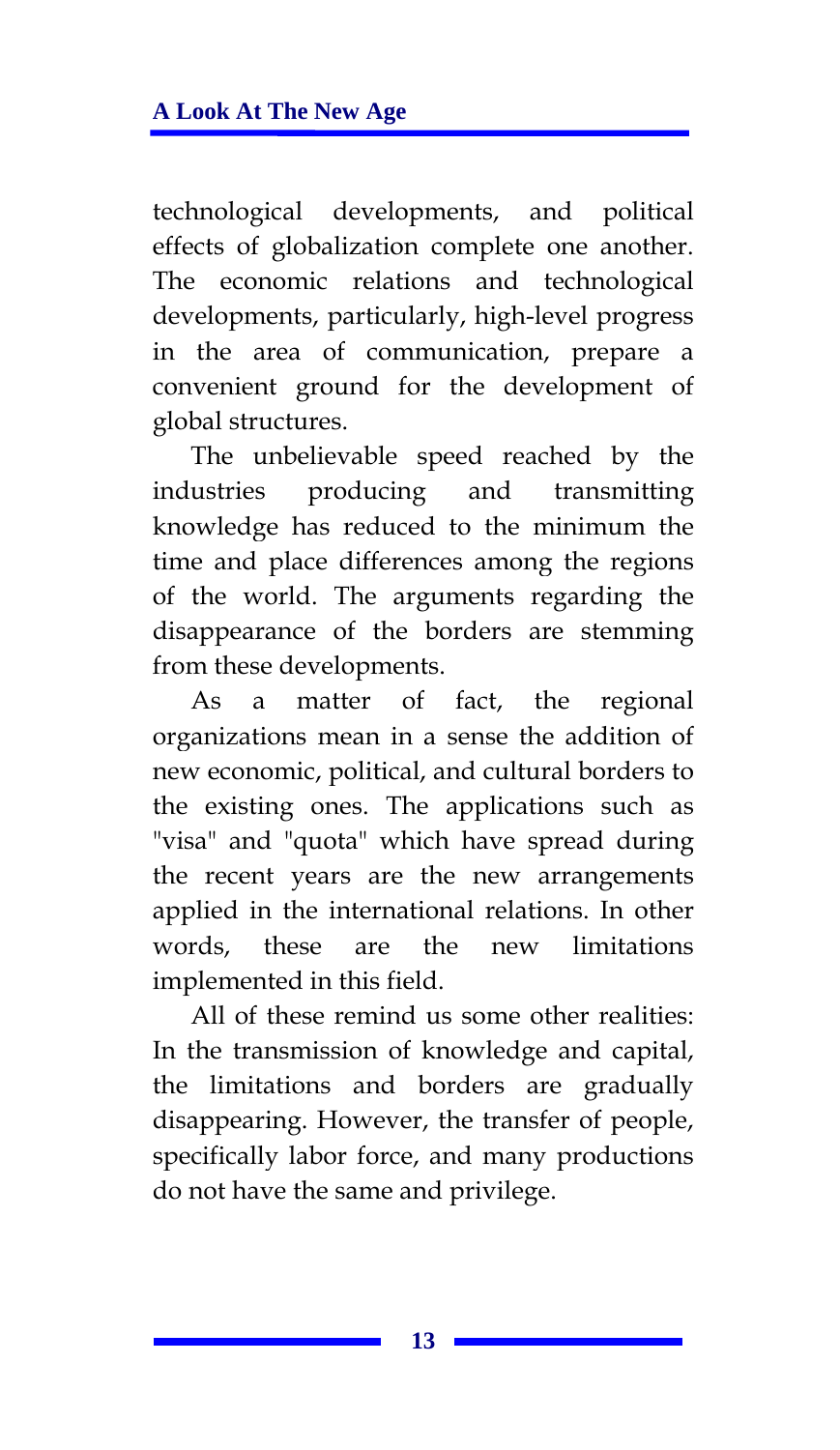This fact is one of the indicators showing the obstructions in the arteries of globalization, that is, the classic economic logic still keeps its appeal as a valid and general principle.

## **Social and Economic Problems of Globalization**

A significant dimension in the social effects of globalization can be stated as follows: As knowledge and capital have rapidly become two main factors determining the global economic dynamism, the problem of inequality, unfairness, and poverty have also gained a global dimension. The countries with high capacity to produce technology and knowledge have naturally increased their economic advantage and strength as proportional to their sources, and the gap between these countries and the poor ones has grown larger.

It is a fact that globalization accelerates development and increases its benefits. However, another fact as true as the first one, is that together with the benefits, burdens and unfairness are also increasing. For example, in the 1970s the ratio of income difference between wealthy and poor countries was 1/35, in the following two decades this gap increased two times and became 1/70.

**14**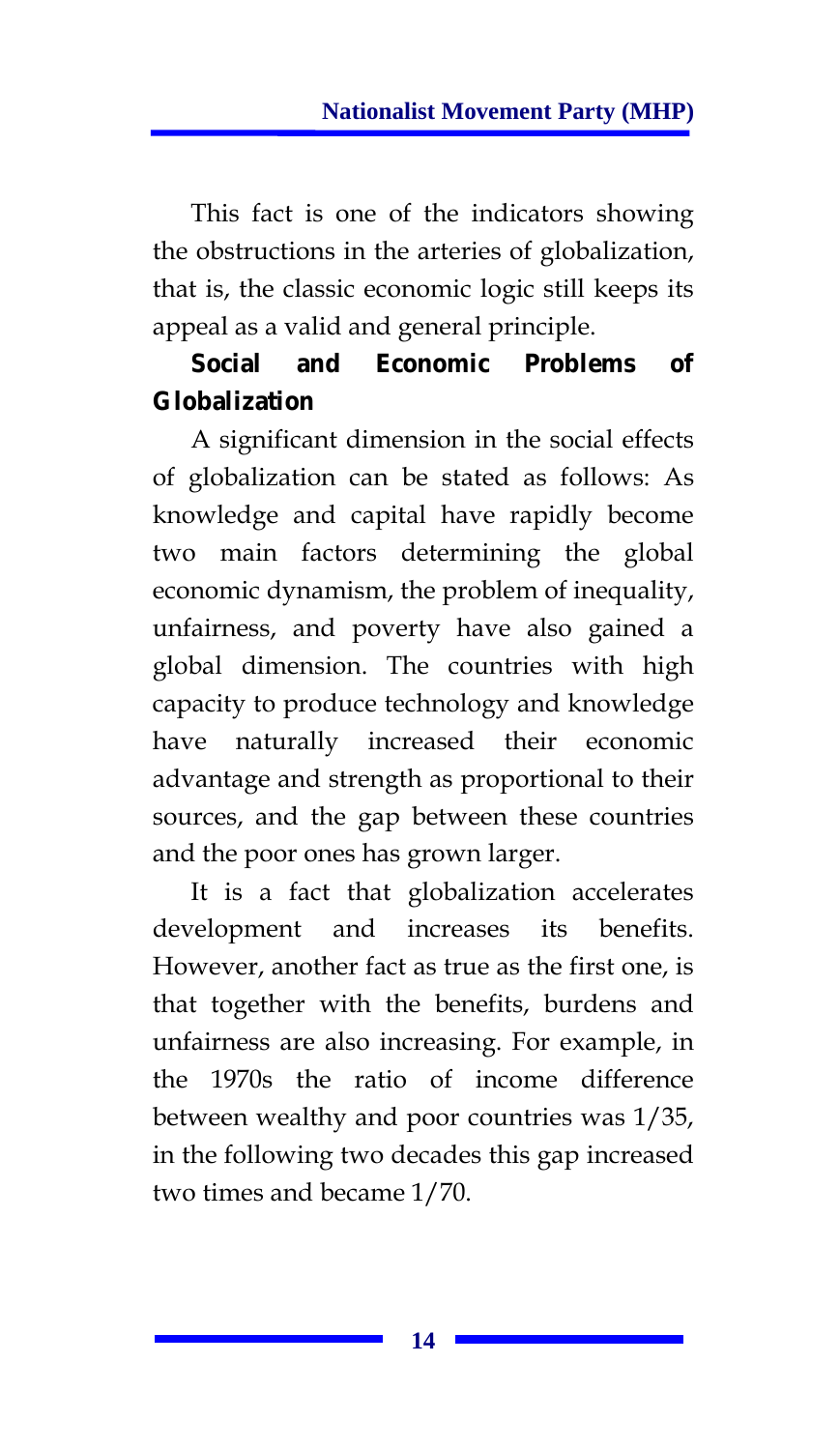The population of the world is more than six billion and today, 1/3 of this, that is, approximately two billion people live under the poverty line. Most of these poor people face the danger of starvation and illness. Fifteen years ago, the number of poor people was around one billion. The unfairness in the distribution of the increased prosperity of the world is clear.

Also, under the heavy conditions of competition of the 21st century, firms around the world come together first to survive and then to gain power, so that, the reality of "global firms" has emerged. These firms with their gigantic organizations and resources have taken shape as the "unrivalled emperors" of the New Age.

The issue of how the conduct of these global firms will be compatible with the values of human rights and democracy is an important question, which must be answered. How these new "economic empires," which are richer and more powerful than many countries, will be supervised is not yet clear. Some people in our country and around the world do not even share these concerns. Rather, they have already started an intellectual campaign of destruction toward the national state and culture. There is not behavior.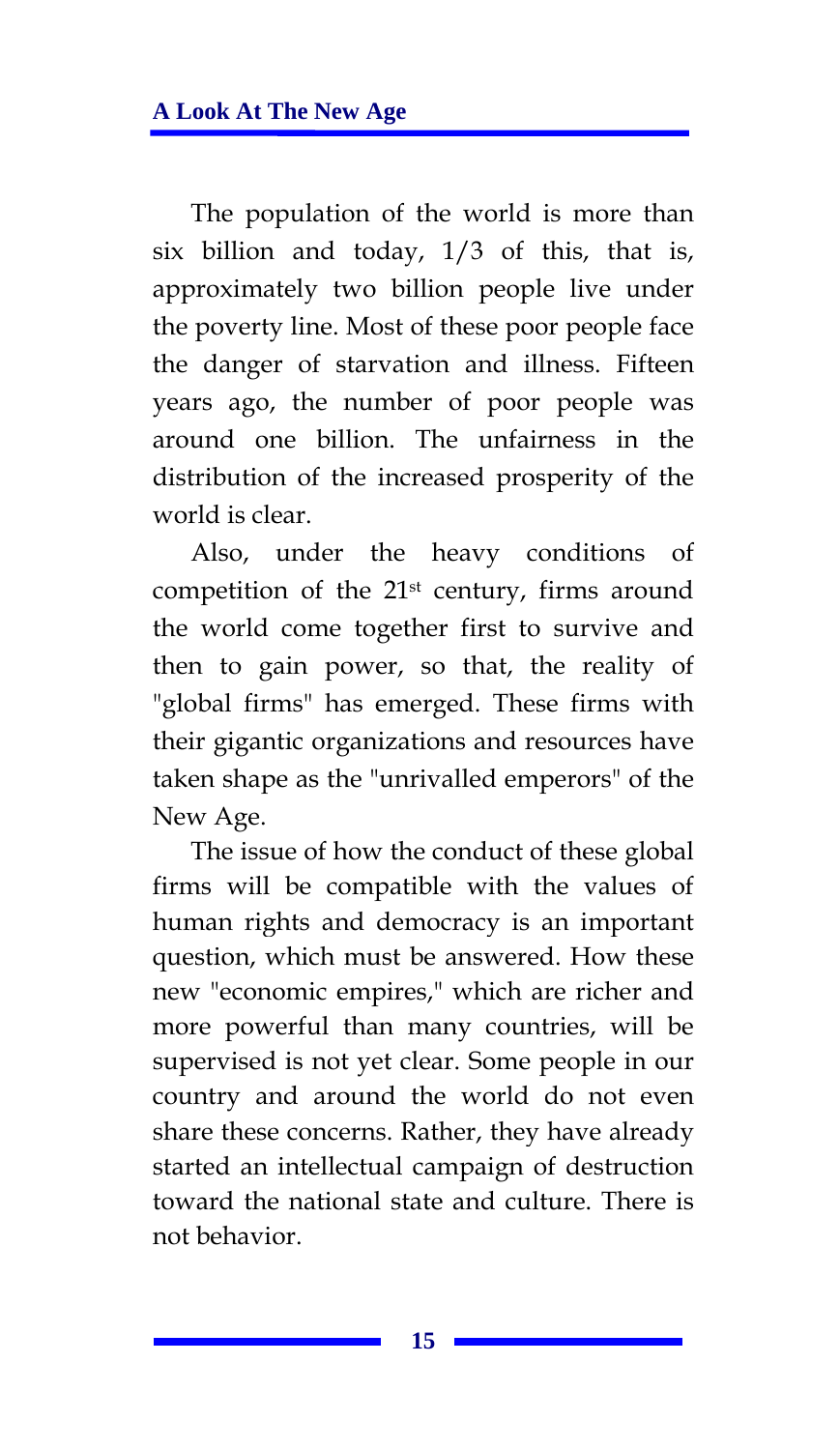## **Globalization, Democracy, and Nationalism**

In the context of globalization, I conclude that it is very difficult, if not impossible, to conserve and maintain the common accumulations and values of humanity in a world, in which global poverty and conflicts prevail, and technological and economic gaps among countries increase. If the leading countries of the world and international organizations really desire to establish a more fair and humane world order, then seeking solutions to these and similar issues must be given a priority.

Otherwise, the old forms of international relations, such as hostilities and conflict of interests will further increase and continue under an umbrella of new concepts and institutions. Such developments will inevitably lead to global conflicts and polarizations, creating cruel and deadly competition in the world. This kind of a chaotic situation will, willingly or unwillingly, prevent the establishment of a harmonious and balanced international order, which reflects the common expectation of humanity. This is one of the main universal problems in the 2000 s.

Threat to national cultures and languages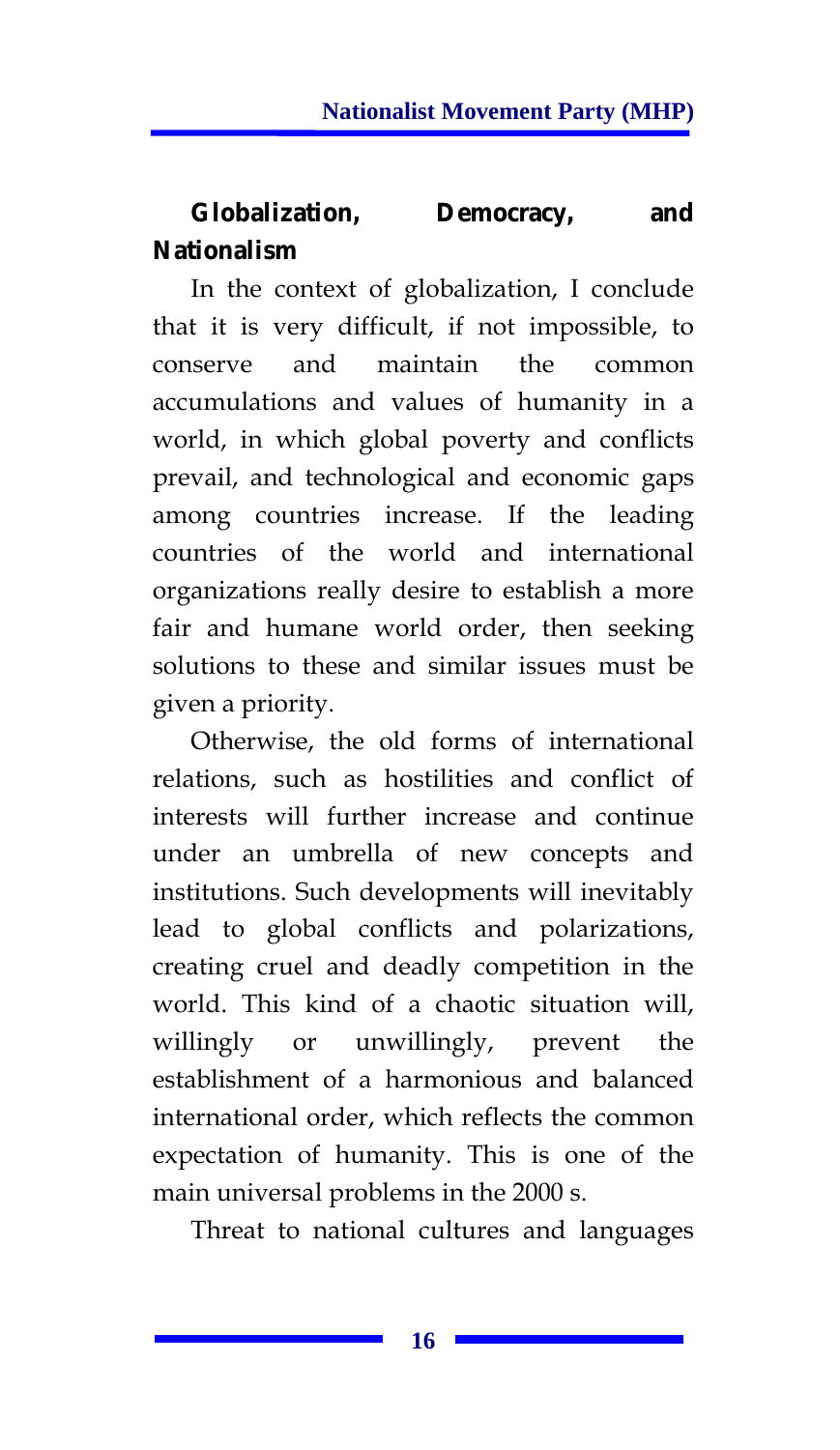stemming from one-sided transmission of cultures and values, which is extraordinarily facilitated by technological resources and economic domination, poses a second problem. In the future, the current universal tension observed between the progress in technological and economic realms, and the pluralism of cultures and civilizations will further increase.

Especially in this context, the strategic significance and value of nationalism and democracy becomes very visible. In the 21st century, democracy and nationalism will be two key concepts of human pluralism and solidarity. Therefore, those who consider nationalism as an idea that completed its mission are acting with ideological prejudice. In the new century, nationalism and democracy will continue to be the source of ideas and sensibilities and their importance will further increase.

#### **For a More Humane and Democratic Age**

As it will be remembered, the United Nations Millennium Summit, which was held at the beginning of last September, became a universal platform for the expression of goodintentional views and proposals. However, concrete decisions and solutions supporting the optimistic expectations and messages regarding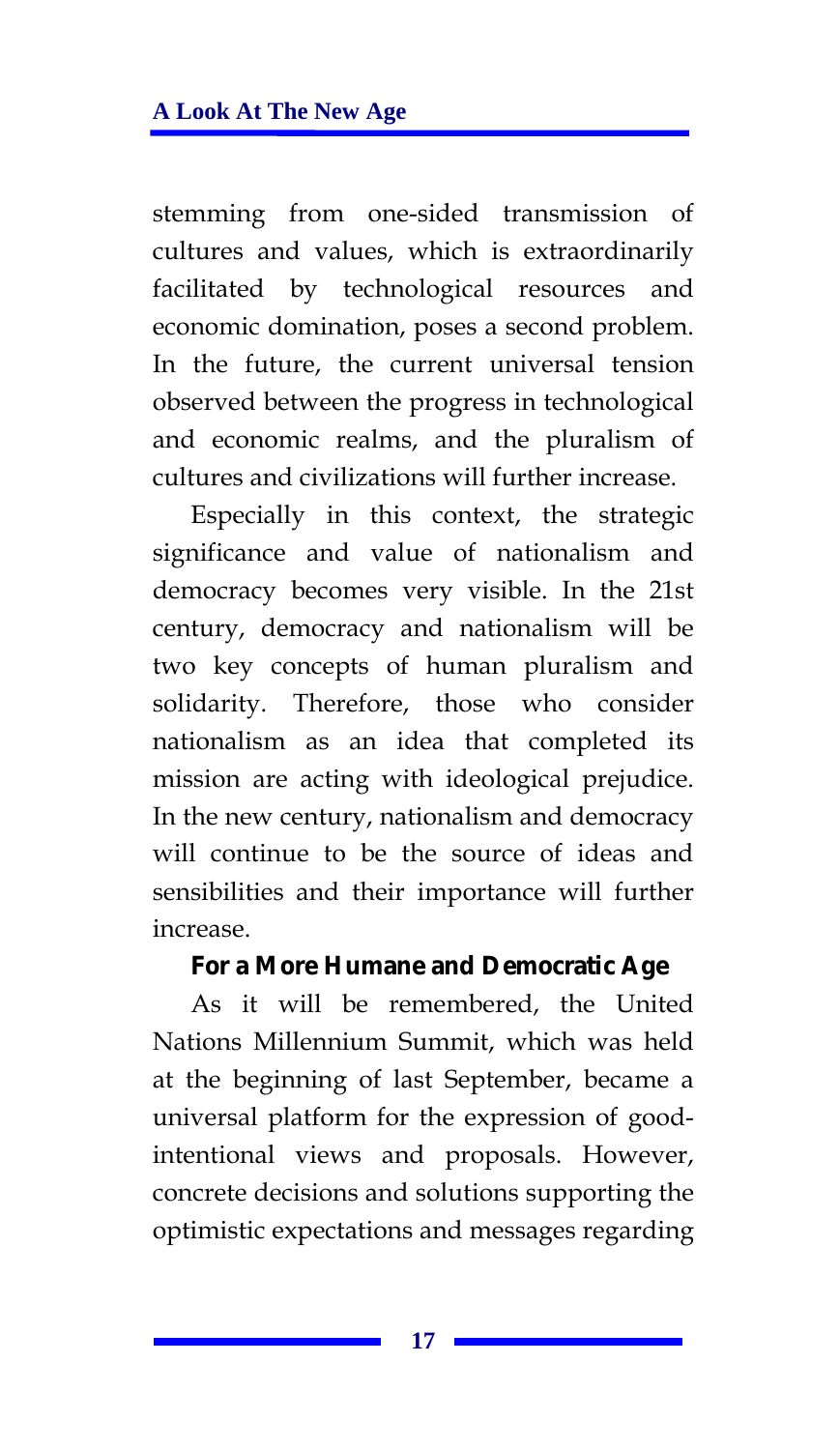the future have not been put forth. For us, the most noticeable success of the summit was the first hand, direct expression of the developments and problems created by the two-faces of globalization to the world public opinion.

Mr. Kofi Annan, the General Secretary of the United Nations, stated in this summit that 21st century would be the "century of human rights." We share this wish wholeheartedly. However, we cannot help but indicate that the 21st century can never be a century of human rights by itself.

For the realization of this goal, there are three avenues to be pursued, which complete one another. The first is directing the globalization process to a more humane and fair route. For this, it is necessary to make healthy analyses of the dimensions of globalization and its current and possible effects. The second is the use of technological resources by considering the benefits of not only their owners, but the common benefits to all humanity. The third is not to limit human rights and policies with individual rights and freedoms. The secondary and third-level rights, such as environmental, developmental, and social rights should also be considered.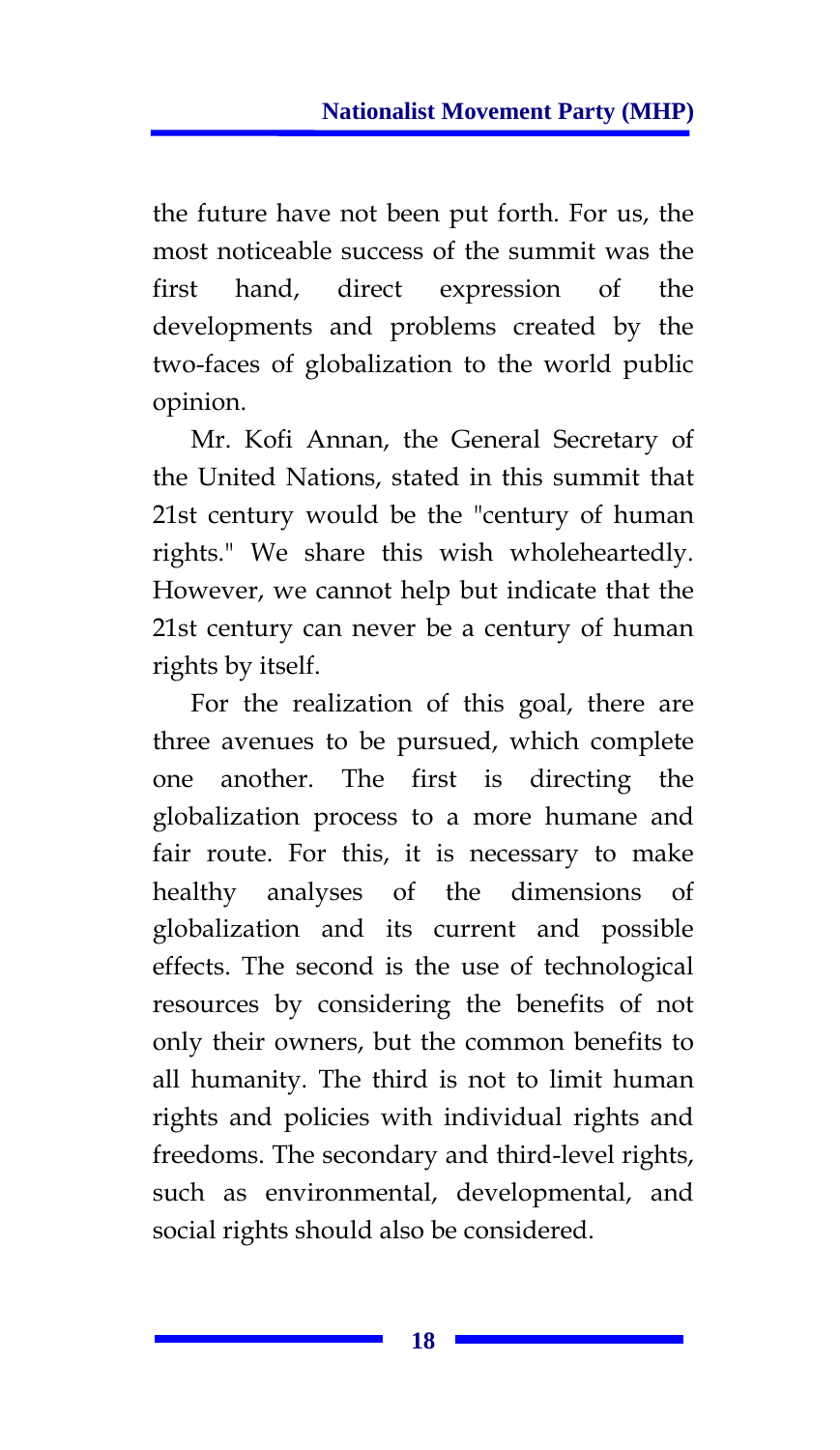Briefly, in the new century, the theory and implementation of the universal human rights and freedoms should not regress behind the point reached and the rights earned in the 20th century. Also, the concepts of human rights and policies should not be exploited in the international conflicts of interests and political maneuvers.

Naturally, all of these are only possible by the development of realistic human rights policies based on the foundations of global responsibility and fairness. As the Turkish nationalists, we want this kind of a new human rights approach to form the backbone of a "global order" that will serve the common interests of all humanity. It is very likely that any effort excluding this kind of an understanding will remain at best as the initiatives of big states and international organizations to "comfort their conscience."

In this globalization process, religions, and religious leaders and scholars can make significant contributions to the development of humanity. Therefore, there is no need for the religious rivalry but for the guidance of religions to lead the efforts to transform global solidarity and tolerance from theory into practice. Humanity has to completely condemn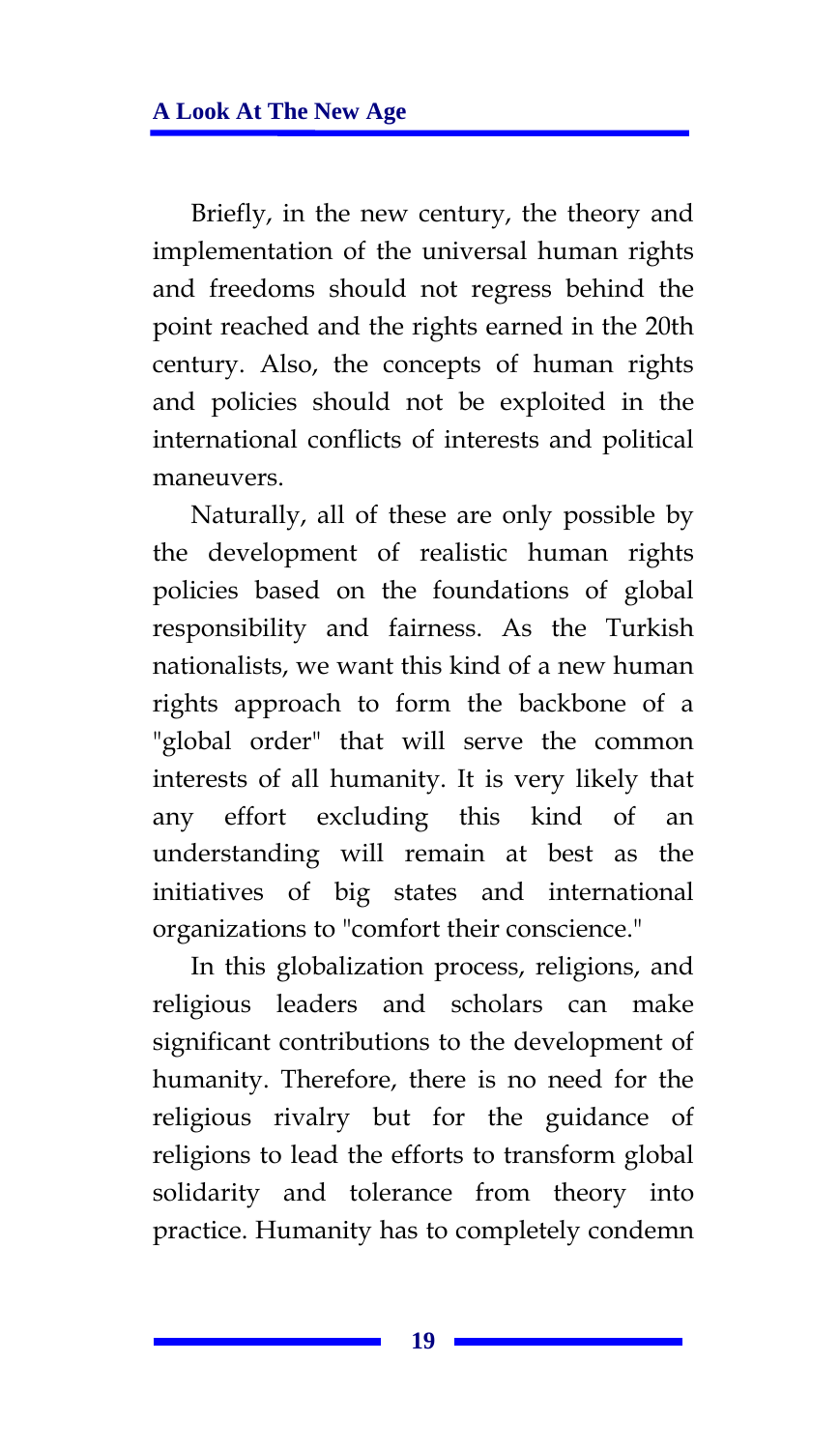and renounce racist and separatist activities and the mentality of Crusade.

The result of decisions and efforts of contemporary humanity should not serve to the formation of a new "Middle Age." In other words, the "New Age" should not be a new Middle Age reminiscent of religious wars, ethnic conflicts and injustice.

On this issue, we do not want the future prove that we are right. On the contrary, we want to be wrong on behalf of humanity.

### **Two Proposals for a Humane Future**

In your presence, I present two concrete proposals to complete the views and assessments regarding the 21st century. In this context, I draw your attention again to the issue of the development and institutionalization of a new consciousness of global responsibility and a new understanding of global morality focusing solely on the common interests of humanity and the future generations.

This is necessary, because the amazing progress made in the science of genetic brings, together with many other things, the possibility of leaving human life in the hollow of new uncertainties. There is a growing need for a supervising institution, such as, "International Science and Technology Supervisor" to serve in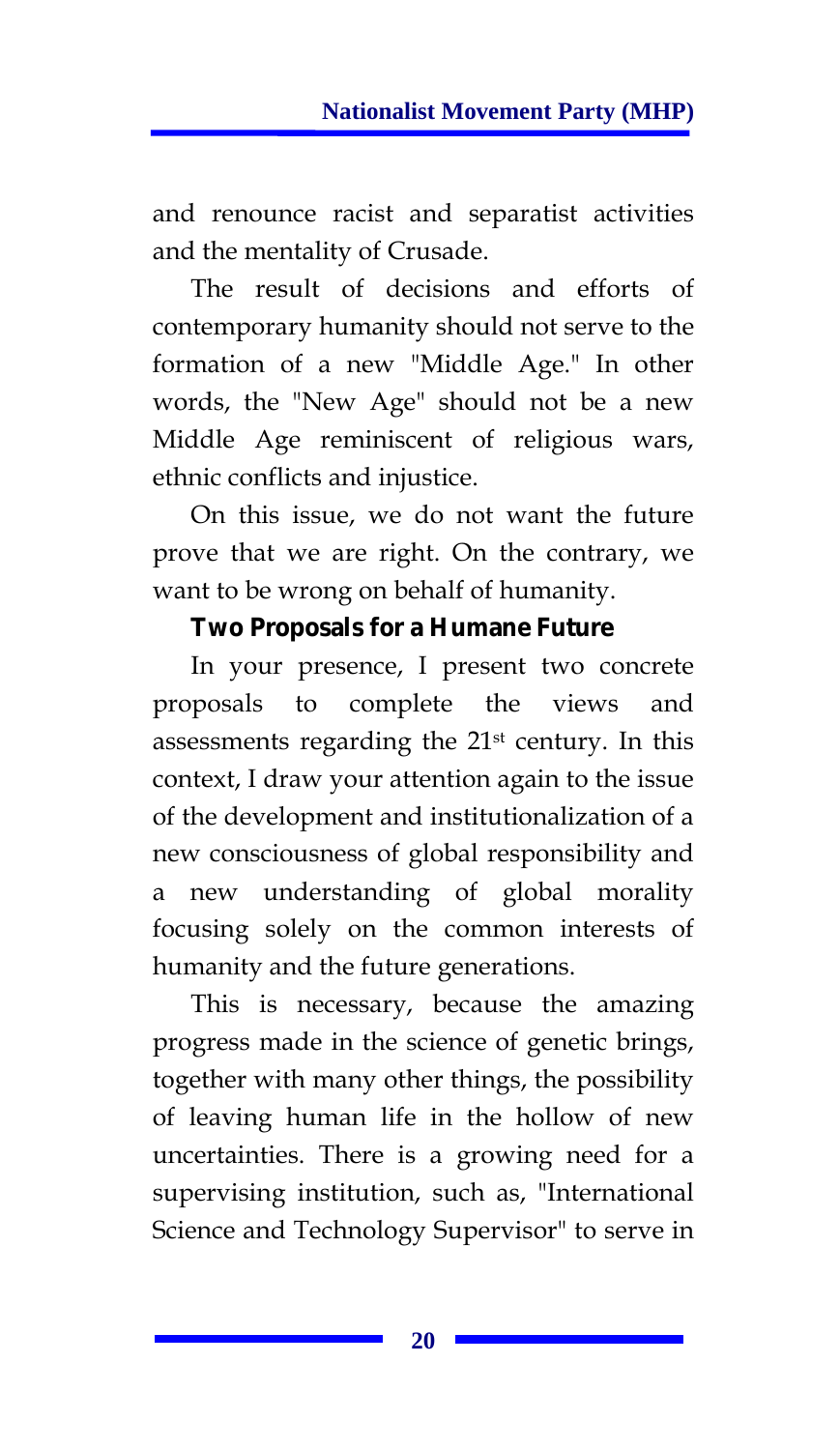this area. To build and maintain this kind of an organization might be very difficult, but it is worth the try.

Likewise, if we consider the level of development reached in economic activities, we can see that to protect individuals, communities, and all humanity, we need also to take some measures. From this perspective, the realization of the protection of consumer rights is very important. Today, one of the basic duties before humanity is the provision of international assurances and institutions for the protection of the consumer rights.

The ways to make humankind, not a slave to but the master of the globalization process should be discovered through the common efforts and sensibilities of humanity.

Esteemed Friends, Dear Grey-wolfs.6

<sup>6</sup> According to a Turkish epic, Grey-wolf guided the Turkish nation when it was in trouble. A Turkish-English dictionary (V. Moran, 5th ed., 1999) defines it as "the symbol of the Turkish race." In the current Turkish politics, the idealist (ülkiicü) youth supporting the Nationalist Movement Party (MHP) is unofficially called Grey-wolfs (Bozkurtlar). Translator's note.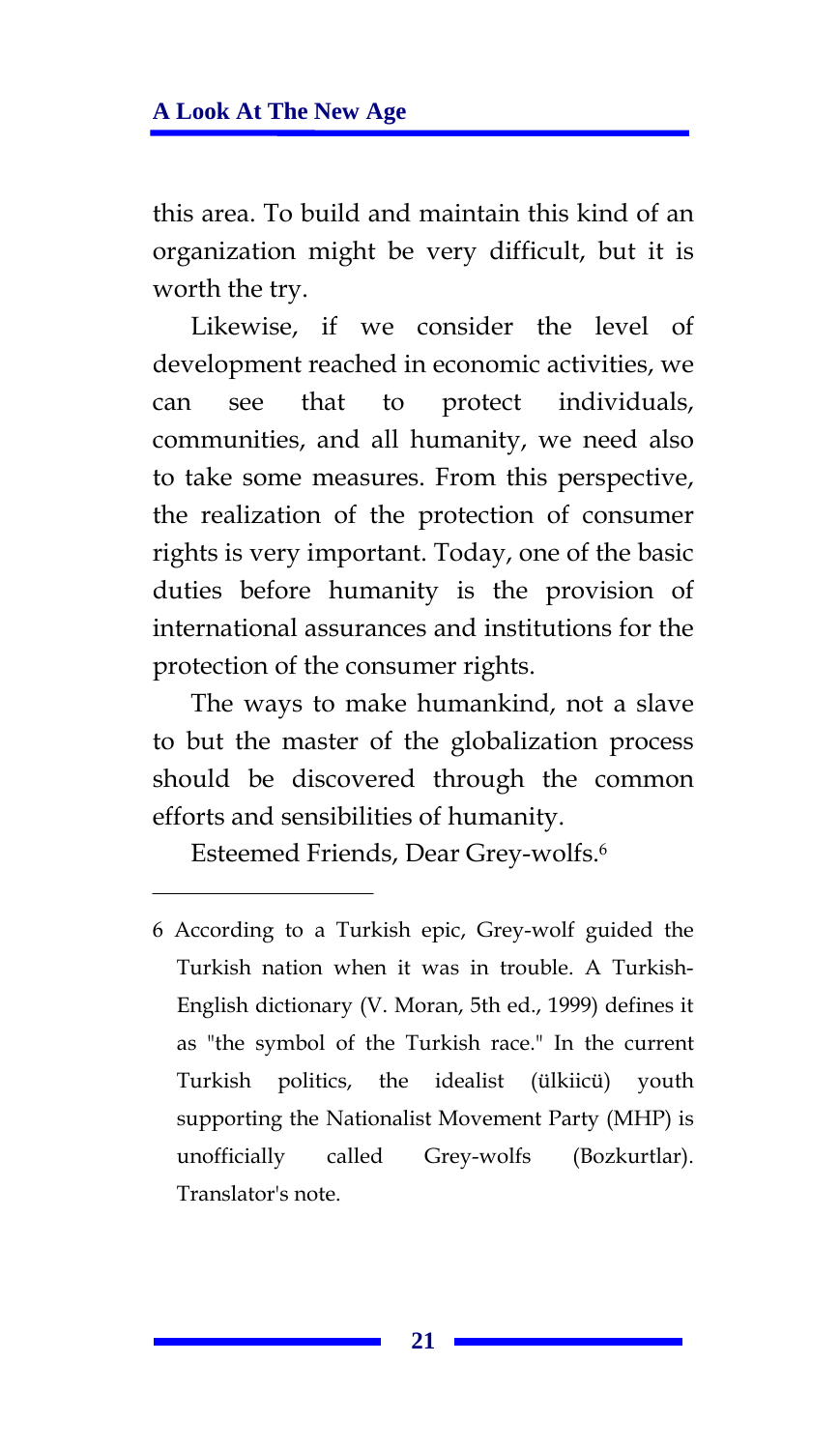Distinguished Members of Media,

This is more or less a realistic description of the tableau of the world before us. This kind of a view of the world should not be considered as a foggy appearance seen only when it is looked at from a pessimistic perspective. On the contrary, it reflects an assessment made from a democratic and humane perspective. Calling the ongoing globalization process "universal truth," "end of history," or "global chaos" does not cover the realities.

## **Place and Importance of Turkey in the World**

Turkey, as a part of the family of humanity will live in this kind of a world in the new century. This global reality forms the largest circle in which we take our place as a nation and country. The second largest circle encircling us is regional, which is the geopolitics of Eurasia, and which has become a new focus of attention of the international politics and strategies.

The most important feature of the Eurasia surrounding our country is that it forms a strategic and challenging triangle, which includes the Balkans, Caucasians, and Middle East, regions with troubling histories and current problematic structures.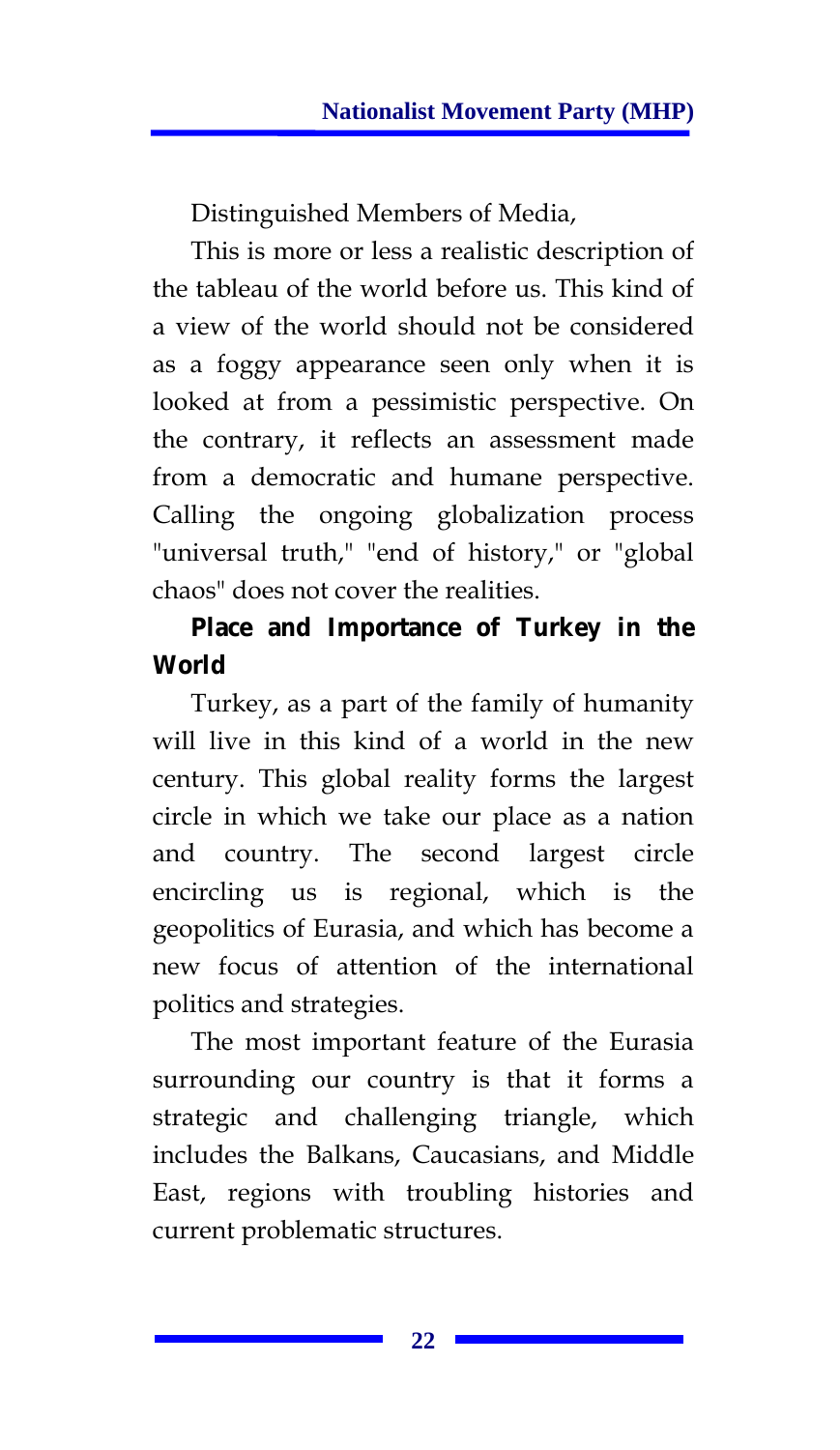The location of Turkey is at the center of this triangle. In other words, the geography of Anatolia is like the heart of the geopolitics of Eurasia. Therefore, our country relatively has both more friends and more enemies. The geopolitical position and significance of Turkey is not limited by this feature. Turkey is also one of the rare countries in the region with a long and steady state tradition and with a modern political regime.

In terms of geo-economics and geopolitics, Turkey has a very valuable and privileged position, too. It is on the road of marketing of the strategic resources, such as petroleum, water, and natural gas, which will be further needed raw materials of the visible future. Turkey is a bridge between the "East" producing these materials and the "West" consuming them.

Our geo-cultural structure is also as unique as our geo-economic position. Our historical, religious, and humane virtues provide us a unique place in the "map of meaning" of the world. This humane quality is completed by the magnificent location of Turkey where we host the meeting of civilizations, cultures, and religions.

All of these amazingly unique and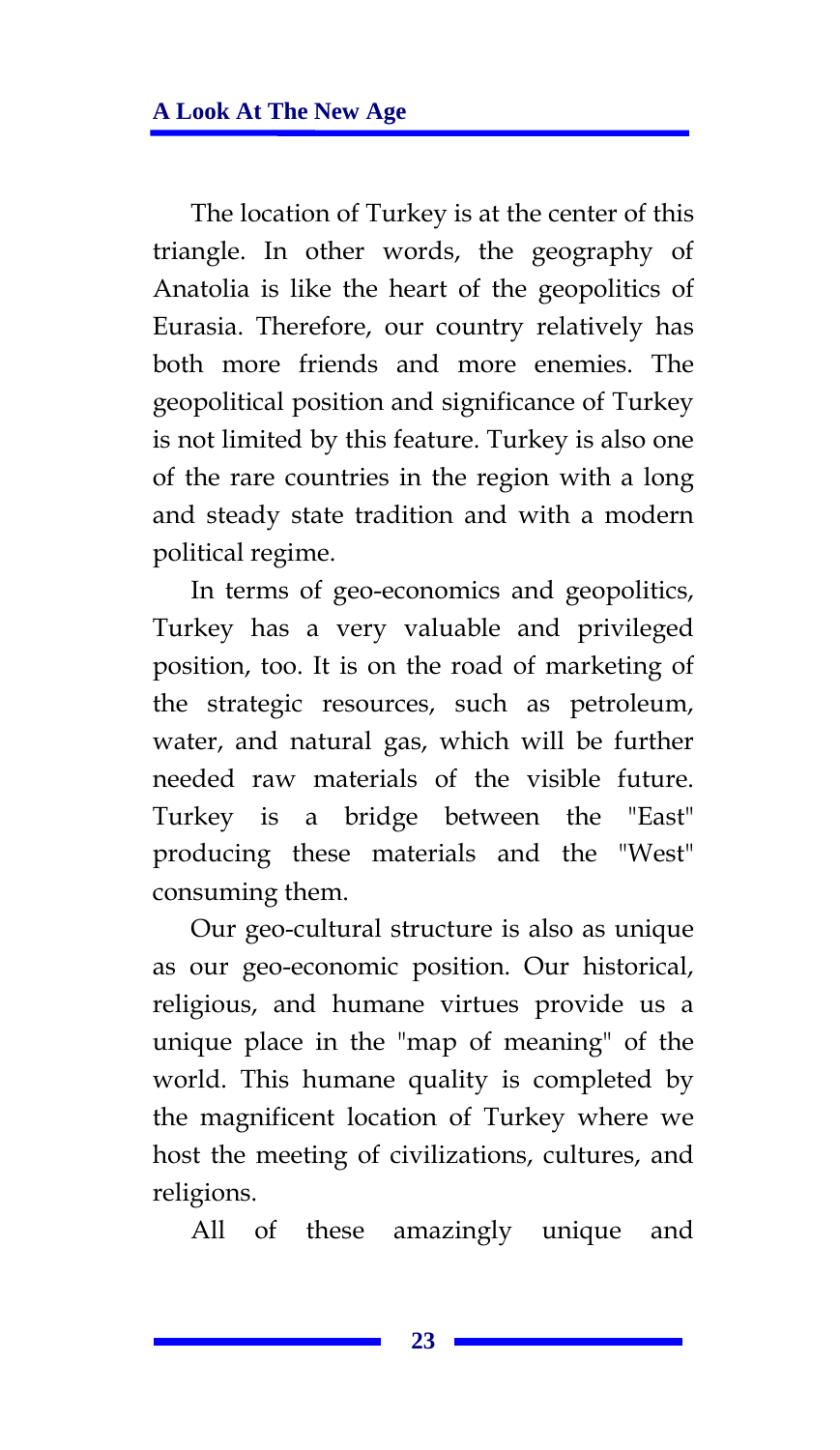matchless qualities are the blessings of Sublime God to our nation. This unique position, potential, and resources of Turkey, on one hand, make heavier the burden and responsibility of the Turkish nation, on the other hand, it provides significant opportunities and privileges, and indicates a great future.

As a nation, our people's determination to survive and develop, historical accumulation, and sensibility on their freedom and honor form our greatest national capital. The greatest sources of our inspiration and strength are the glorious epic of the National Struggle (Milli Mücadele), and the historical Seljuk and Ottoman civilizations built by the Turkish nation in the Anatolia in the last millennium.

Appearance of Turkey from the  $20<sup>th</sup>$  to the 21st Century

Now, let us remember together the beginning of the last century, the years of the 1910s and the 1920s. These are the troubling and challenging years with dark clouds wandering over Turkey. The Turkish nation was under the ruins of a great empire and was expected to disappear from the stage of history, but it is revived and protected its independence.

**24**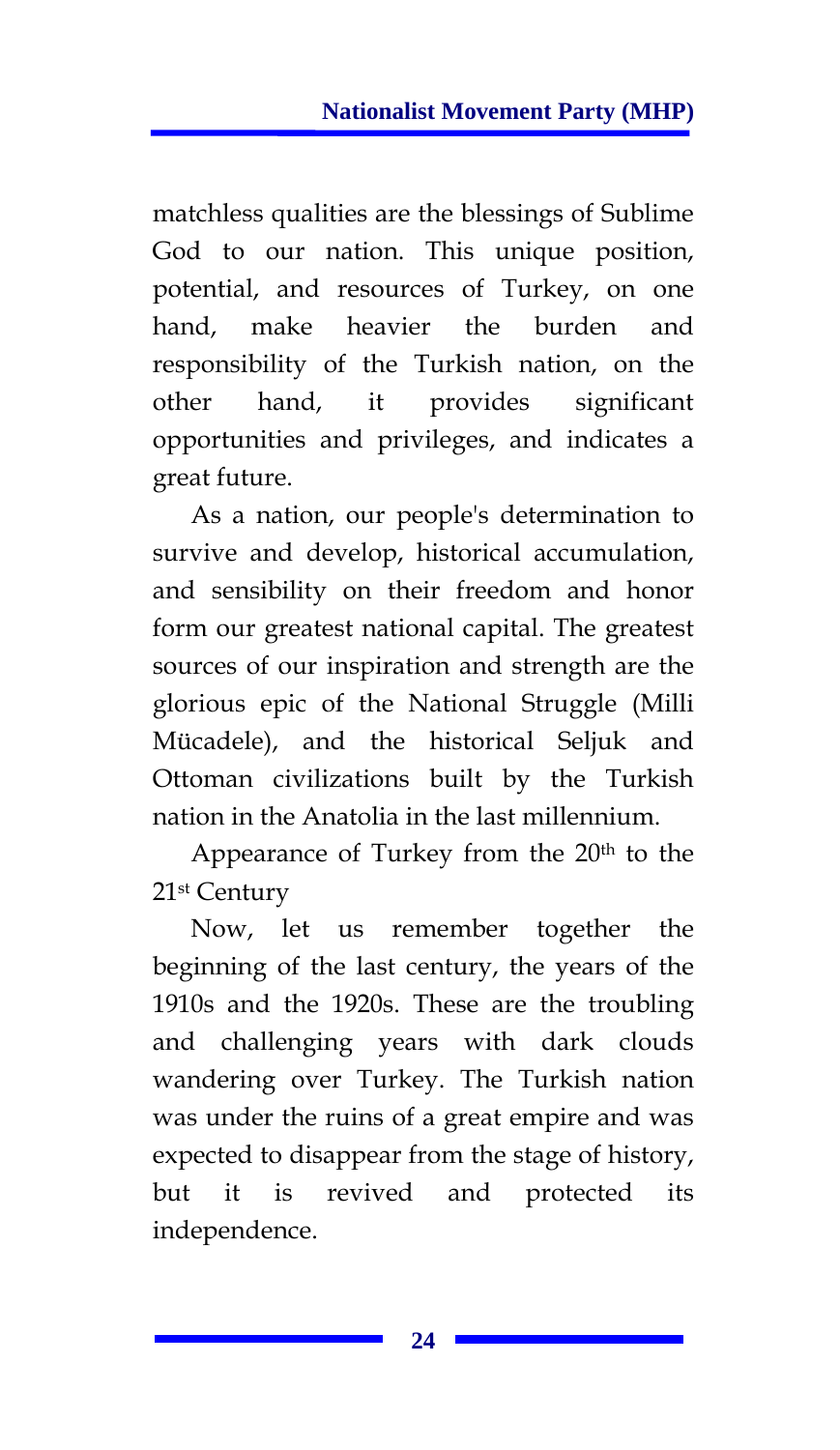Immediately after the National Struggle, political and legal reforms began, and the efforts for industrialization followed them. However, the young Republic lived her first several decades under a single party administration.

Multi-party politics began in 1946 after the end of the Second World War driven by the influences of domestic social developments and the new alliances established in the world. The basic political preference of Turkey was formed by the acceptance of the principle of "National Sovereignty" on April 23, 19207, and by the acceptance of "Republic" as the regime of the country on October 29, 1923. This basic preference gained a new meaning as we began to practice the multi-party democracy. Although there are some ups and downs, after this basic preference, Turkey has continued her life within a democratic regime.

The years of the 1960s and the 1970s passed under the shadow of the "Cold War Period," and with the absence of healthy relationships, inherited from the 1950s, between the political

<sup>7</sup> The popularly elected Turkish Grand National Assembly met in Ankara and declared the formation of Turkey as an independent state on April 23, 1920. Translator's note.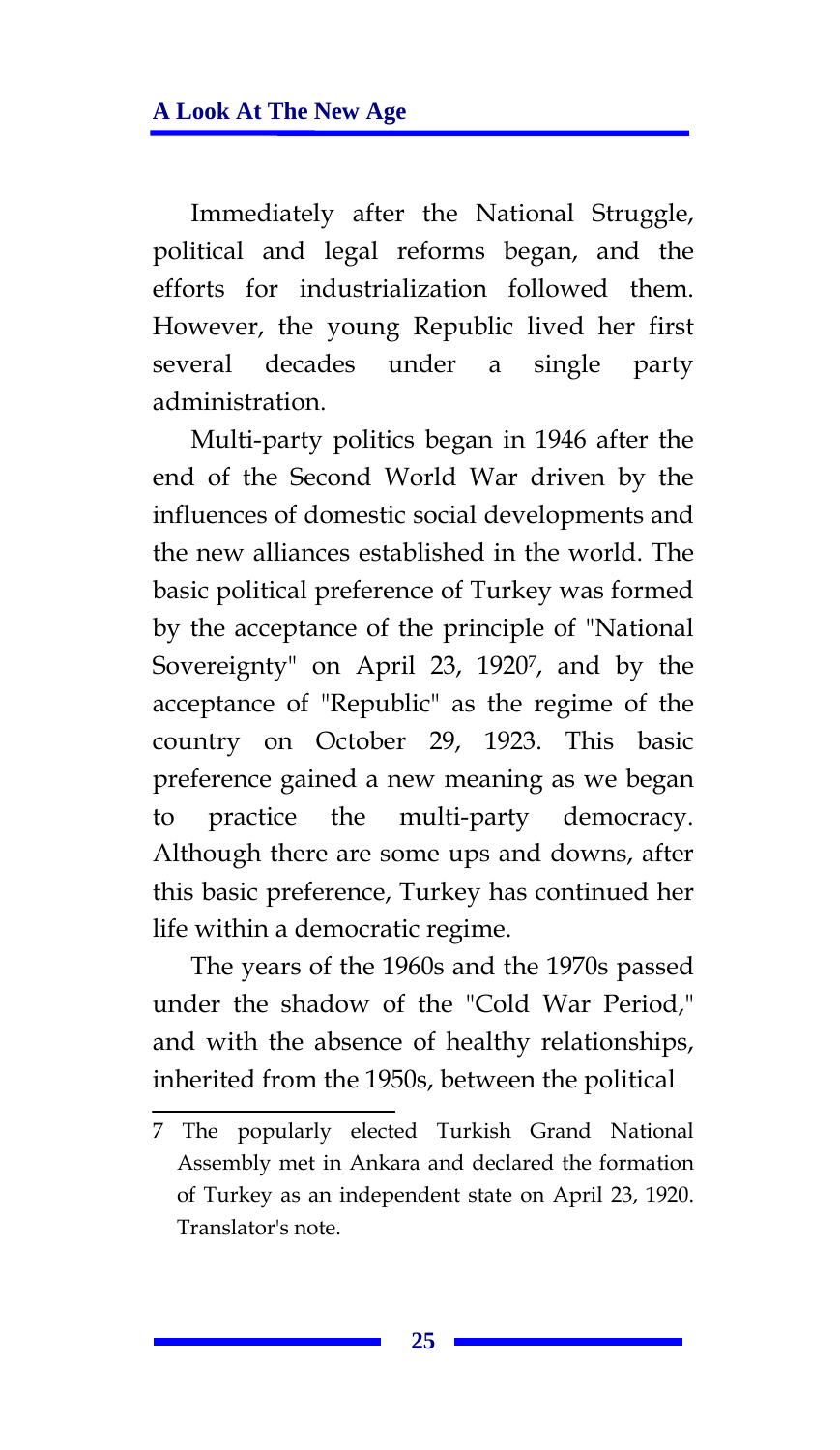parties in power and their opposition. In this period, antagonistic plans of foreign forces over our country intensified, the incidents of terror and sabotage, and extreme polarization heavily influenced our political life.

Here, under these heavy conditions, like Turkey, the Nationalist-Idealist Movement<sup>8</sup>, too, passed through a challenging test. In this period, it was seen that the Turkish nationalists, without any concern about their self-interest, can sacrifice their life for the country and nation.

Today, when we look back, it is impossible not to remember the sacrifice and pain experienced in this period. Our greatest wish from Sublime God is the protection of our nation and country from recurrences of these kinds of pains and sacrifices.

We are aware that the sad events of the past are also very valuable experiences for us. As the current representatives of a historical and suffering cause, which is entrusted to us, our moral obligation is to protect this trust in the best way and pass it on to the future generations.

<sup>8</sup> In Turkish politics, the Nationalist-Idealist Movement (Milliyetçi-Ülkücü Hareket) is the general name of a larger constituency favoring or supporting the Nationalist Movement Party. Translator's note.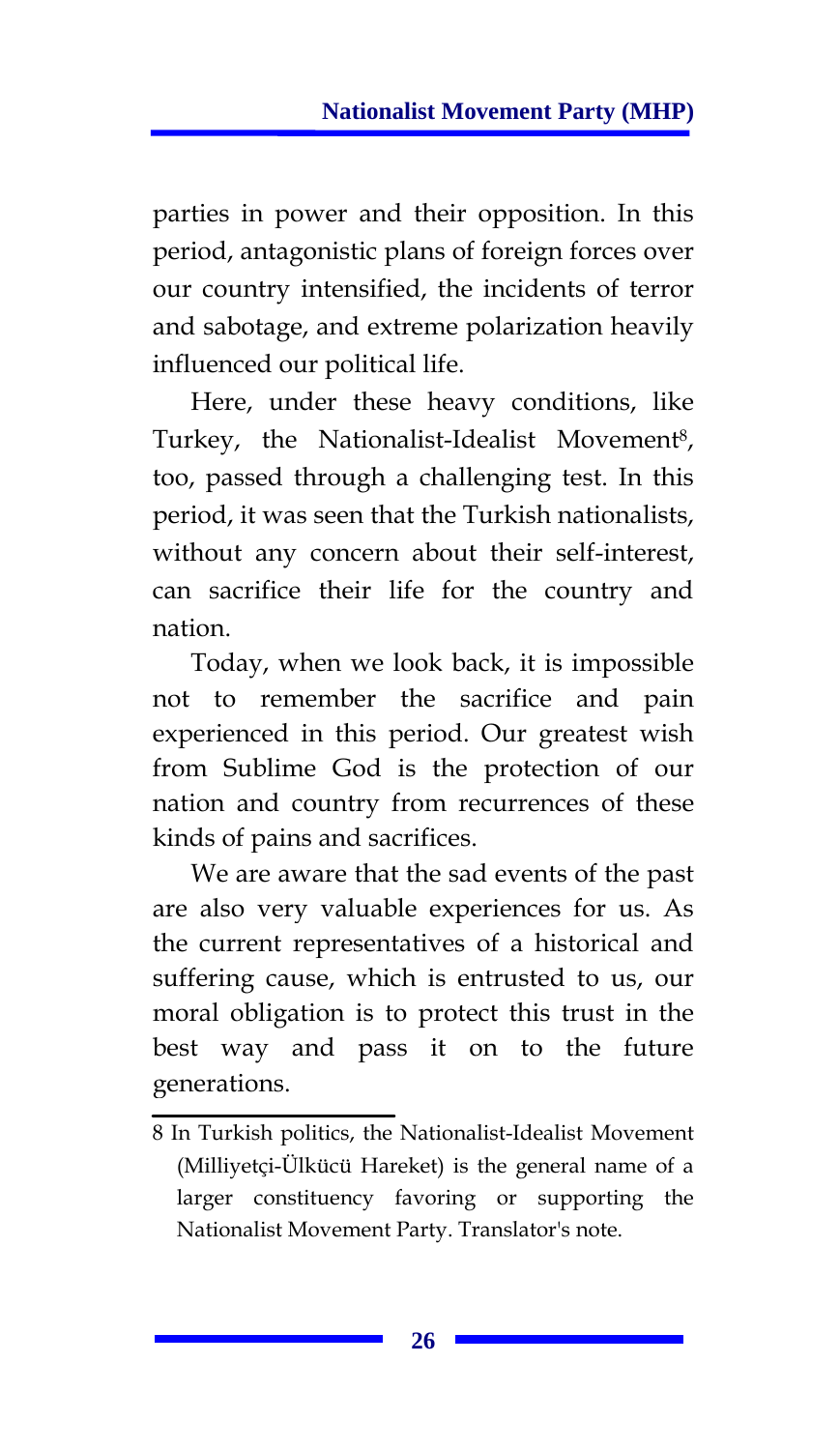The Turkish nationalists are aware of their national duty and responsibilities and have the political wisdom and consciousness to carry the trust to the future without wasting it within daily politics.

Dear Members of the Nationalist Movement, Distinguished Members of Media,

We can consider the 1980s as a turning point in which both in Turkey and in the world important social and political developments took place and technological developments accelerated.

In the 1970s, on one hand, a political change was occurring toward democracy in South America and Southern Europe, and on the other hand, the world economic system was striving to recover from the shock of the oil crisis. I am mentioning this points to indicate their relations with the today's technological developments.

#### **Meaning and Significance of the 1990s**

One of the reasons behind the accelerating technological developments in the 1990s is the ability of the technologies to renew themselves. Possibly, the most important of these reasons is the investment of more resources in technology and inventions based on the lessons learned from the experienced oil crisis. After these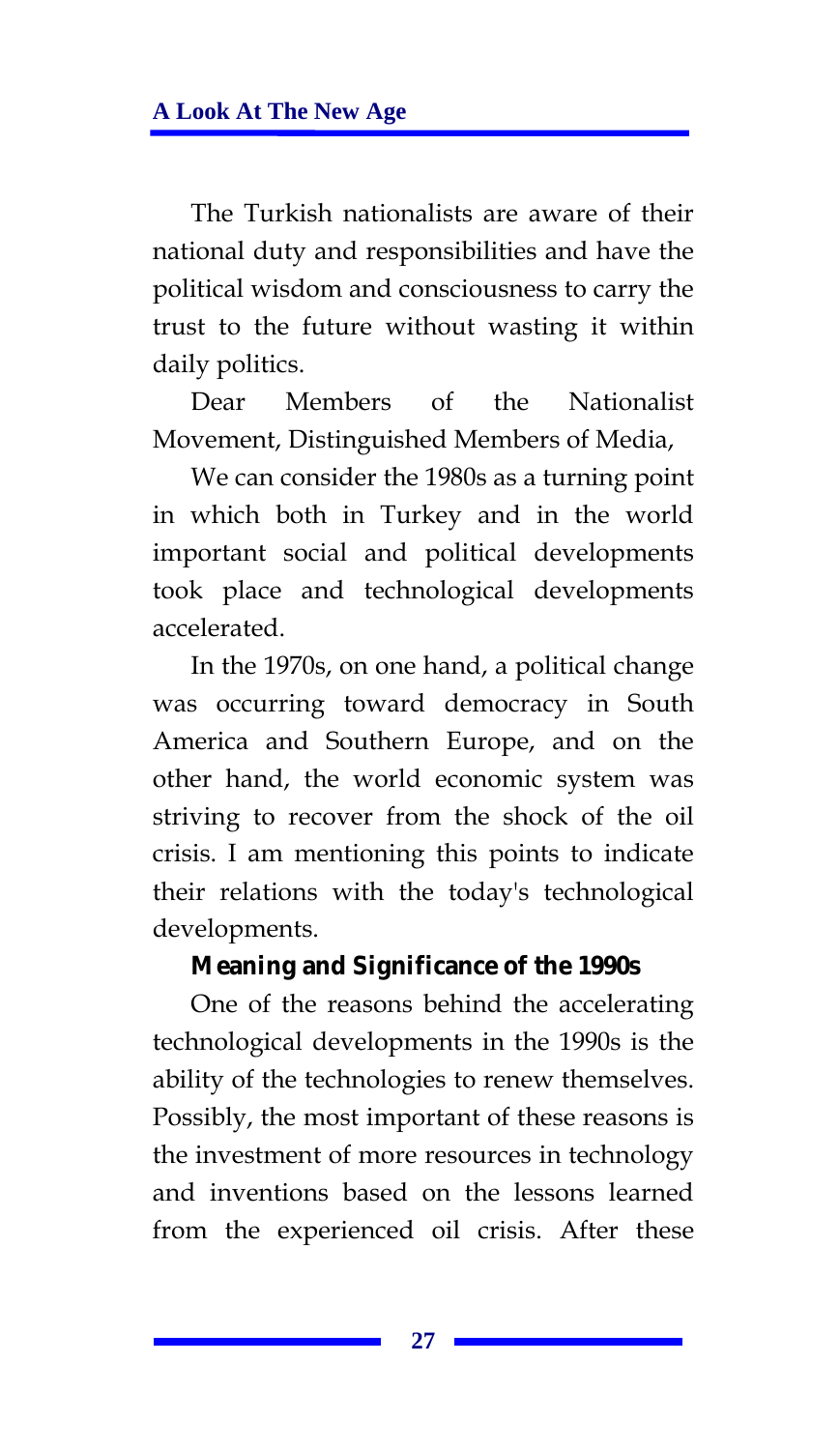years, the industrialized countries began to encourage innovations through assigning more resources.

In our country, too, in the 1980s, since domestic and international conditions were appropriate, a visible revival was observed in economic developments. However, in the 1990s, since a balance could not be established between rivalry and consensus, and unfruitful political disputes increased, the process of development slowed.

In the 1990s, one of the important reasons retarding the development of Turkey was her inevitable struggle with the separatist terrorist organization,9 which gradually improved its power and attacks during this period. Since this organization received logistic support from some neighboring countries and also from some Western European countries, the struggle with it became difficult and long lived.

<sup>9</sup> The separatist terrorist organization that Dr. Devlet Bahçeli refers to is the Kurdish Worker's Party, which is widely known with its acronym, the PKK. Translator's note.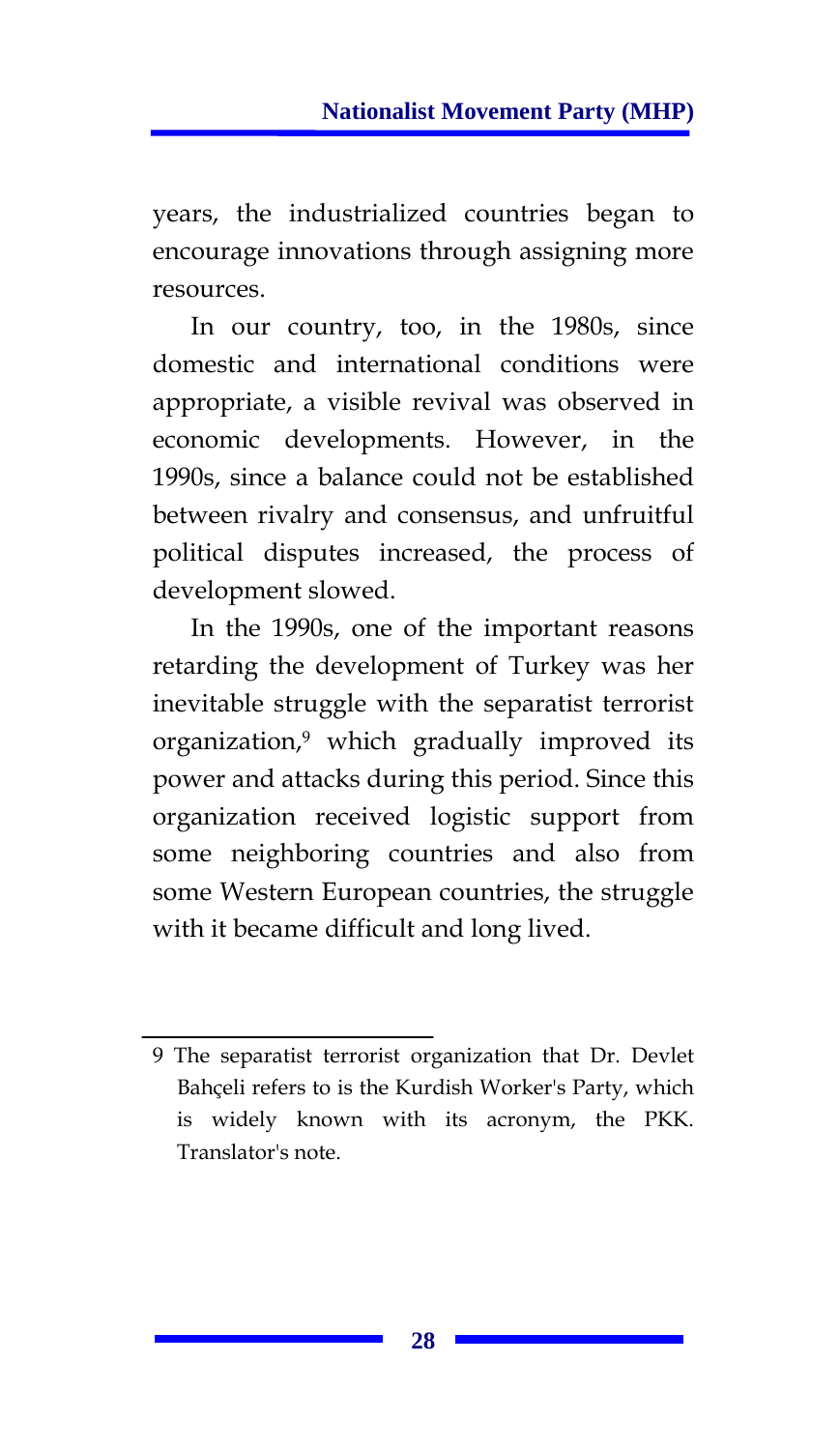It is a well known fact that the separatist and destructive terrorist activities retarded our socioeconomic developments. At the same time the separatist terrorism reduced our choices and limited our Initiative capacity in the area of foreign policy. In other words, the political and economic bill with which the terrorism burdened our country in this period is much higher and heavier than estimated.

In the beginning of the 1990s, with the collapse of communism and the end of the "Cold War Period," the emerging reformed geopolitical balances reduced the power and ability of Turkey to take action. Most importantly, because of her own challenges, Turkey could not show sufficient care and make necessary contributions to the Turkish Republics in Asia, which gained their independence after the collapse of communism in this period.

Today, our relationship with the Turkish Republics is not, unfortunately, at the desired level. In the years ahead, our relationship with these Republics has to be reestablished and developed with care and patience, like embroidering.

During the last 10 years, a painful and fluctuating line has dominated in the area of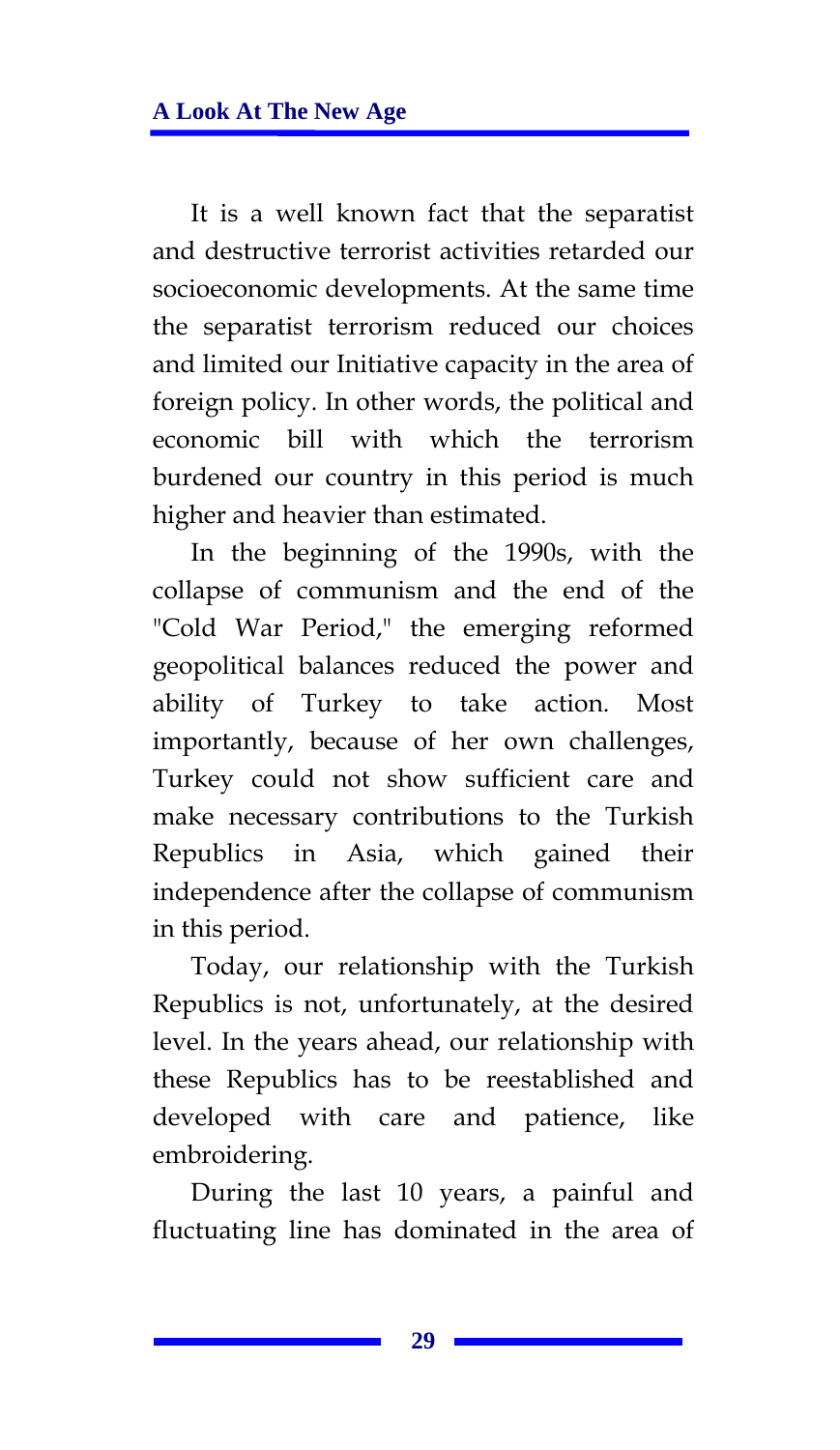both domestic and foreign politics. In the 1990s, specifically after the election of 1995, the domestic-political disputes and troubles reached their highest limits.

In this period, political crisis and vulgarity was felt not only in the cabinet related instabilities, but also in all aspects of our political life. Unfruitful political disputes, inconsistent political attitudes, and vulgarity in style enslaved our democratic life.

Briefly, if the conjuncture of the world is considered, for our country, the 1990s became a period of stagnation and faltering. At the beginning of the 1990s, the political authorities of that period could not realize necessary arrangements in politics and economy, and postponed many required decisions or made poor ones.

Naturally, it would be unrealistic to expect our young and developing democracy to maturate in this kind of an atmosphere. In this period, despite the frequent mention of democratization, any serious step was not taken to facilitate the development of democracy. This fact is one of the main contradictions with which Turkey has to deal.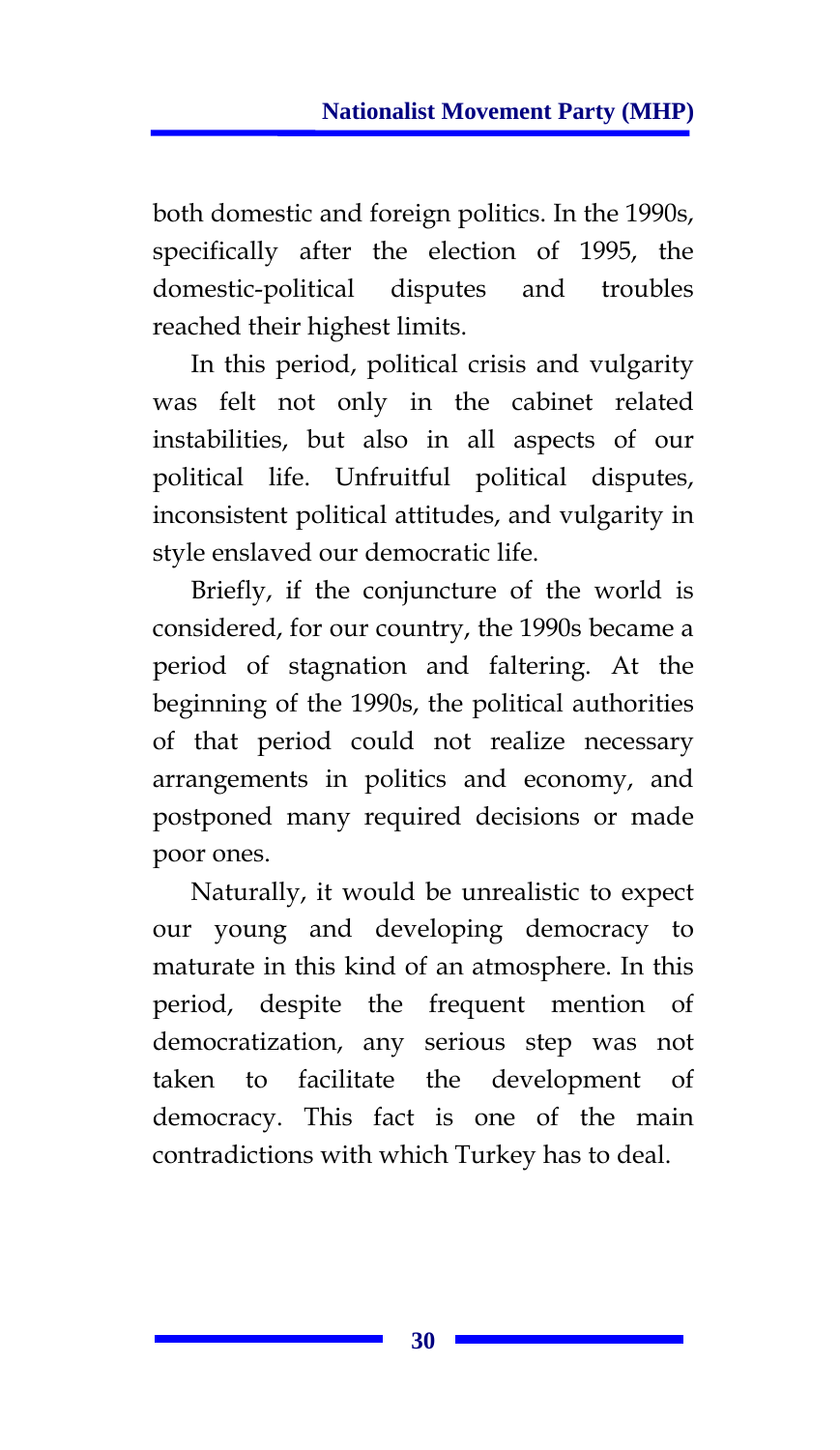#### **MHP10 and Elections in the 1990s**

To correctly perceive the meaning and significance of these developments is not so difficult. However, for this, first one's intention and mentality should be changed and be receptive. This kind of mental transformation is necessary to make the process of political development both healthy and faster. In order to understand this necessity, an orderly analysis of the periods before and after the April 18, 1999 election should be made.

It seems that those who keep negatively referring to the Nationalist Movement Party are far away from this kind of a sensibility and determination. The crooked mental structure of these people is seen in their statements on any serious issue when carefully reviewed.

Members of the chorus speaking continuously against the Nationalist Movement Party often mention that they would open a new blank page. In doing so, they in fact confess their wrong-doing. Despite these confessions and promises, they live with their traditional habits and keep attacking us. Unfortunately, so far, they could not get rid of their mental turbidity

<sup>10</sup> The MHP is the Turkish acronym of the Nationalist Movement Party. Translator's note.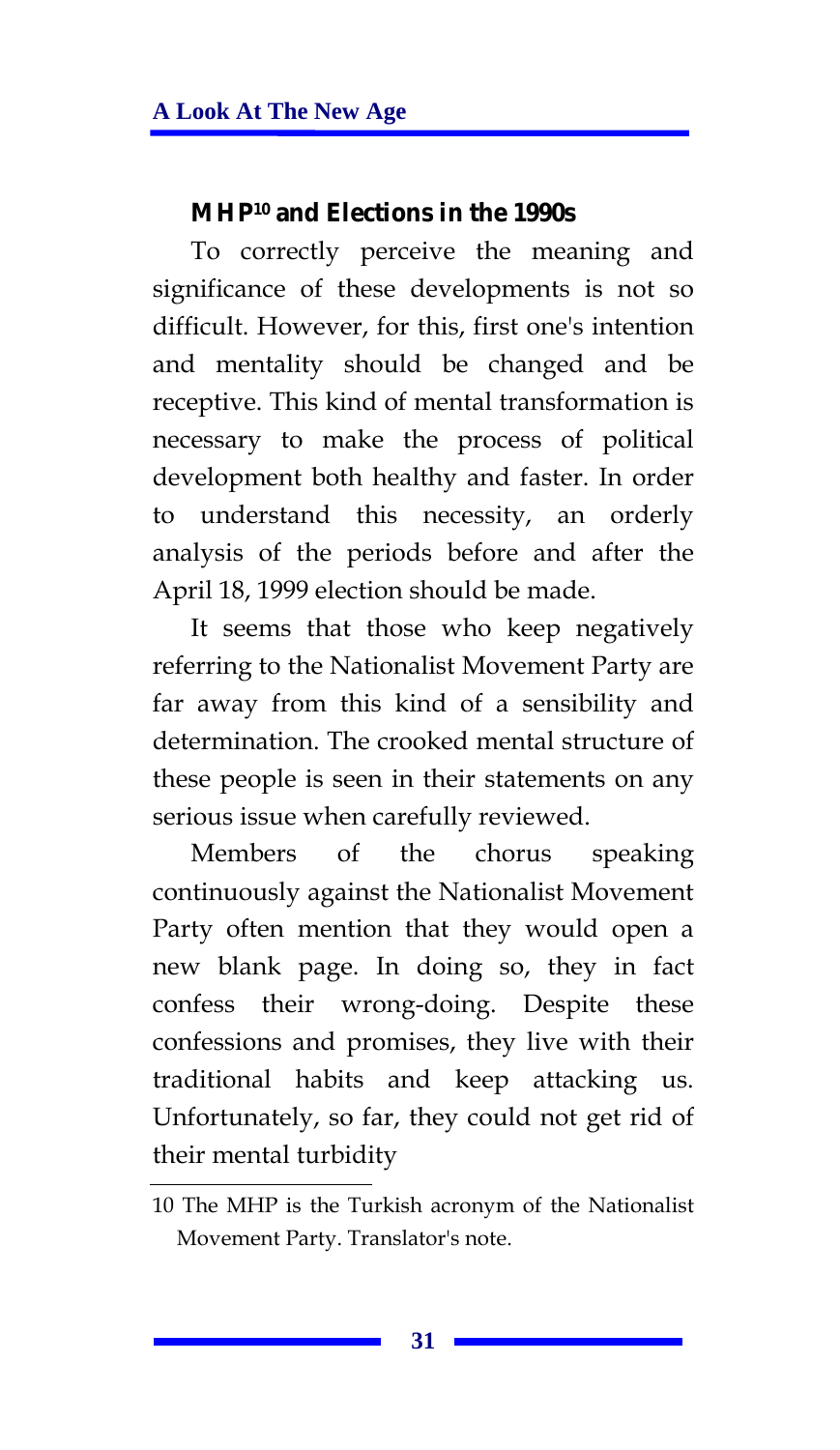and vulgar style in seeing our party as their only political rival and in dealing with it.

Regardless of whatever they say or do, the Nationalist Movement Party (MHP) is the remedy of this negative political atmosphere. The MHP is determined not to leave its known line for the sake of those who need lessons in politics, but at the same time the MHP is patient enough to give them lessons through keeping its own right, fair, and ethical line.

Dear Friends,

Distinguished Members of Media,

The strategy pursued by the Nationalist Movement Party both before and after the election of April 18, 1999, has been based on two main sources. The first source consists of a realistic assessment of the distant and near periods of the Turkish politics, in this source, the issues which are taken into consideration are the chronic illnesses of our democracy and the issues about which the Turkish nation complains most.

The second source includes the answer for the question of "What will be the future of the world, and in such a world, what is the place and significance of Turkey?" The answer to such a question is vitally important in a time period in which technological and economic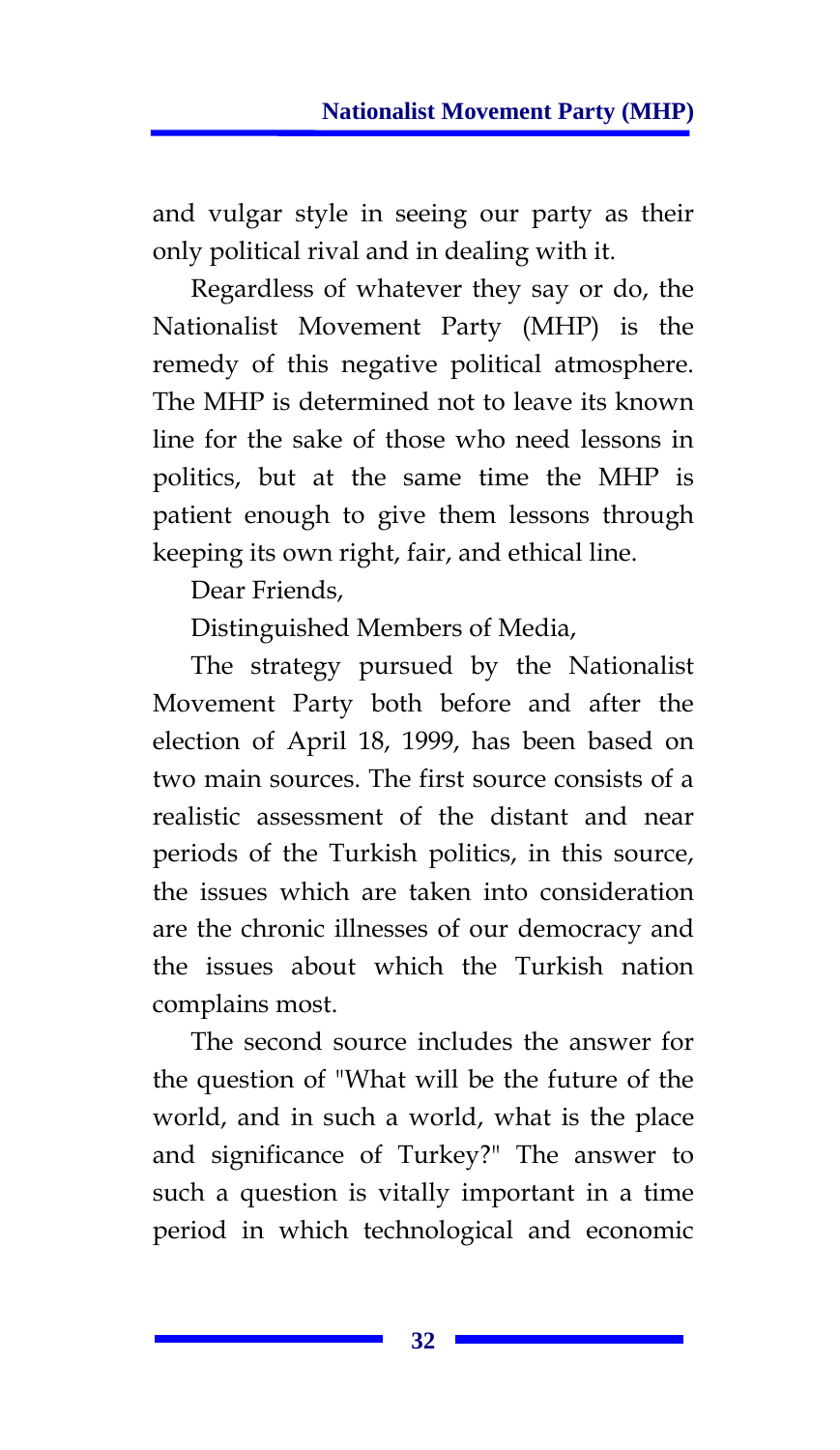developments have gained amazing speed, and global interactions intensified.

It has gradually become a necessity for every political party and politician with a cause to search for the answer to this or other similar questions, and to develop plans regarding the future. The assessments and suggestions, which I stated at the beginning of this speech, include some answers that we gave to this question.

While contemplating on the issues in such a context, naturally we face with the issues of national goals and priorities, and the issues, which should be taken care of in the short, middle, and long term, in ranking national priorities, a new political understanding and style, a stable economic growth, and a healthy democratization process take their place at the top of the list. This list also includes a decisive and constant struggle with corruption and poverty, which is a ruthless illness of our social life.

#### **MHP's Approaches and 57th Government**

As known, when our party became a partner of the coalition government, political and economic uncertainty and hopelessness had reached its highest level. While we decided to be a partner of the government, we did not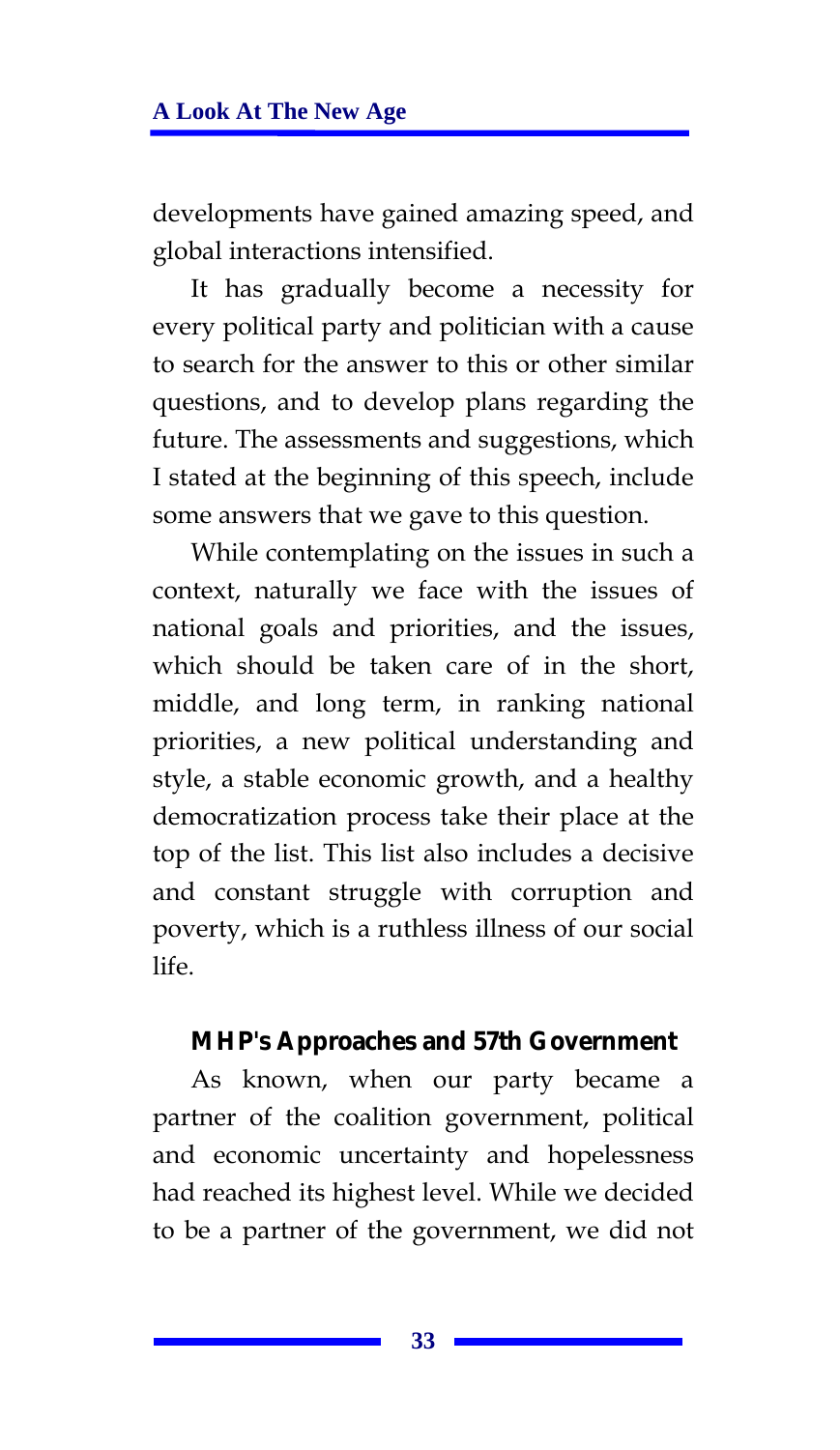make this choice for a short-term appeal of being in power, but for the future of the nation and country. In that period, Turkey had a temporary budget and the economy was almost collapsing. The country was under the pressure of debt and interests, and even estimating the economic developments of the next a few days was almost impossible. This economic tableau was one of the bitter realities of Turkey.

The political tableau was also as complicated and troubled as the economic tableau. In a little more than one year, the country has evolved from a period in which there was no stability, at all, to a period in which the level of stability achieved is being discussed and criticized. This is an important development. In essence, it means that we have overcome the critical threshold created by the chronic political instability. However, we should remember that the value of stability is better appreciated not when it is present but when it is absent. Therefore, we should not mix up criticism with slandering, and positive developments with negative ones.

When the decision of our party to participate in the 57th Government, which adopted the principle of consensus and reformism, is evaluated within this framework,

**34**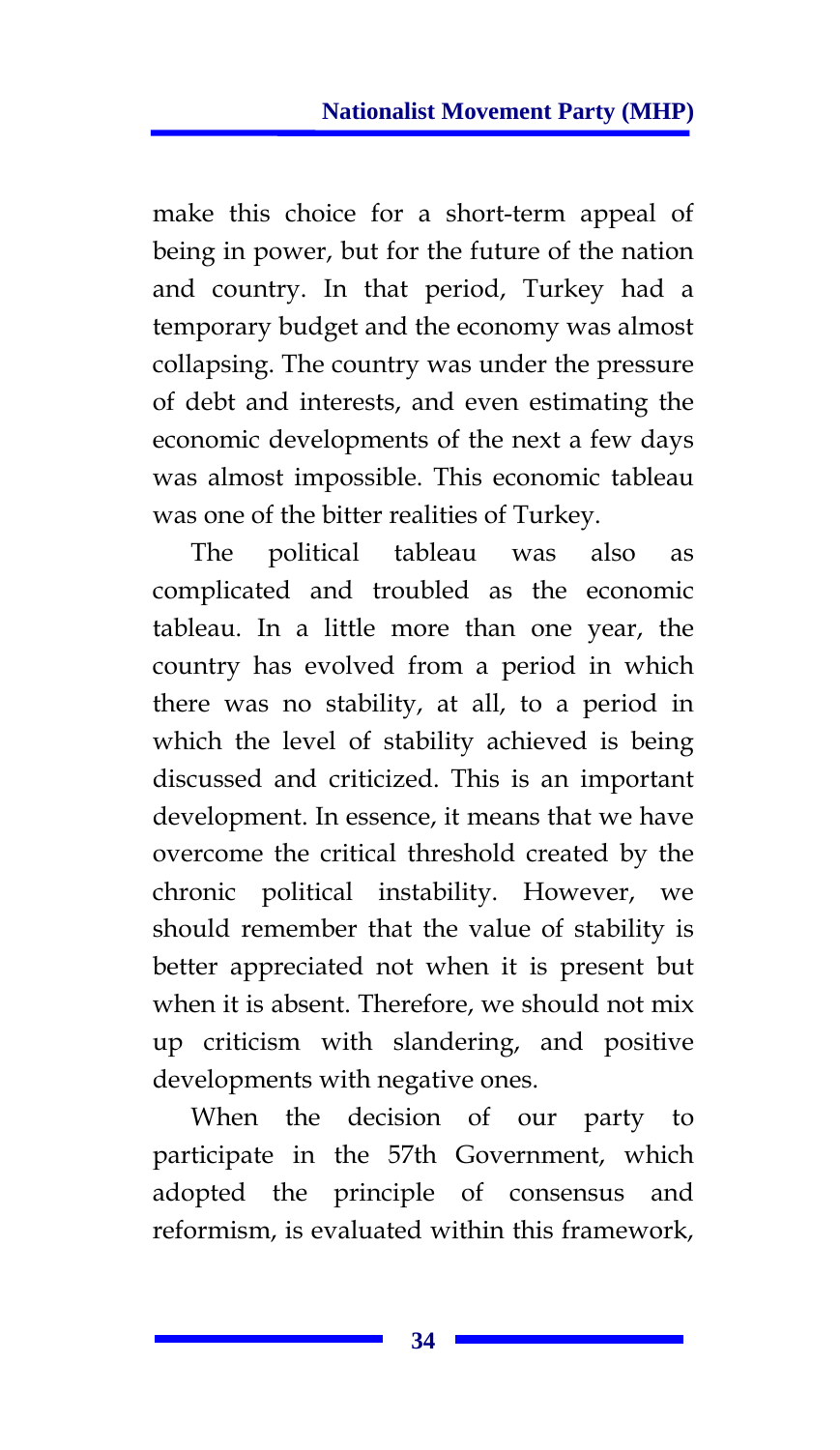it would be more meaningful and realistic, it cannot be denied that the presence and efforts of the Nationalist Movement Party in the 57th Government has a very important share in the establishment of the current political and economic stability.

Not only our party but also two other political parties in the government have plans and polices, which they cannot completely realize in a coalition government. When the structure of a three party coalition government, and the current economic conditions of the country are considered, it would be better understood that everything we desire cannot be accomplish hed.

In your presence, I sincerely state that in this period while we are in power, besides many projects implemented, there are some others, which we could not realize. Also, there are some other projects that as a political party and as a partner of a coalition government, which we will materialize them in middle and long terms. All of these are kind of natural events and developments occur in all democratic regimes experiencing the conditions similar to those of the world and Turkey. For today, what is important is that we have already solved some of the significant problems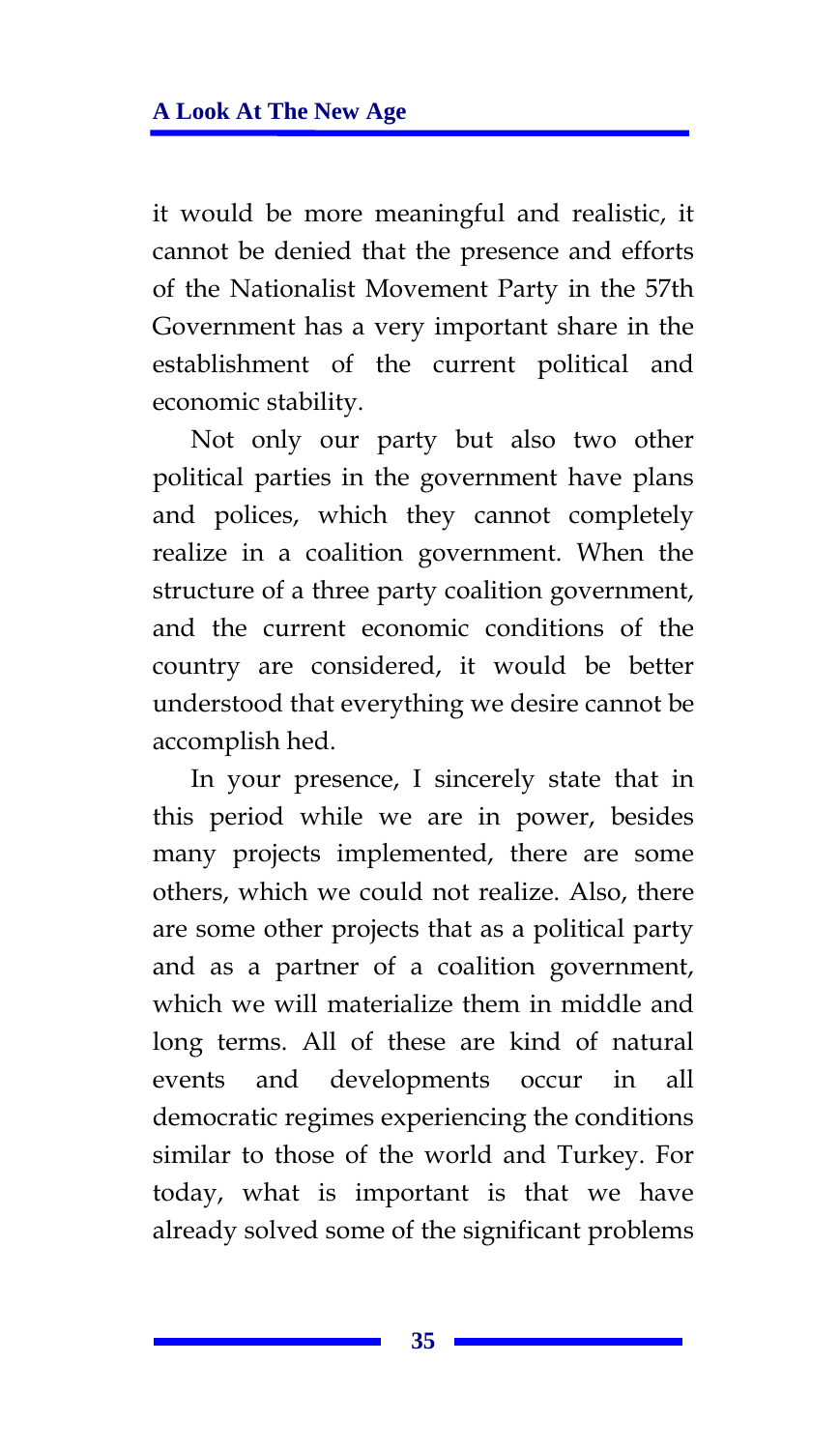of the country, and are striving to solve the rest of them.

# **Urgency and Importance of the Economic Program**

As known, among these priorities, the nuisance of high inflation has a special place with it's a quarter century history. Naturally, making this main and critical problem a nuisance is not only its long history. It simultaneously causes multifaceted and significant damages in social, cultural, and economic life. In the country, during the last 20 years, big gaps have taken place between the purchasing power of the masses and the ratios of increase in the prices.

Particularly, unemployment and inflation have led to frightening increases in the inequality of income distribution and unfairness. In so far as inflation cannot be taken under control at a given level, its negative social and economic effects cannot be eliminated.

When the 57<sup>th</sup> Government was established, there was a challenging tableau before it, but there was not more than one realistic way to overcome it. The first thing to do was to rescue Turkey from her challenged fiscal position, which was dependent on the temporary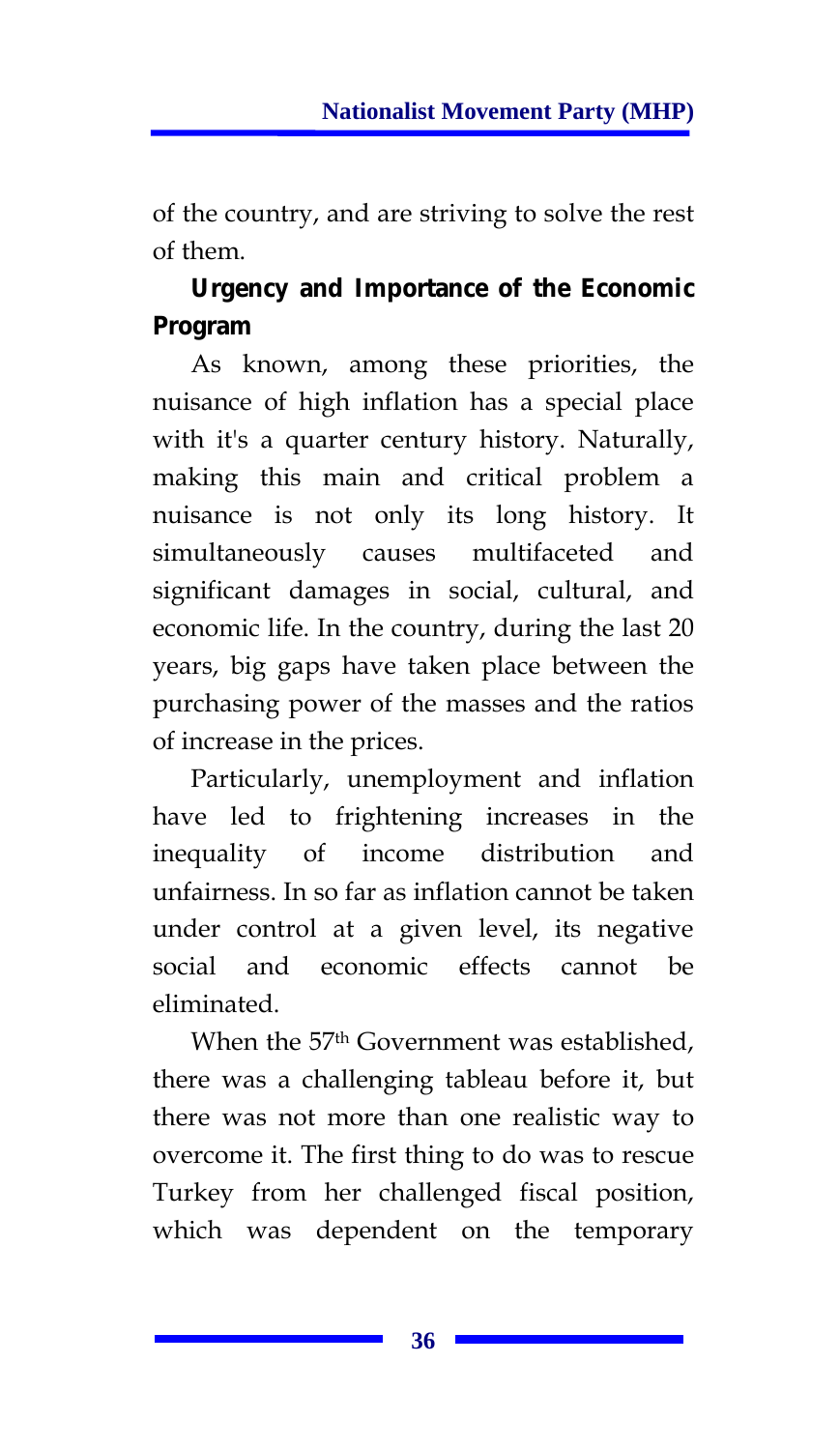budgets. Administration of the economy and the country with a budget, which was not approved by the Turkish Grand National Assembly was the source of many other problems.

After the budget problem was solved, some other urgent measures were taken. Although, there are different ideas on the methods adopted for the solutions of the problems, a large consensus has been provided on the program to restructure the economy and struggle with the inflation.

It should not be forgotten that despite the persistence of some problems, a realistic threeyear economic packet of solutions began to be implemented. For such an economic reform, there has been an inconvenient ground created by an abnormal increase in the world oil prices, and by the two earthquake disasters causing extraordinarily high expenditures. Negative impacts of these conditions should not be overlooked in assessing the performance of the government.

The program designed to restructure the economy and struggle with the inflation has two main goals and dimensions. The first dimension is mostly psychological and sociological; the second is mostly economic.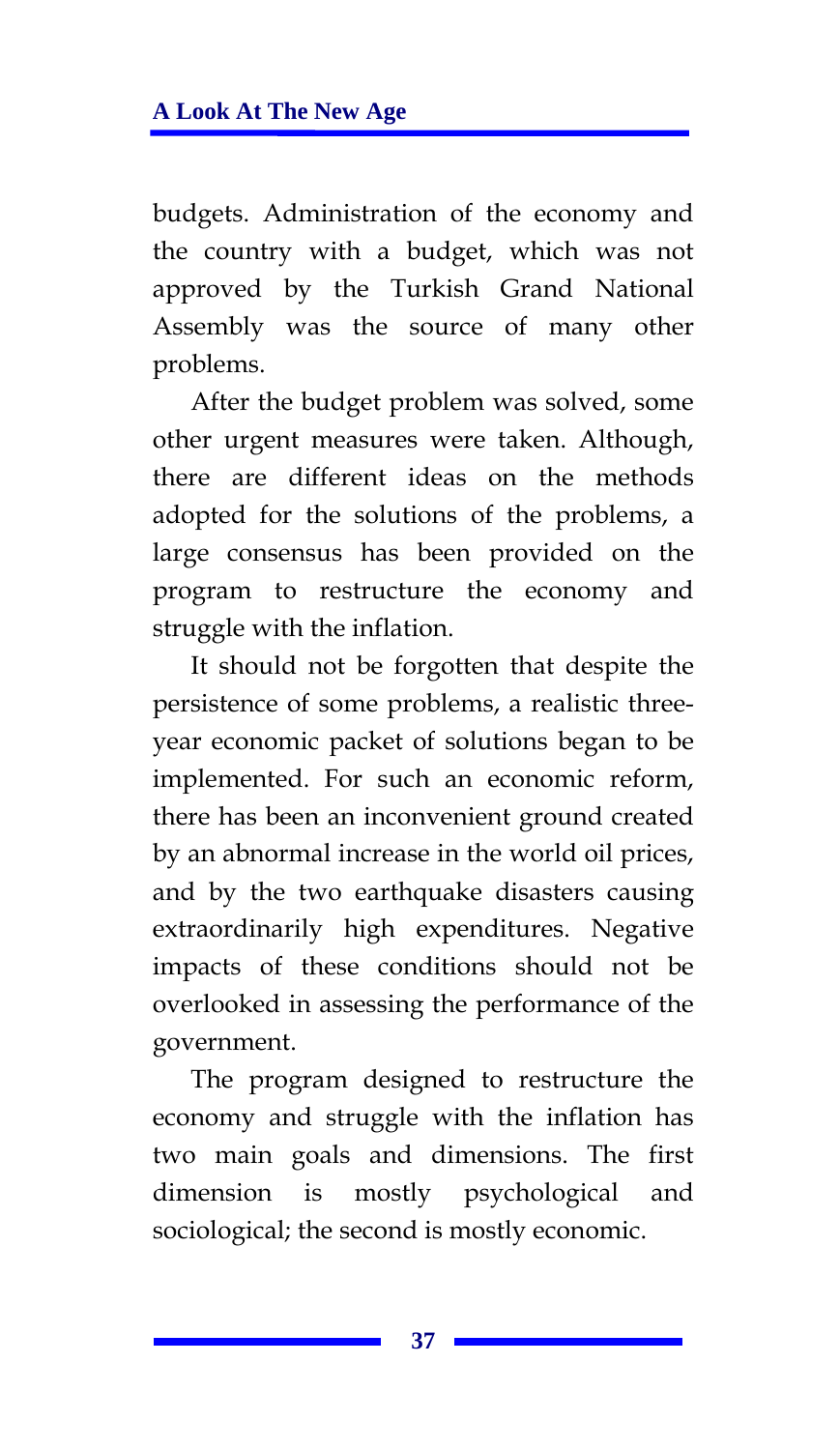First of all, the defeat of the psychology of weariness and submission prevailing among the people for the struggle with the inflation was necessary. For the success of the reform, society must trust the government and its economic program. Also, as part of this effort, the work has been done to renew the belief of the industrialists and other economic actors in themselves and in the country.

The second main goal of our program has been to break our economic vicious circle, launch a stable growth process, and take relevant technical measures. The work has been done to break the spiral of debt and interests enslaving the economy through finding healthy financial resources. Our fundamental purpose is the transformation of economic structure and mentality, and open the road for the economy of investment and production.

# **Expectations of the Turkish People and the MHP**

As it can be seen, in all of these areas, the progress made in the affairs of the country and the work done by the government is not sufficient, but important. If you look at back the point that we assumed the responsibility, you can see the considerable progress we have made. We have reached our determined targets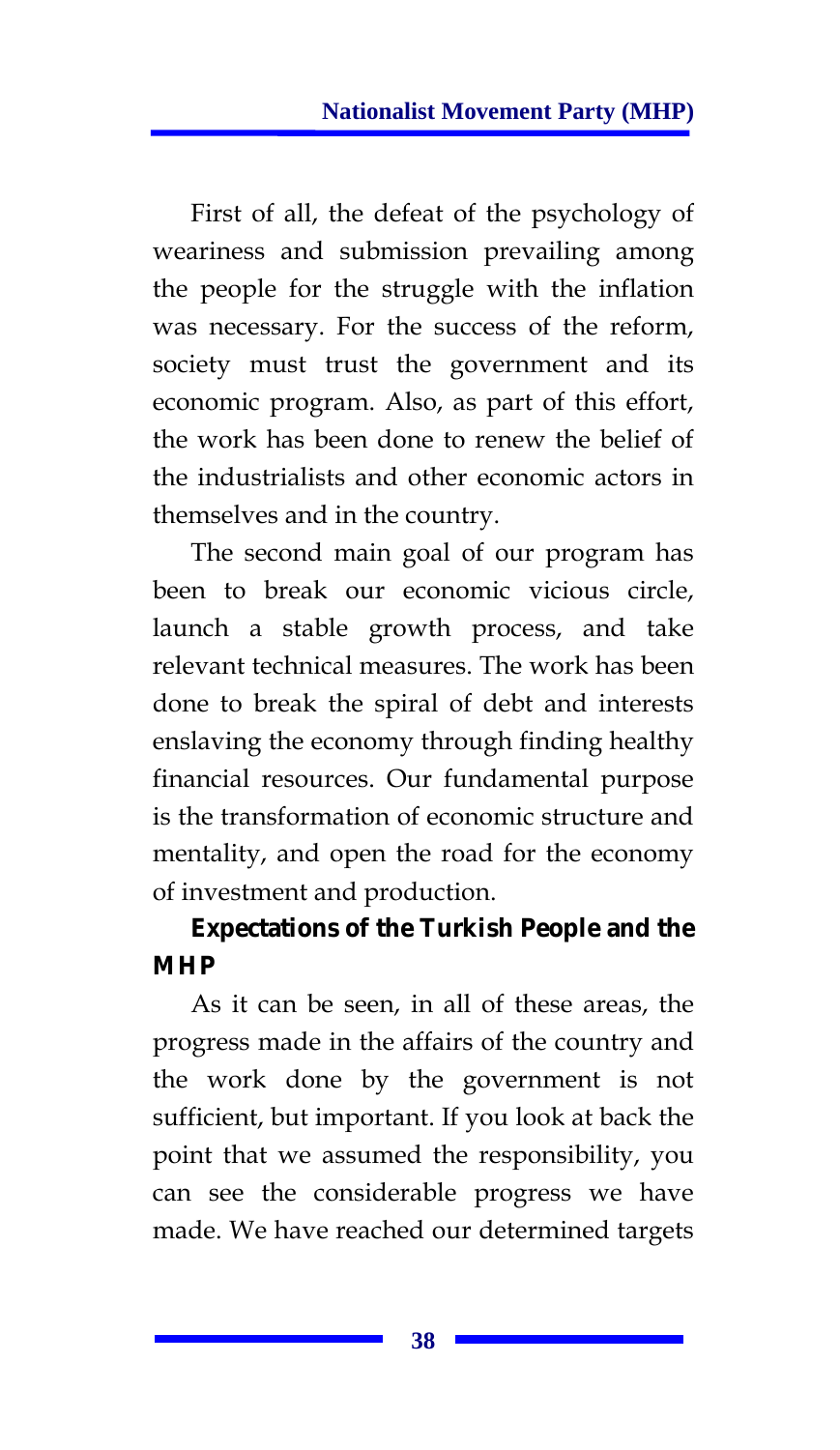of growth in many areas, and the inflation began to decline for the first time in years.

Despite the progress in many areas, the problems of the low-income citizens have not yet been solved. Our next goal is to eliminate the large gaps in the skewed distribution of income and ease the unrest in society.

We hope that as years pass the political and economic stability will be constantly reinforced, and social peace and welfare for which we have been longing will be permanent. We strive for these goals and believe they will be realized, because we believe and trust in Turkey and the Turkish people.

Evidence of our government's action is its decisive struggle against societal corruption and injustice. This struggle will has to be deepened and continued until the eradication of the microbe of corruption, which penetrates the Turkish economy like cancerous cells. The Nationalist Movement Party and 1 personally will support the struggle as much as we can to rid Turkey of terrorism, corruption and injustice. Esteemed Guests, Dear Friends in Cause.

Up to this point of my speech, I have made a general assessment of the world and Turkey. In this part of the speech, in addition to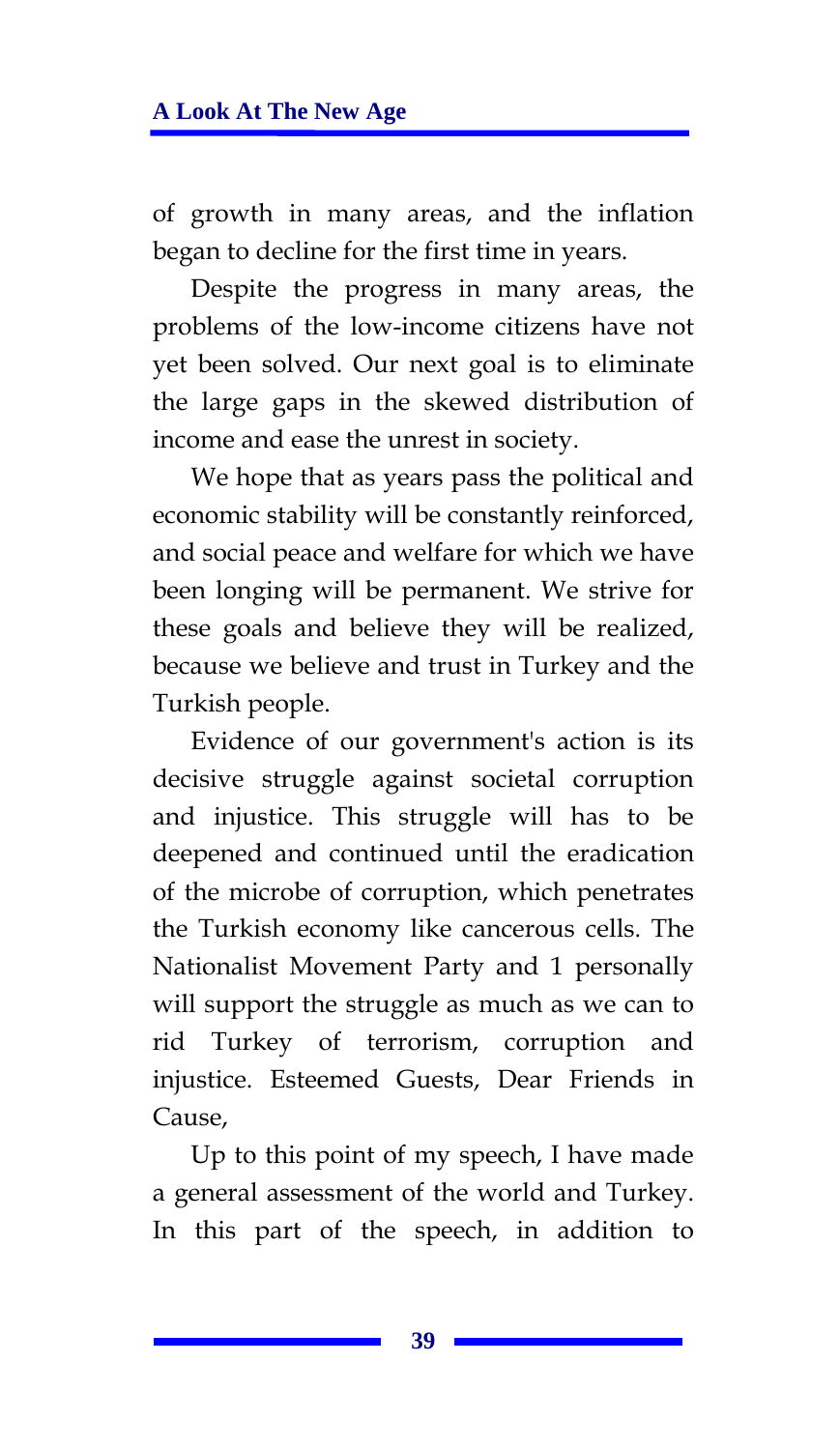drawing your attention to some important developments, I wanted to reach a general conclusion and leave a record to history in the presence of you. Now, I will underscore "a set of general goals and principles" oriented toward the future. I consider this as a national duty and responsibility.

# **Basic Priorities and Policies of Turkey in the 21st Century**

**1**. Turkish politicians and intellectuals have to have a perspective in viewing the world and should develop alternative ideas and policies. The main framework of our designs should be formed by the answers to be given to the questions of "What kind of a world?" and "What kind of a Turkey?" If we consider the quality of effort that hundred years ago the Ottoman intellectuals and politicians and sixty five years ago the first generation of the Republic had made, it is not possible to see the debates of our time as sufficient. Instead of a mere imitation, searching for original projects and proposals is a responsibility given to us by our nation's history and experience of civilization. A challenging future awaits our nation together with entire humanity. We have both the right and responsibility to discuss and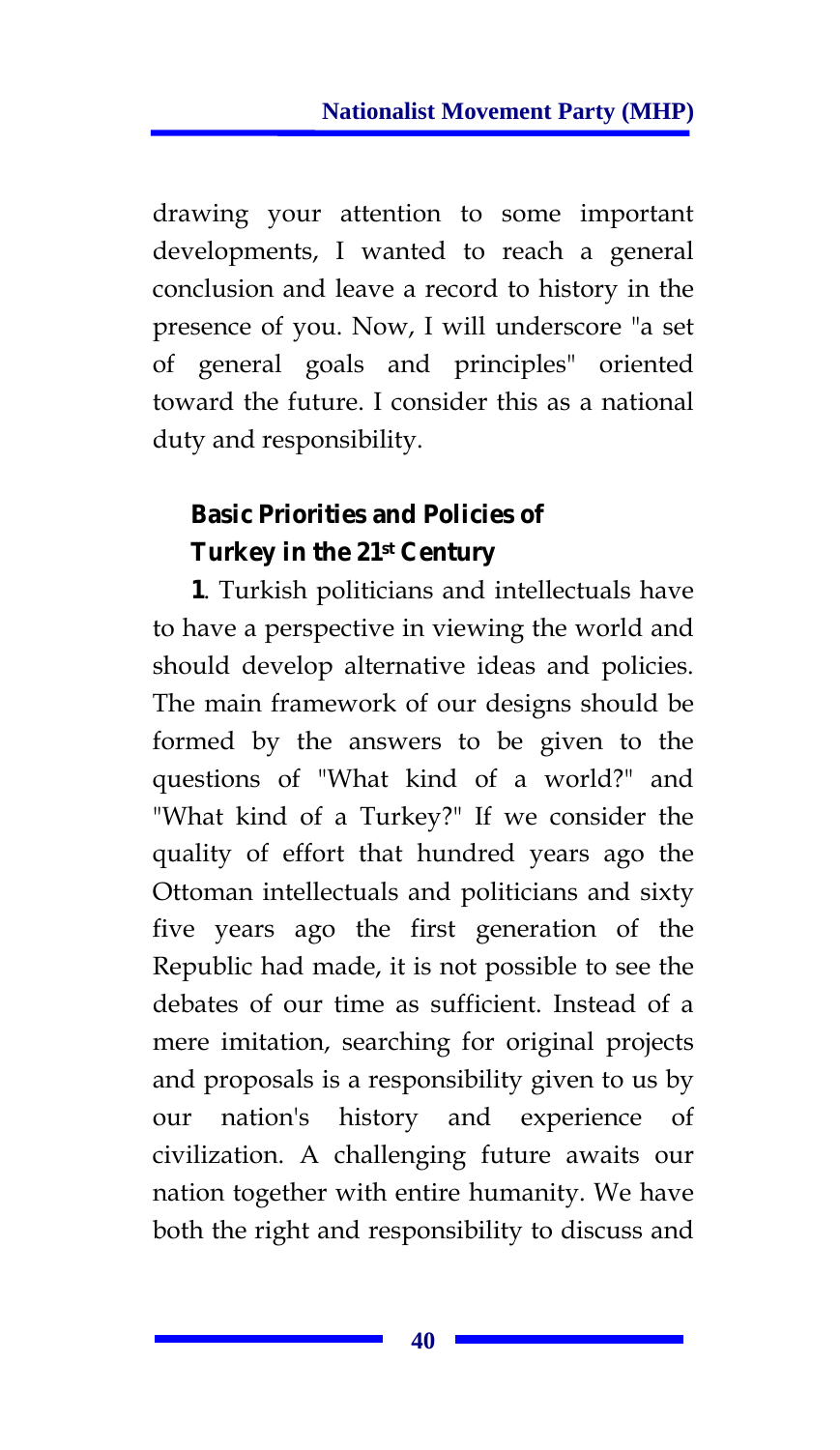make determinations about our global future. Humanity must make a "Just and Moral Contract with the New Century," and the signature of the Turkish nation must be on this contract. Hence forth, this is one of the new goals of the Turkish nationalism.

**2.** It is a fact that we could not provide sufficient progress in the relationship with the Turkish world during the last 10 years after they gained independence. The improvement and institutionalization of this relationship should be considered as a national and strategic issue in which each side should meet its own responsibility. Approaching this issue with the eyes of a foreigner or with prejudgments will not benefit anyone, but may provide a deceptive satisfaction.

**3**. The obsession of interrogating or fighting our history and culture, which becomes fashionable from time to time among our intellectuals, should be given up as soon as possible. Instead of doing this, our main choice should be working to understand and learn lessons from our history, which, as a resource, is one of the guarantors of our national existence and memory. Having the Ottoman Empire fight the Republic of Turkey, the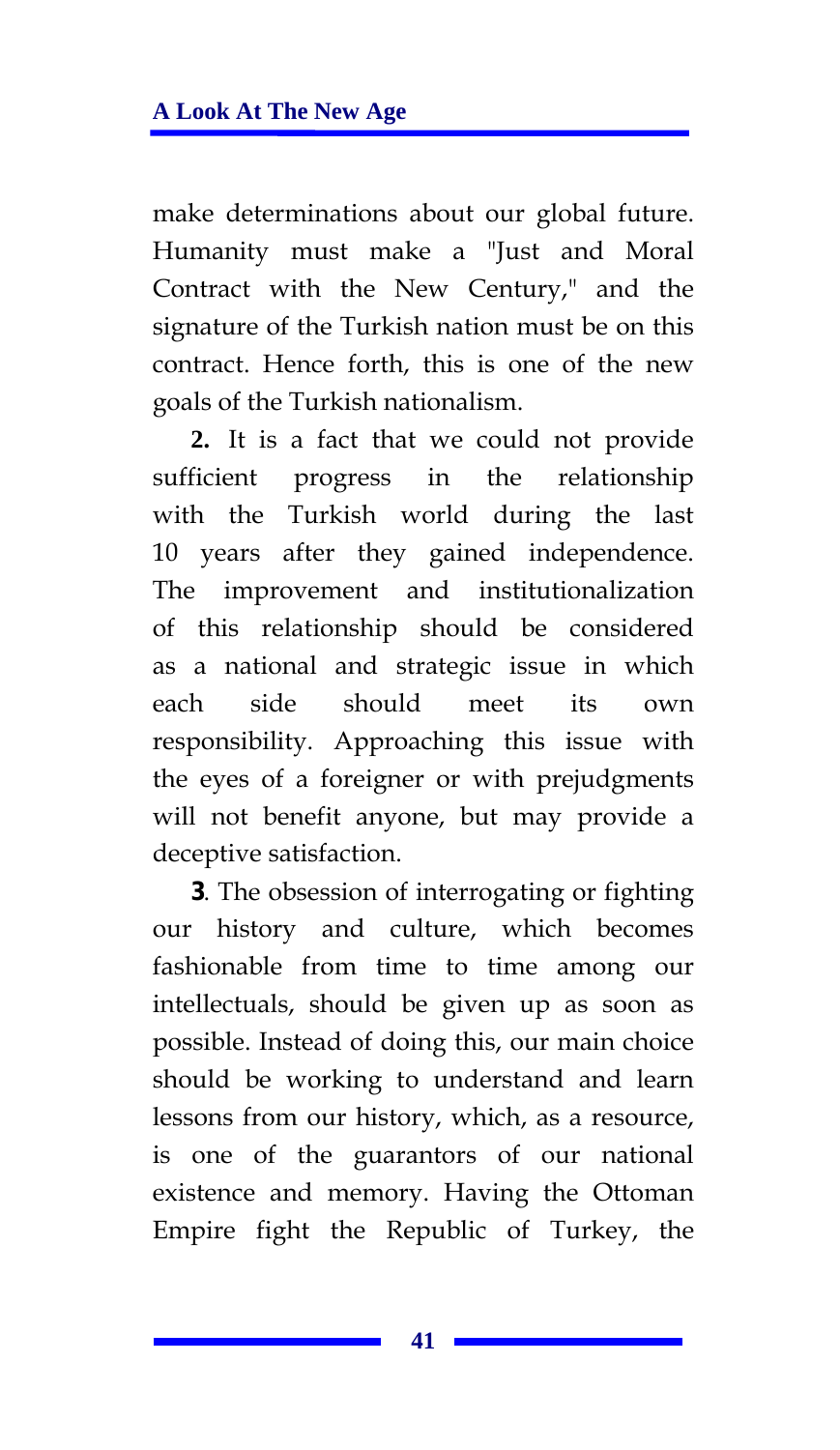Republican regime fight democracy, and the state fight the nation, or describing them as fighting sides with one another has not benefited any body so far, and it will not benefit any body in the future, either. A similar assessment is also valid for the negative or indifferent attitudes toward our national culture and values. The love of Turkey and respect for national values is not a burden but a necessity for every ideology and political party.

**4.** Finding reasonable and possible ways of cooperatively developing our democracy and human rights policies and implementing them are both necessary and important. Also, we have to possess a perspective considering the "unity of the nation and the country" and "democracy" not as conflicting concepts, but as the ideals developing together. Likewise, there is a need to show our decisiveness and sincerity, to eliminate any hesitation on the belief that democratic state governed by the rule of law is the minimum condition to provide a united, happy, and peaceful life for all Turkish citizens.

**5.** Inconsistent and vulgar rhetoric and conduct of daily politics should be avoided; they are the main reasons behind the loss of respect for the institution of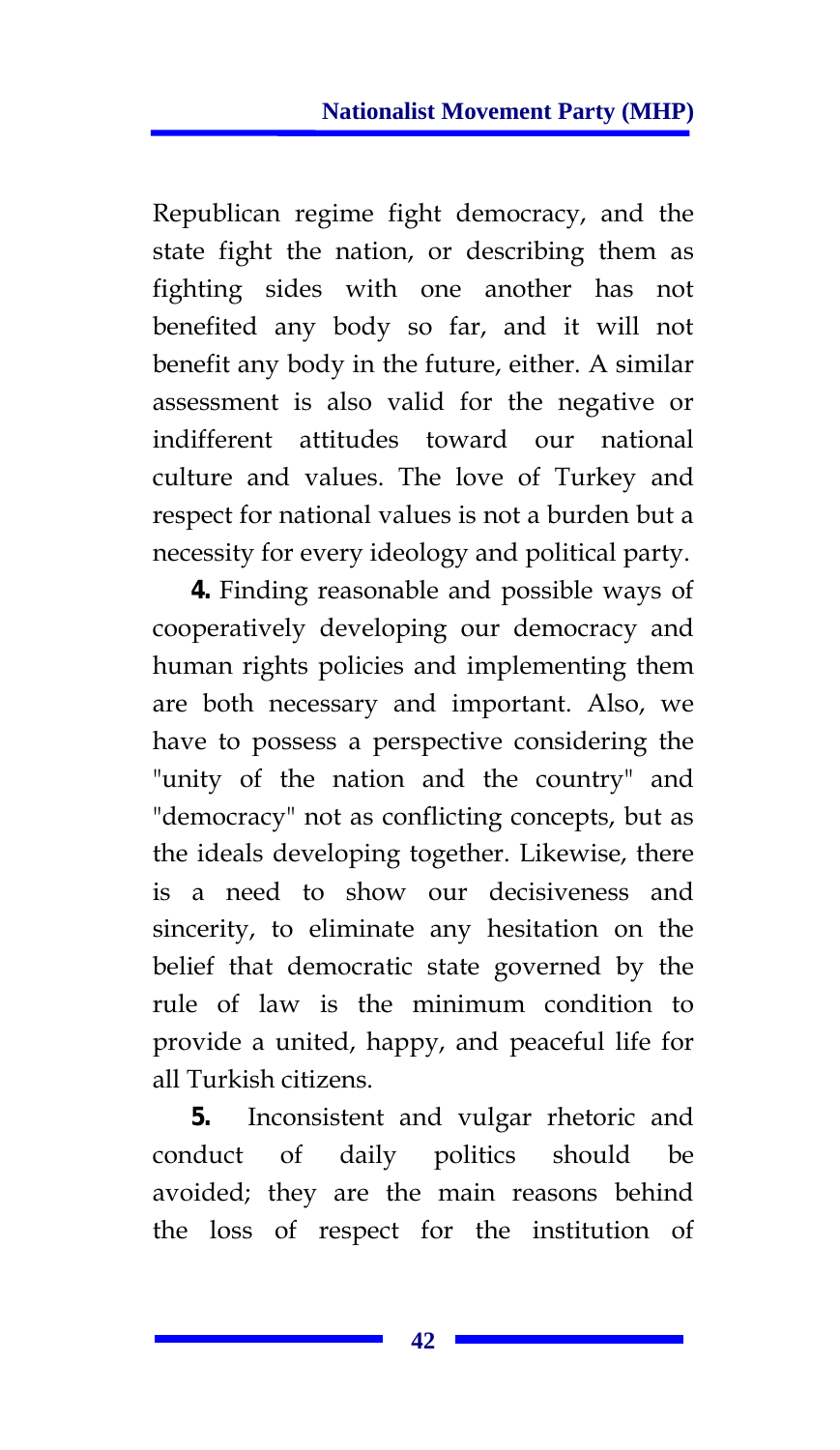politics. It should not be forgotten that a principal function of politicians is to enrich the quality of politics and improve the respect for it, not to narrow the field and function of politics. This kind of a standing and decisiveness regarding the field and conduct of politics should be at the top of the common responsibilities of politicians both in power and opposition. Republic and democracy are the insurance of one another; however, clean, quality, and principled politics is the insurance for both of them.

**6.** The existence and future of Turkey is directly proportional with the existence and future of the Turkish language. Our language, the Turkish, beyond being a symbol and an instrument of communication, is one of the basic values making us a nation. It has been formed by the thoughts and historical experiences of our ancestors for hundreds of generations. The protection and improvement of the Turkish language as a cultural bridge binding our past to our future is a duty, which should not be ignored by any generation. This national duty has a vital place among the common duties of the nation and state.

**7.** For the unity and peace of the country,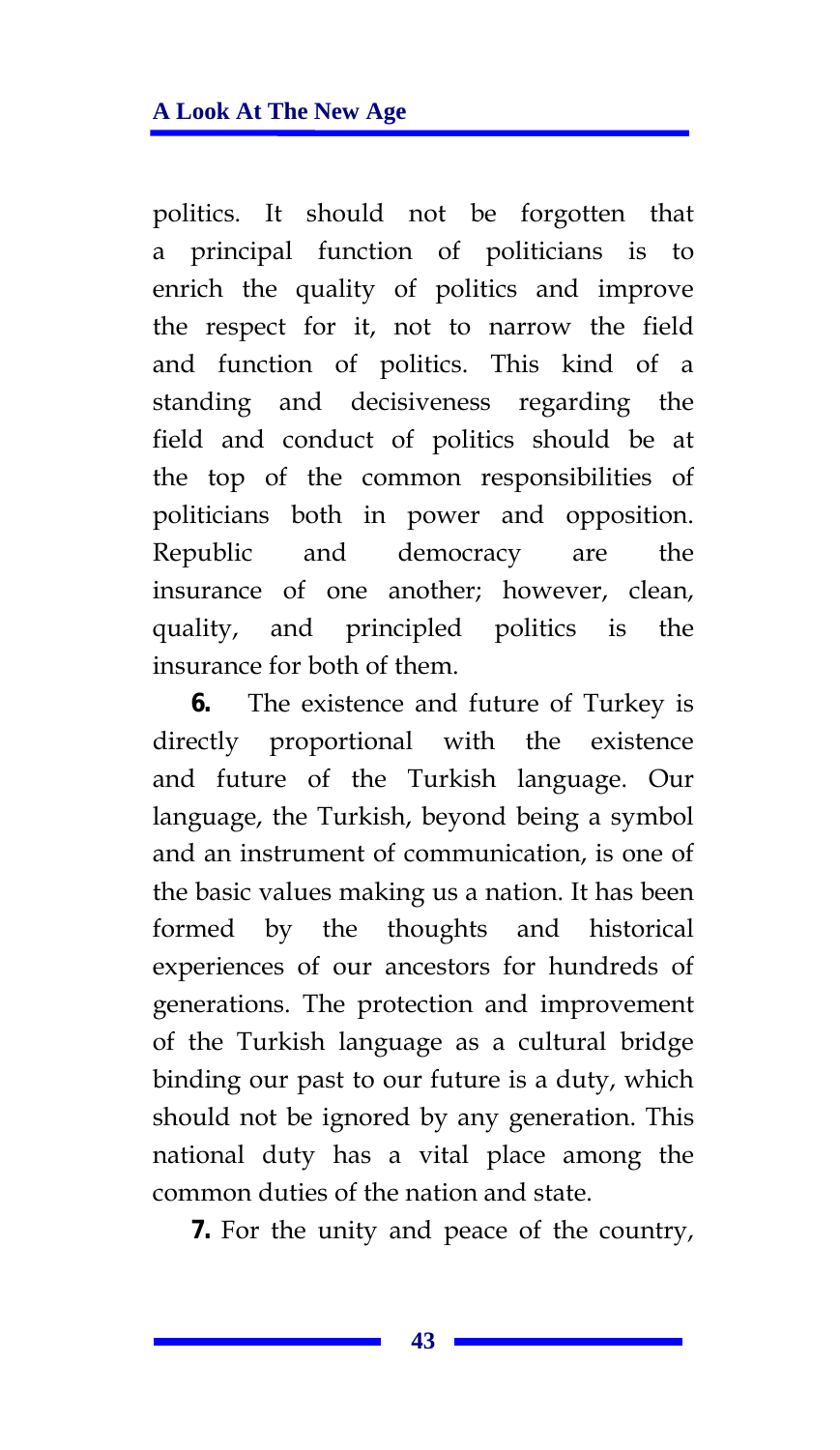there is a need for the existence of a harmonious triangle to be formed by political and economic stabilities completed by social stability. We believe that this "golden triangle" will not be established until the political and economic stabilities are completed by the social stability. Therefore, without reducing the poverty and unemployment to the minimal levels, our struggle of economic development cannot be considered successful. Also, for the comfort of social conscience, a decisive struggle with corruption and injustice is necessary. For these reasons, a national campaign should be started to fight poverty, unemployment, and corruption, and "urgent action plans" should be developed and implemented.

**8.** To prevent Turkey from lagging behind in global competition, which is already reached an amazing speed, the areas of investment and technological branches with strategic priorities must be wisely determined. Although, our industrial policy and strategies have a 75 year history, today, Turkey is not the leader in any of the branches of industry and technology. In fact, there are many countries, which began much later than Turkey, but today their technology level has reached of world standards. Together with the priorities in the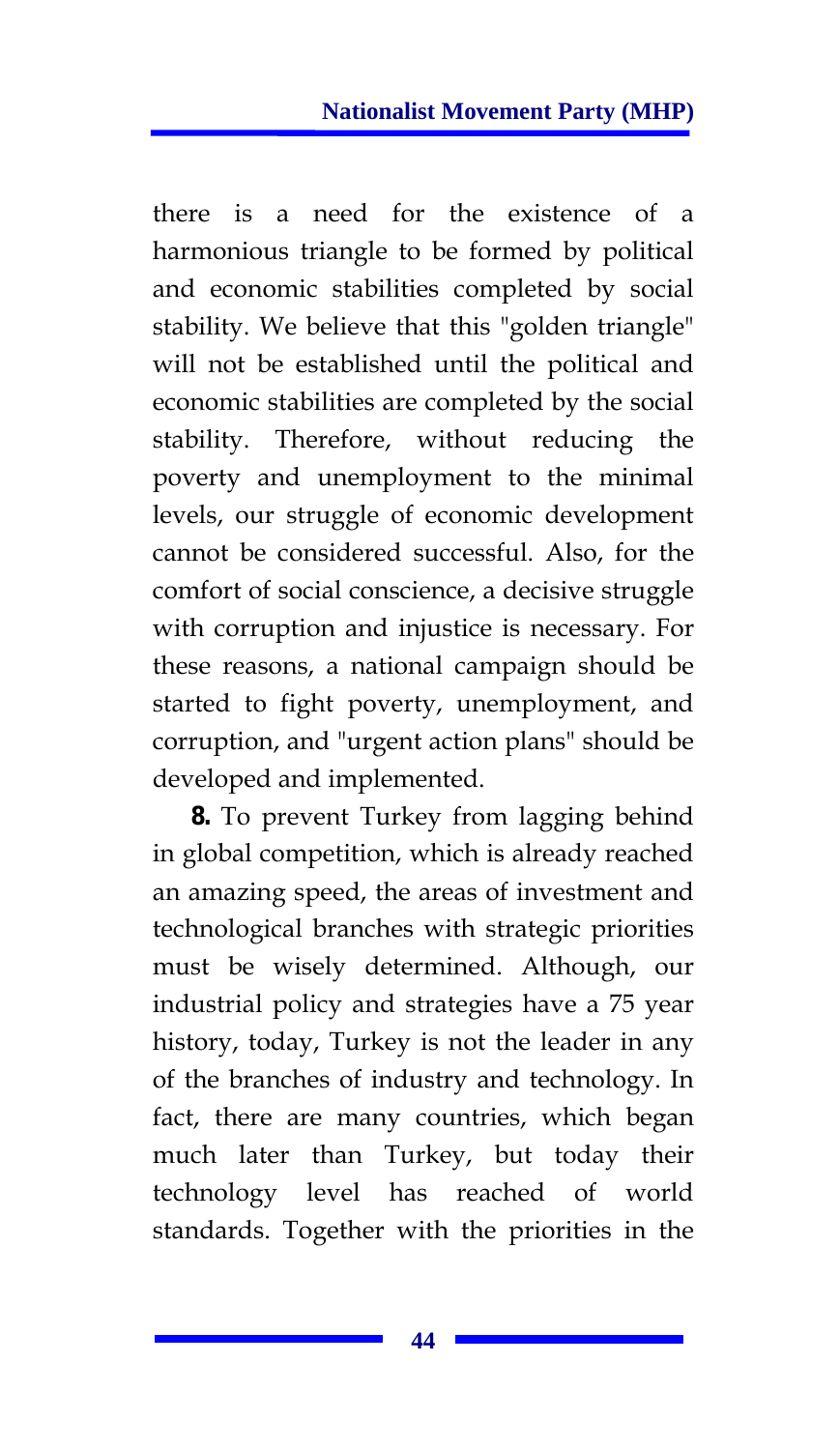branches and investment, we have to take seriously the importance of education and youth. To have a quality education system, all sources should be utilized, and in order to raise learned and skilled generations with character, every kind of sacrifice must be taken.

Esteemed Guests,

Dear Friends,

Distinguished Members of Media,

I have presented our views and proposals regarding the present and future of the country for your consideration and the consideration of our nation. To increase the number of these observations and suggestions, which are grouped under eight categories is possible. However, for us, more than their number, the meaning of this effort is important. To improve the ability of the institution of politics to produce values and solutions, these kinds of contributions should be made.

## **The Content of Turkey-Europe Relationship**

In this part of my speech, in light of the views and suggestions that I just presented to you, I will talk about some central and critical issues occupying the agenda of Turkey for a long time.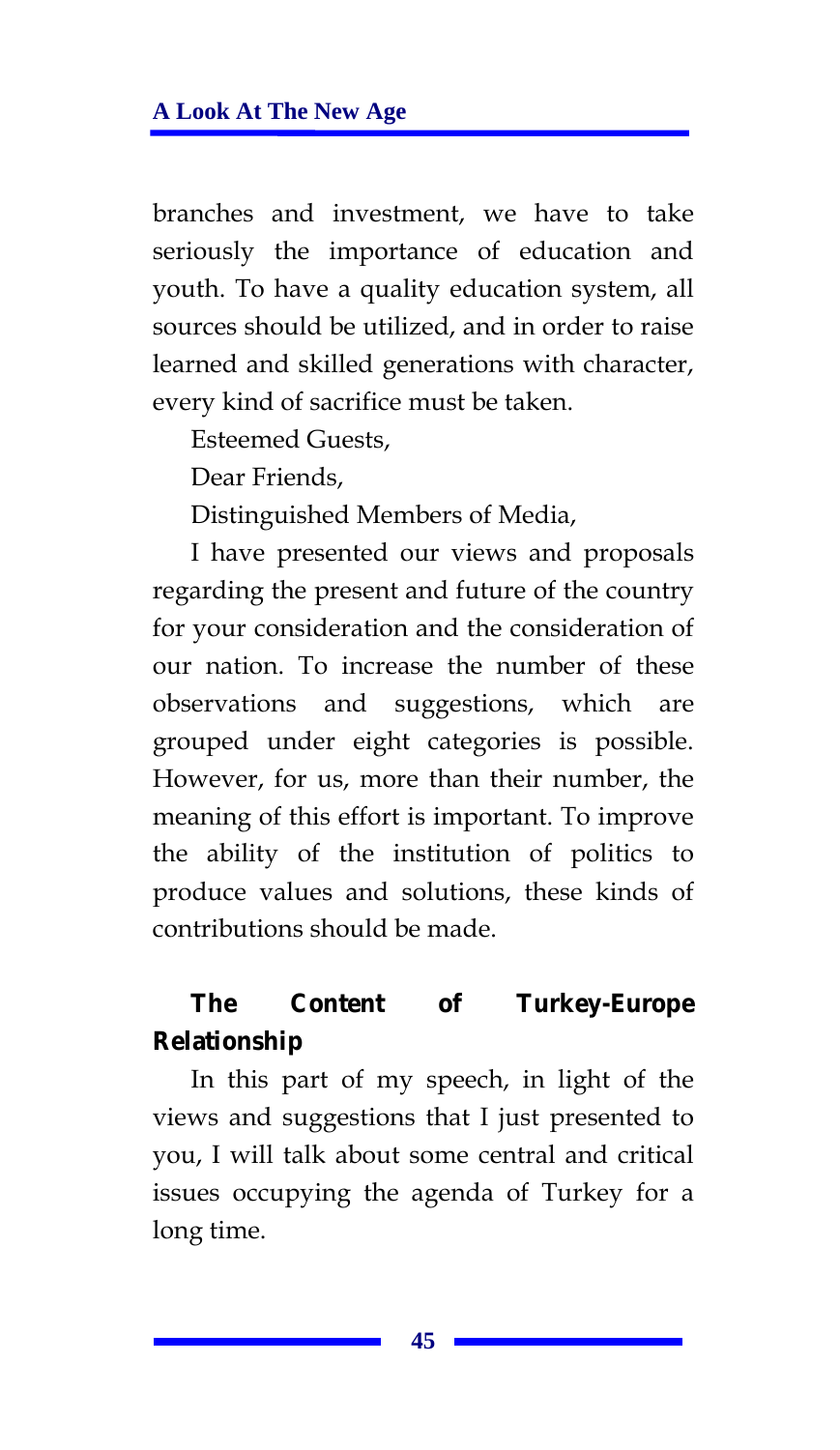Within this framework, the first issue I will address is the Turkey-Europe relationship. As it will be accepted, the entry of Turkey to the European Onion has more significant and deeper meaning than the entry of any of European countries to the Union. This observation is valid for both Europe and Turkey.

I underscore this point for two reasons. First of all, it should be accepted that the membership of Turkey in the European Union would be a turning point for both our country and Europe. It is closely related to the future of our nation, which is the heir of a rooted civilization and history. At the same time, it indicates a historical meeting between two cultures and civilizations. Therefore, considering Turkey's membership in the European Union as a relationship based on only mutual self-interest would be a mistake.

The second contradiction and mistake is the acceptance of the legitimacy of the critiques of Turkey's approach to and preparation for the membership by the member-countries of the European Union, but not to give the same legitimate right to our country to discuss and criticize their approach to our membership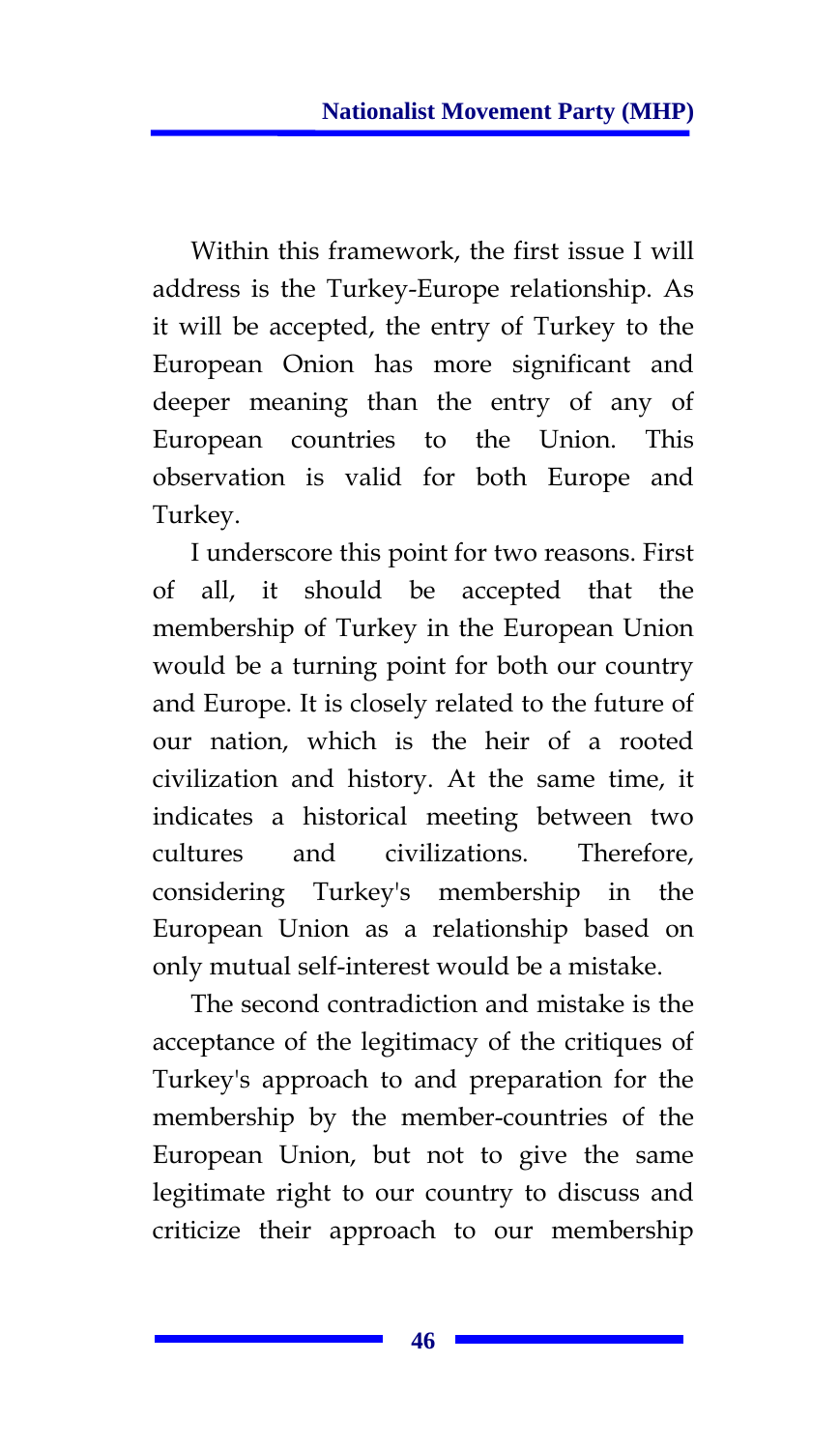process. Within the Union, there have been fierce discussions on the policy of the Union for the acceptance of new members and for the enlargement of the Union. A large part of the recent discussions is taking place on the restructuring of the Union and on the membership of Turkey

For this and similar other reasons, the dynamics and future of our relationship with the European Union should not be reduced to a simple pro and con dilemma. Turkey's relationship with the European Union has almost half a century history. However, for various domestic and international dynamics, this historical process could not smoothly progress. After the end of the Cold War period, the relationship was ambiguous for a while, but during the last year we have made considerable progress.

#### **MHP's Policy of the European Onion**

The issue of Turkey's full membership to the European Union has gradually become a "state policy" and has taken its place among the national goals and strategies. The Nationalist Movement Party (MHP), until the beginning of the 1990s, was somewhat cool to the issue of membership in the Union. However, after the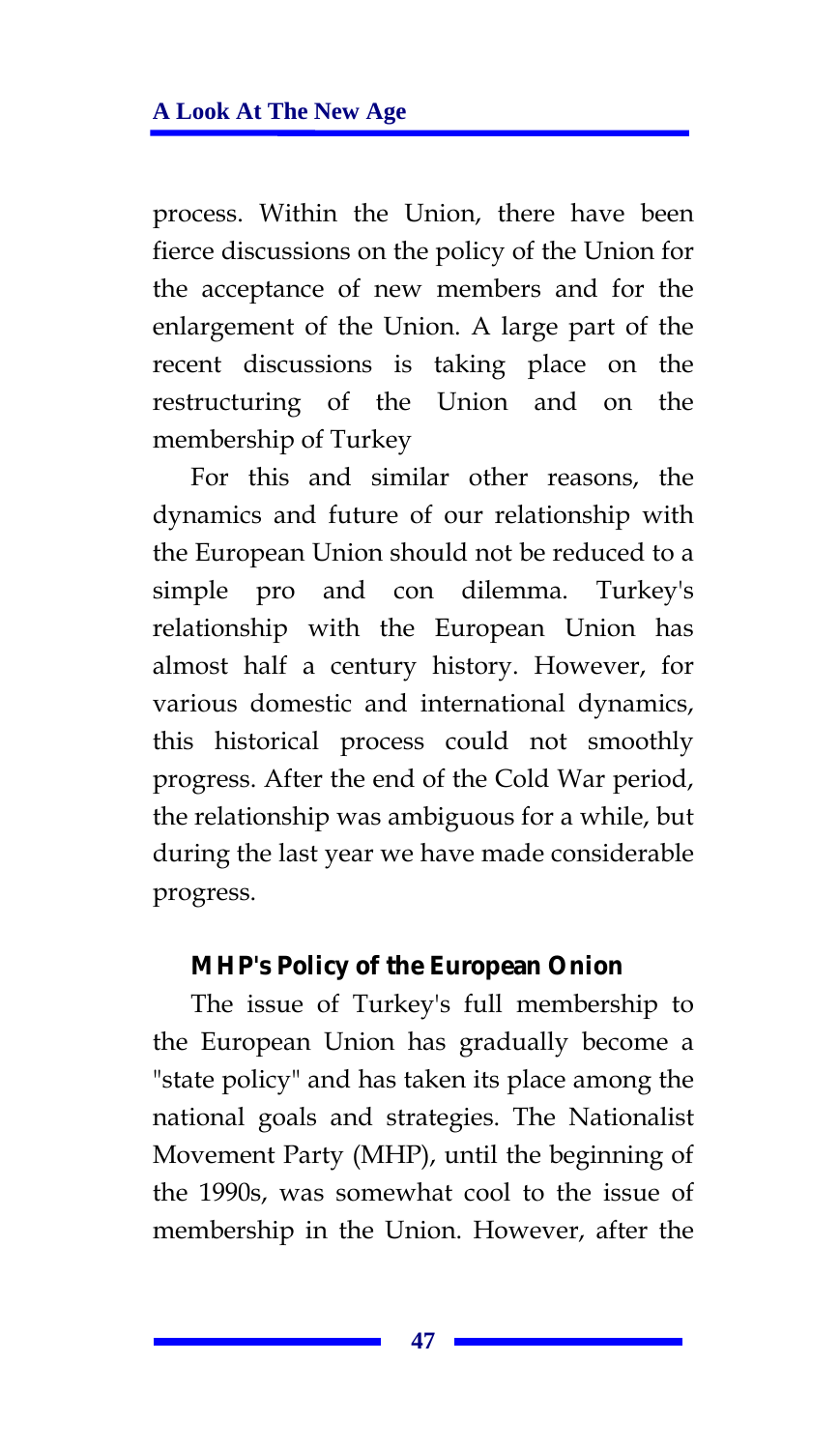1990s, it has developed a decent and multifaceted approach toward the realization of the membership.

Particularly, in the post-Cold War period, which symbolically began with the collapse of the communism, the increase in the importance of the regional cooperation among the countries has led to the consideration of the option of the European Union very carefully. Second, to vitalize economic and technological developments, the creation of the new areas of cooperation has become necessary.

Lastly, the MHP's view of Eurasia to make this critical geographic region an island of peace, stability, and prosperity has become influential in forming our party's new approach to the European Union.

For the Nationalist Movement Party, Turkey's membership to the European Union is a serious and significant issue. Our party believes that if the administration of the Union approaches sincerely and realistically to this issue, the full membership can be realized in a reasonable time period.

In a few days, the European Union will explain "the Accession Partnership Document" which will reflect the perspective of the administration of the Union toward both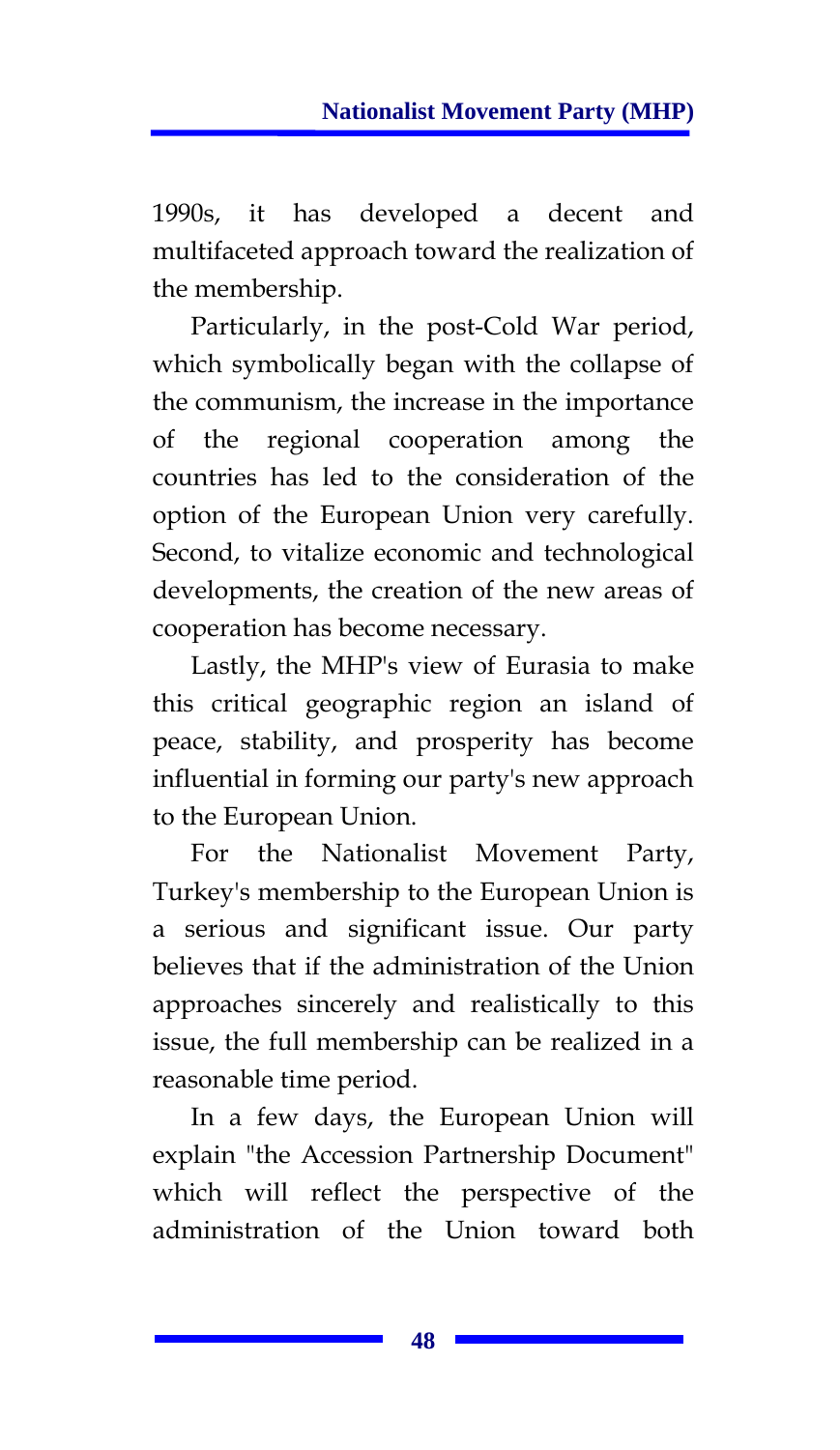Turkey and the world. In this process, it is our most natural right to expect that the European Union will take into consideration our principal sensibilities. Also, the administration of the Union, in its relationship with Turkey should give up its approach to the Aegean and Cyprus questions as one-sided, and should not use and hide behind Greece in these issues.

What is important for us is that the new century should not be a stage of a destructive economic and technological war, but the stage of a "fair competition" in which humane responsibilities should not be overlooked- It is vitally important that the 21st century should not host the conflicts of nations, cultures, and religions, instead of international solidarity and peace. The basic and universal mission of the European Union has to be formed within this kind of a framework. The existence of a global level, fair and lasting competition depends on this kind of a formation.

These are the views and suggestions of the Nationalist Movement Party regarding the European Union. Now, it is time to ask those who constantly criticize the views of the MHP on this issue: "Whom do you represent and what do you want to say?" It seem that they are not even aware of whom they repre sent and what they want to say.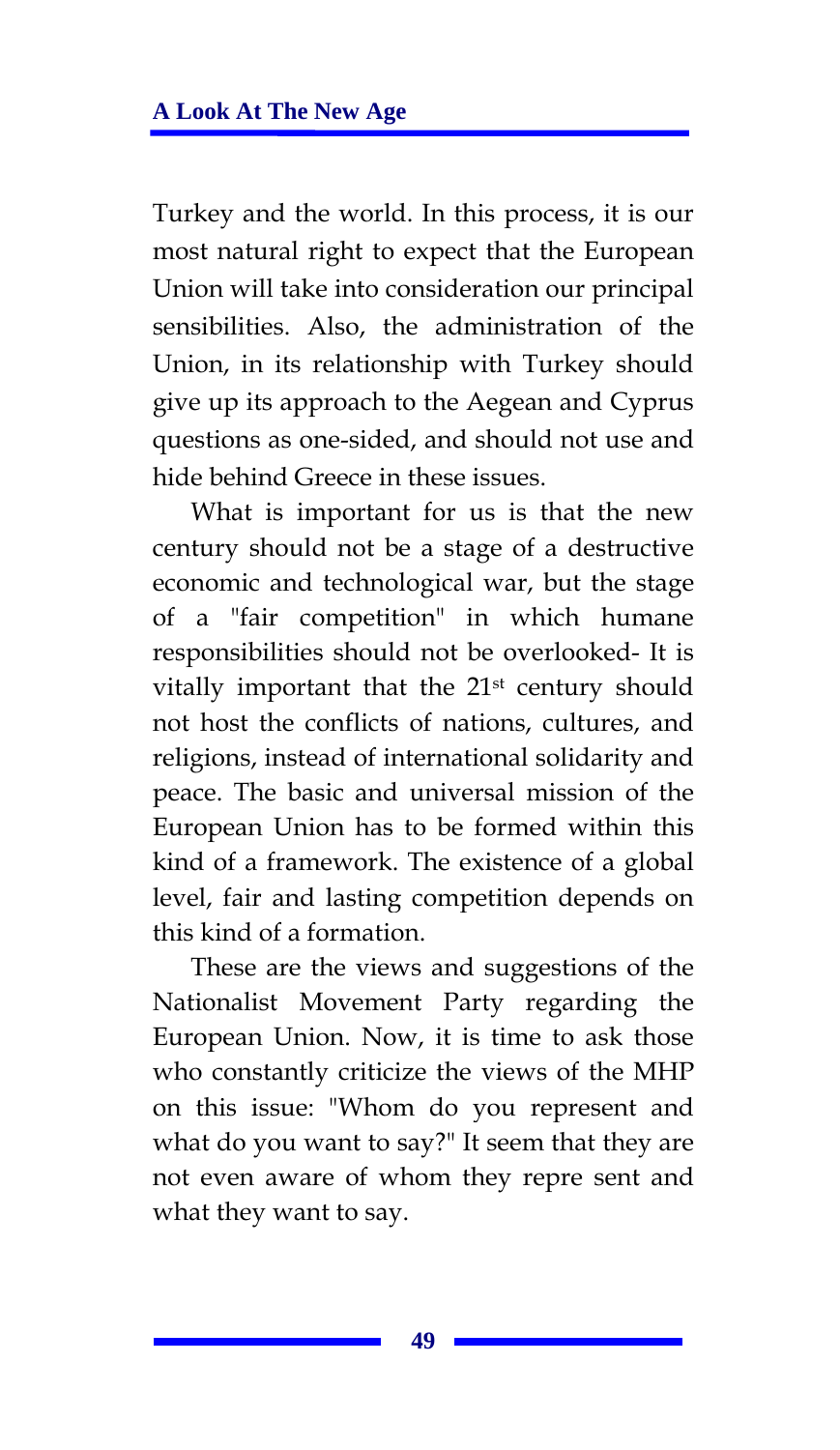It is hard to understand those who are disturbed by the stated global perspective of the MHP, and by its desire for a just and honorable cooperation with the European Union.

The attitudes toward the European Union that we must be disturbed by and be concerned about them are either submissive or indifferent toward the policies of the Union. Approaches to this issue with temporary feelings and desires or with self-interests do not have any humane and national values. These kinds of approaches show not only a lack of understanding of the New Age, but also an underestimation of Turkey and the Turkish nation. It should not be forgotten that adopting a responsible and sensible approach to Turkey's relationship with the European Union is not the duty of the Nationalist Movement Party alone. It must be everybody's issue and responsibility in this country.

## **A Necessary Framework for the Relationship of Religion, Society, and State**

In this part of my speech, I will talk about another significant issue. It is the issue of religion and laicism (secularism), which has been debated for years, and from time to time has topped our political agenda.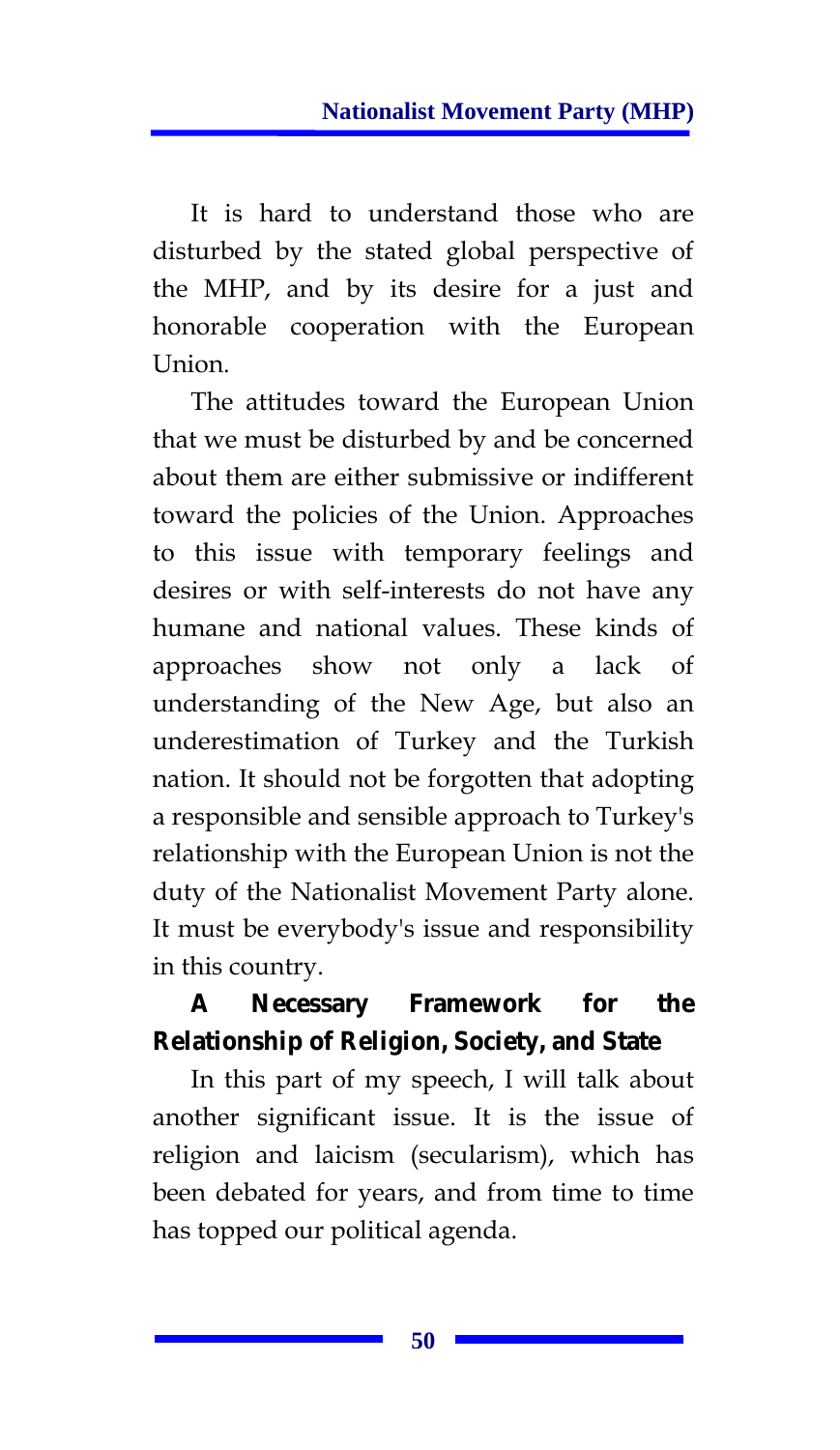In addition to the ongoing theoretical and political debates on this central issue of religion and laicism, there are also debates and discussions on various other issues, which are either related to or stemming from this main issue. All of these debates and discussions of religion and laicism heavily influence our political and social life.

For centuries, both in the Eastern and Western societies, the relationships between religion and society, and religion and state have a painful and troubled history. Religions, which satisfy the spiritual needs of human beings, and are used as a main reference in balancing the relationship between matter and meaning, have significant functions in the life of societies. However, in all places, there have been always some people trying to exploit this great source for their self-interest.

As a result of this long and troubled historical experience, the concept of laicism has been developed as an administrational principle to organize the relationship between individuals, religion, and state. Many countries have adopted this principle in forming their system of administration through considering their historical experiences and social characteristics.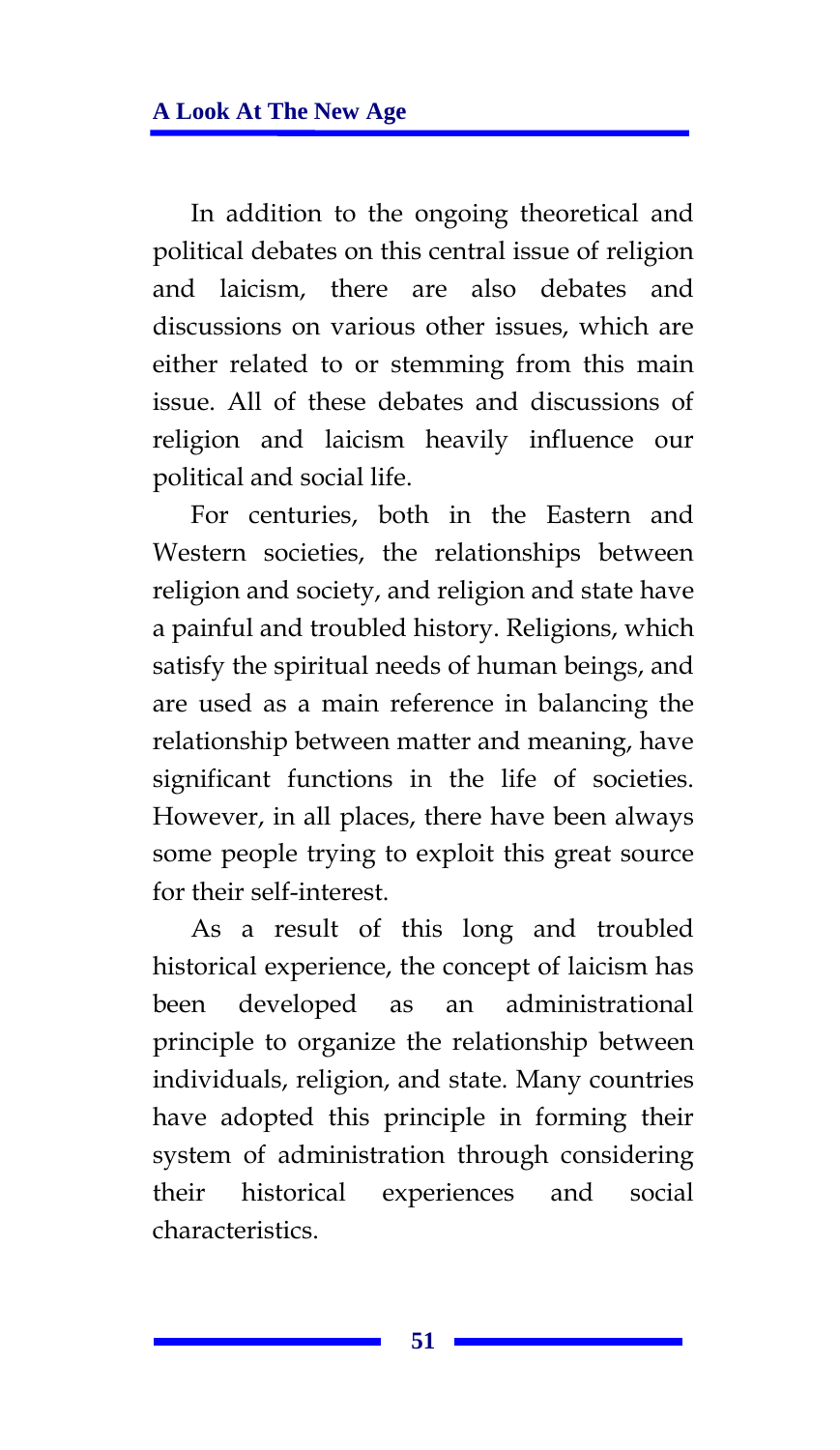In Turkey, the efforts to implement the principle of laicism began to emerge in the 19th century. Later in the 20<sup>th</sup> century, the Republic of Turkey, which was establish hed in 1923, has adopted laicism as a basic principle of the state.

Today, Turkey is a secular country, however, the genera! approach of the state to religion or the policies of the state regarding religion, for example, regarding the Organization of Religious Affairs1 \*, which is a state institution, should not be seen as an effort of the state to direct or supervise the religion. In this context, the main duty of the state is understood as the provision of the appropriate ground to facilitate the citizens to practice their religious beliefs.

Also, there are some other religion-related issues, which have deep historical roots, and have been debated in our society for a long time. Exploitation of these issues, which may create social conflicts, has to be prevented. It is vitally important that the differences in the perception and practice of religion should not

<sup>11</sup> In Turkey, the Organization of Religious Affairs (Diyanet İşleri Teşkilatı) is part of state apparatus. It is responsible for the operation of all religious institutions with the exception of formal religious education. Translator's note.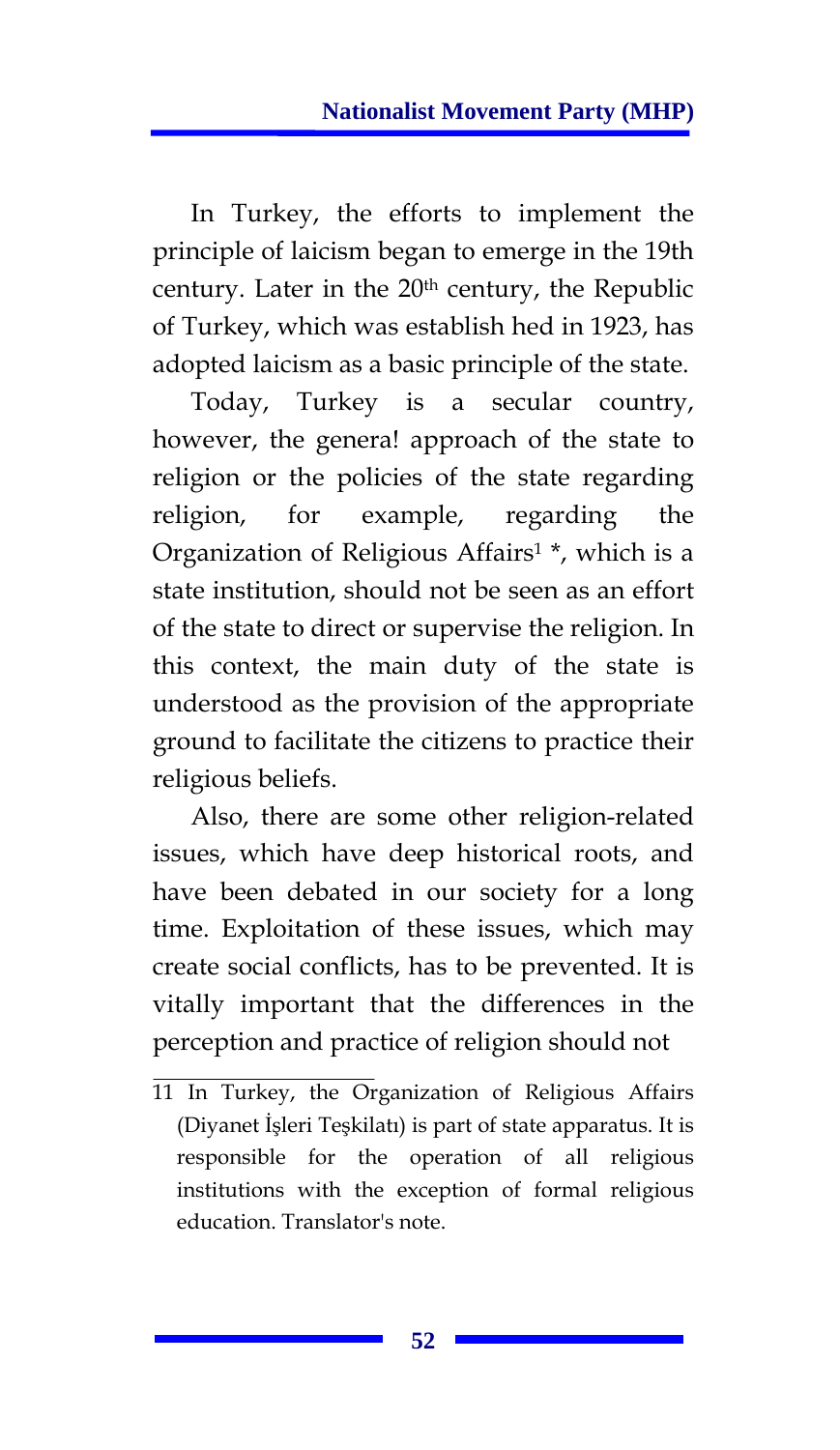affect relationships among the citizens, and should not cause any tension and conflict. To this end, both the state and society have duties and responsibilities.

#### **Debate on Religion and Laicism in Turkey and the MHP's Views**

We, as the Turkish nationalists, know and believe that a large majority of the Turkish nation is sincerely devoted to its religion, and respects others' religious beliefs. In this sense, there is no any serious problem among our citizens.

Therefore, many of the fierce discussions revolving around religion and laicism, which are inflamed from time to time, do not mean much in the eyes of the nation. Briefly, the source of the discussions and conflicts concerning religion and laicism is neither our religion nor our nation.

In fact, in the foundation of the problem, there are the constant efforts of two groups of people who strive to exploit religion and laicism. The first group works to exploit islam in the name of religion, and the second group works to exploit laicism in the name of

Republican regime and Atatiirk. These groups present their narrow perceptions and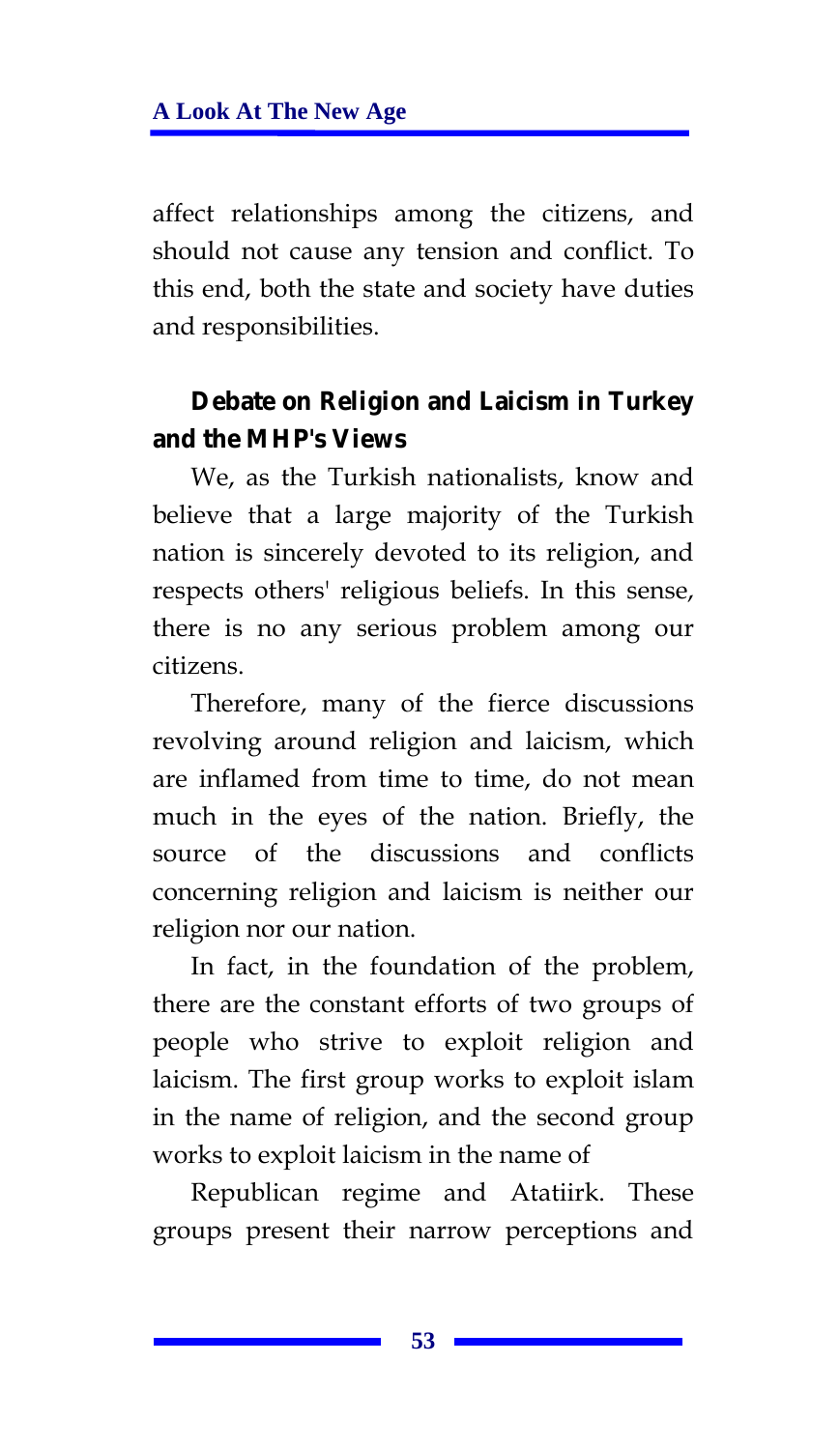definitions of the issues as universal facts, and form the essence of the problem. They wish to gain power through the exploitation of the delicate and divine values.

Their approaches to religion and laicism are not only wrong but also dangerous. These kinds of efforts are not helping to the clarification and solutions of the issues, but making the problems more complicated than they are.

Op until now, I have tried to describe two categorical and exclusive approaches, which present obstacles to the betterment of the relationship among religion, state, and society. The issue of women's head scarf is another problem which has been in the agenda of the country as an important issue during the last 15-20 years. However, during this period, this issue has remained in the shadow of the discussions revolving around the concepts of religion and laicism.

Nature and Solution of the Head Scarf Problem

As known, the issue of headscarf has been on the agenda of the country for a long time, both before and after the election of April 18, 1999. In the 1990s, the main theme of the Turkish politics has gradually turned toward a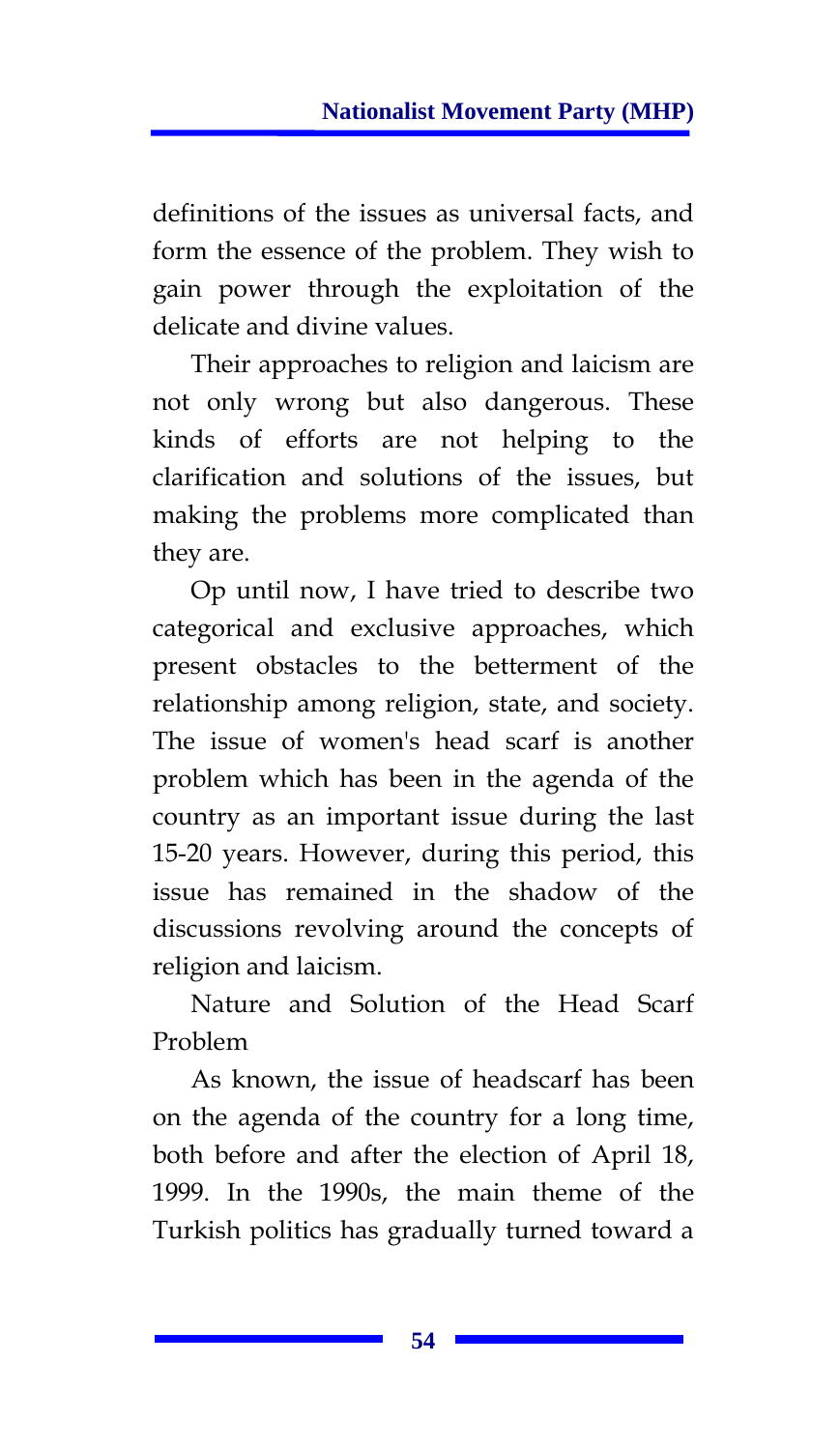theme and discussion focusing on history, religion, and ethnicity, while divorcing the issues forming the real agenda of the nation and foreign policy.

During these years, the religious values and symbols were brought to the center of discussion on various occasions, and were unjustly used by the politicians for the sake of their political interests. This situation shows that to gain power, politicians prefer easy, undignified ways. This has created new problems and polarizations in Turkish politics. I believe that if we try to understand this issue with this kind of a perspective then the real tableau can be better seen.

Some circles, which argue that they act either in the name of "laicism" or in the name of "religion," have begun to use certain strategies and styles that are not approved by the majority of our nation. Particularly, the clothing and appearance of the university students has been gradually brought to the center of the debate between these circles, and has gained a complex and critical dimension. In this process, because

of the approach of the Higher Education Council (YOK)12 to the issues, which has spent more time on the issue of students' clothing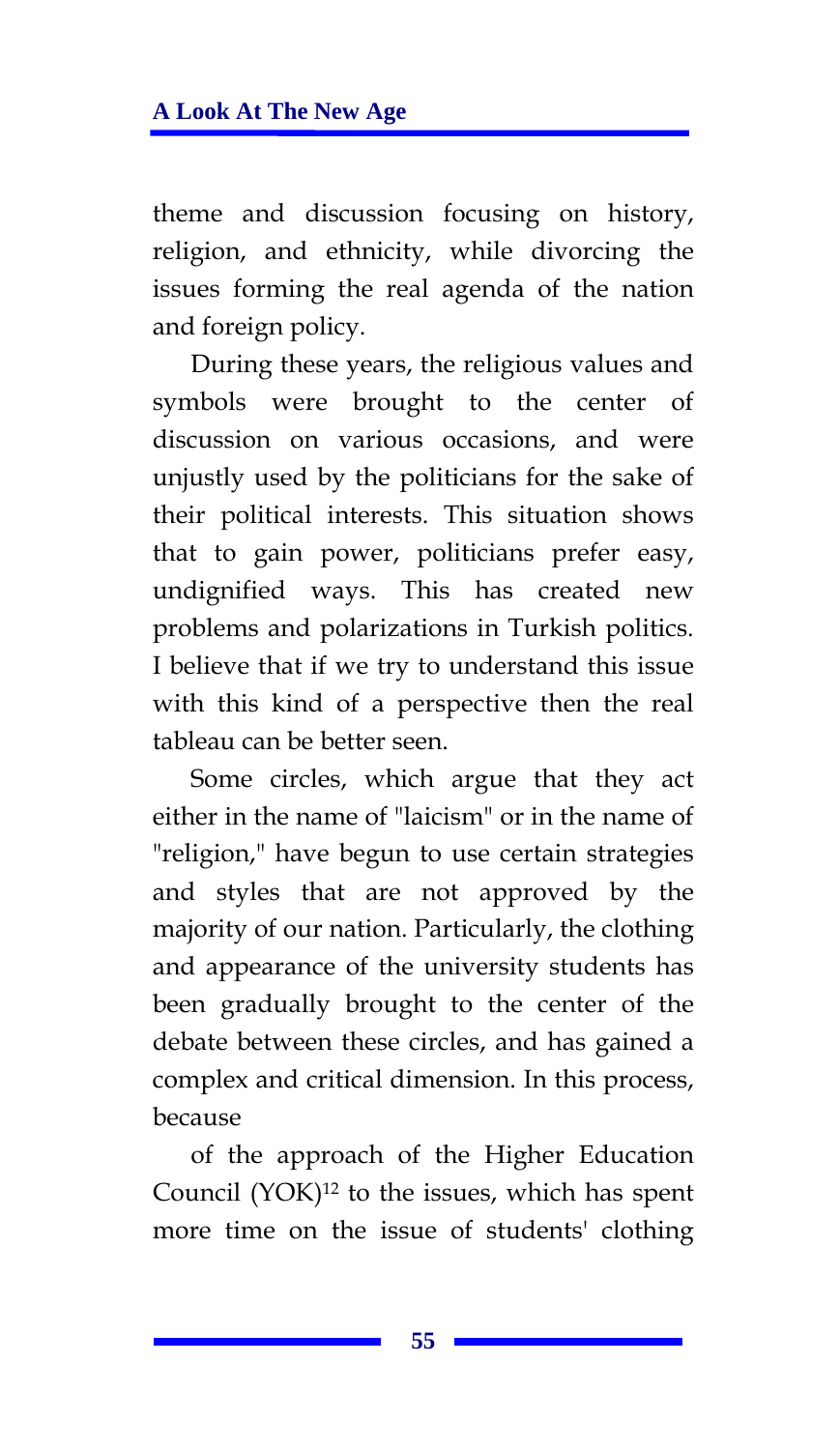than on the quality of higher education, the problem has gained a chronic character.

Also, those who are against the Republic of Turkey have constantly agitated and exploited the tension stemming from the headscarf debate, which has further halted the solution of the problem. There is no doubt that the effects of this tension and polarization have reached until today.

Who benefits from the existence of this kind of a debate and tension? Finding the answer to this question will be very useful in understanding the problem. The fact is that those, who complain of the related restrictions, conflicts, and tensions, are the people inflaming the issue most. Their attitudes and conduct further deteriorate the problem. These facts must be seen and lessons must be taken out of it.

We should not overlook the fact that the freedom of religion and conscience is completely recognized in our Democratic Republic.

<sup>12</sup> YOK is the acronym of the Yiiksek Ogretim Kuru-lu, the governing board of the Turkish higher education system. Translator's note.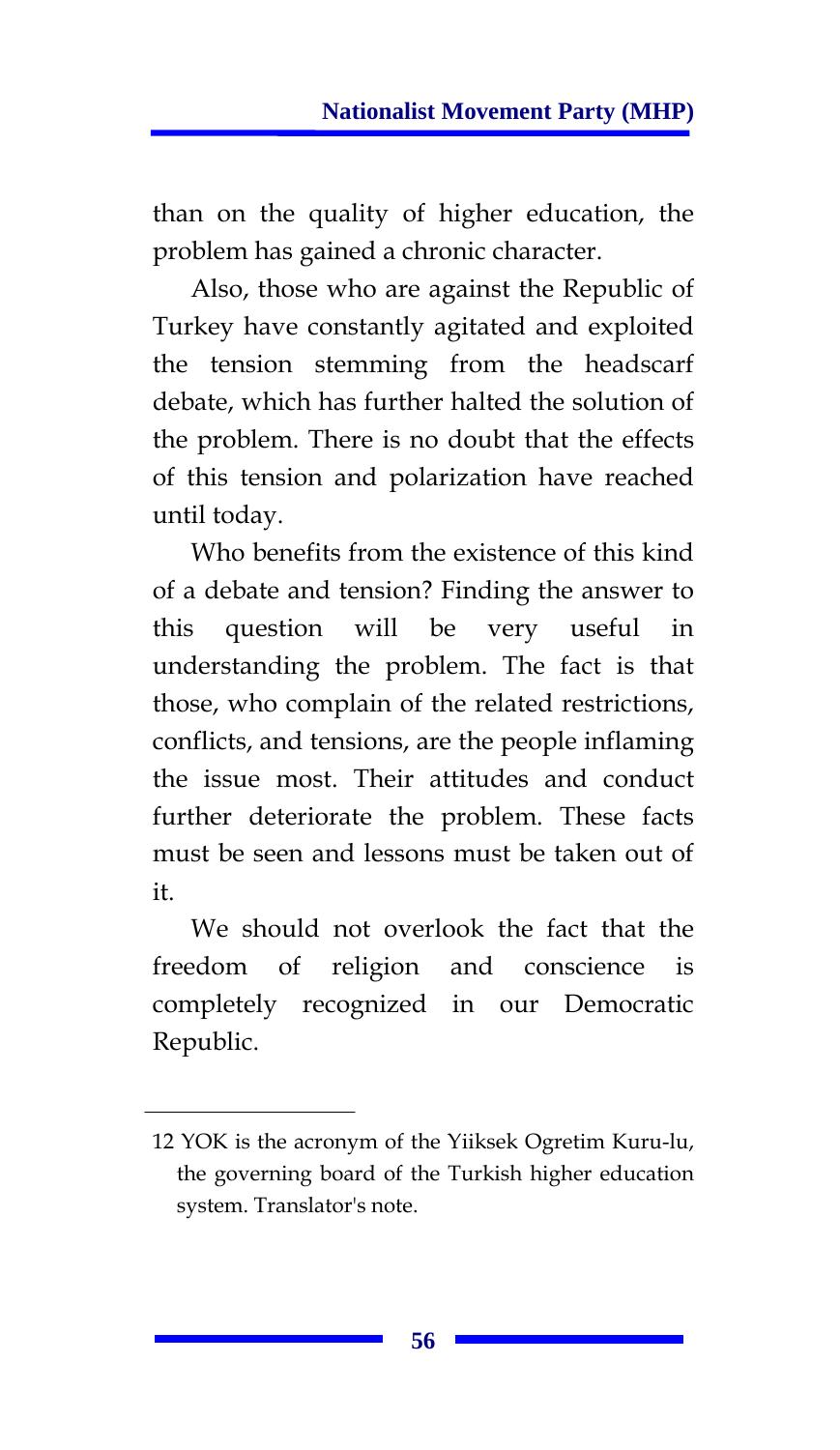When we consider all of the relevant events and conditions together, the picture would be seen better, and the struggle would be easier against those who want to disturb social order and destroy the Republic of Turkey.

As result, the Nationalist Movement Party believes that the woman's headscarf problem that hurts our nation must be fairly resolved without creating further tensions, conflicts, and polarizations. This was our approach to the problem in the past, today we are advocating the same thing, and we will be thinking in the same way tomorrow.

#### **Care is Necessary in the Discussion of Religion and Politics**

The Nationalist Movement Party wants our nation and state to be free forever from undeserved tensions and troubles. It emphasizes the importance of approaching delicate issues sensitively, and believes the necessity of reaching the best solution within the shortest time possible, without giving any opportunity to those who want to spoil the relations between the nation and state. Reinforcing social solidarity and peace should be a main duty of every politician and institution.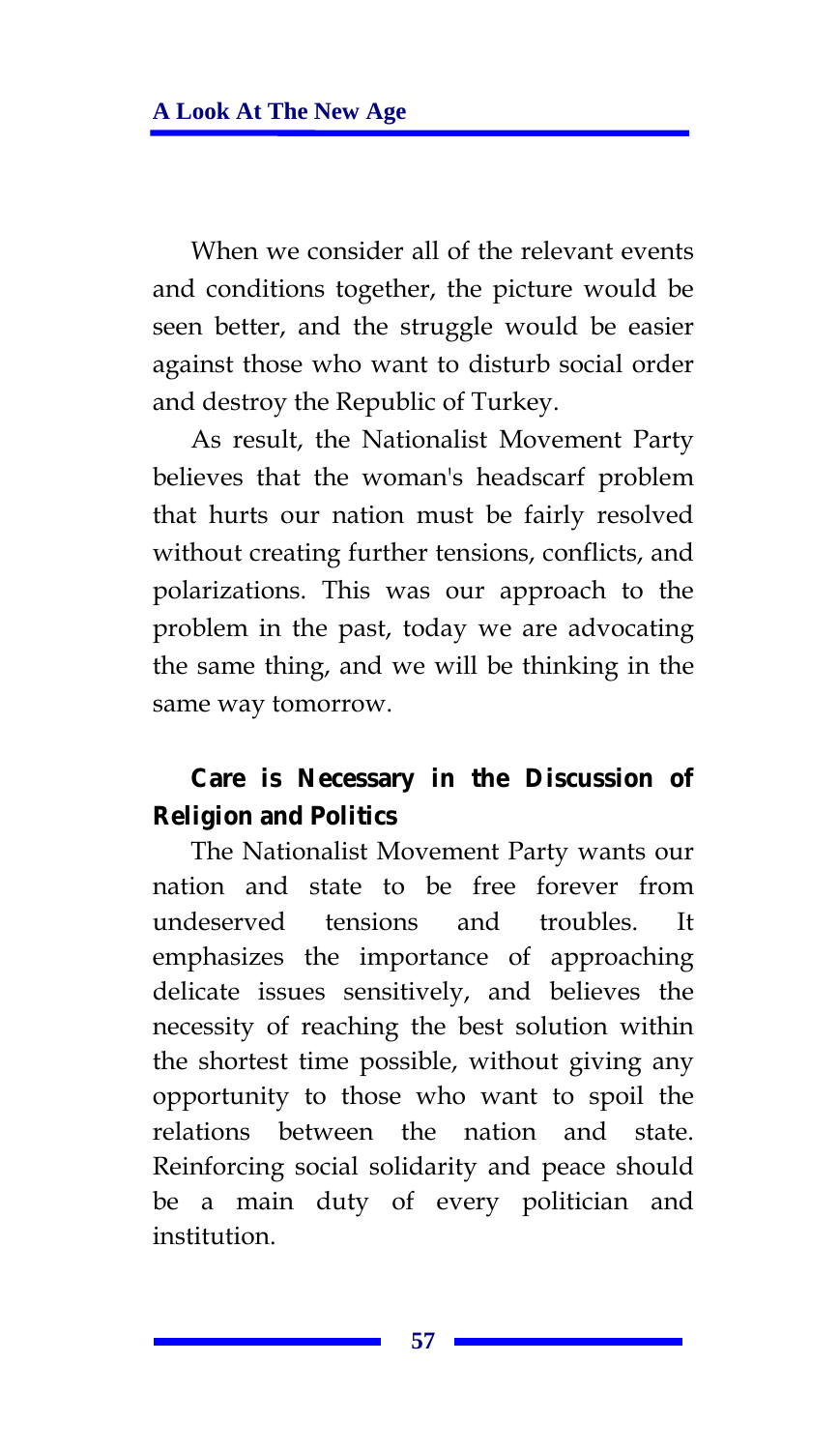We know and believe that the Turkish nation has the will and experience to reconcile religious beliefs and the Democratic Republic in a harmonious way. Everyone must carefully avoid from eroding this precious will and determination.

Our party's views and sincere efforts on these issues are open, visible, and well known. Unfortunately, some politicians hunt votes through using an instigating rhetoric and simple polemics. The field of politics is not a fairground where politicians speak and market whatever they think. It is neither the art of shrewdly exploiting pure and sincere feelings of the people, nor the conflict causing them to suffer.

Neither history nor our nation will forgive those who do not take seriously the virtues of consistency, sincerity, and responsibility, but modify their moral criteria almost daily. The best lesson to be taught to them is to remind them of these facts from time to time and to refer them for the ultimate judgment to the nation and history.

Dear Friends in Cause, Distinguished Members of Media, In your presence, I want to express my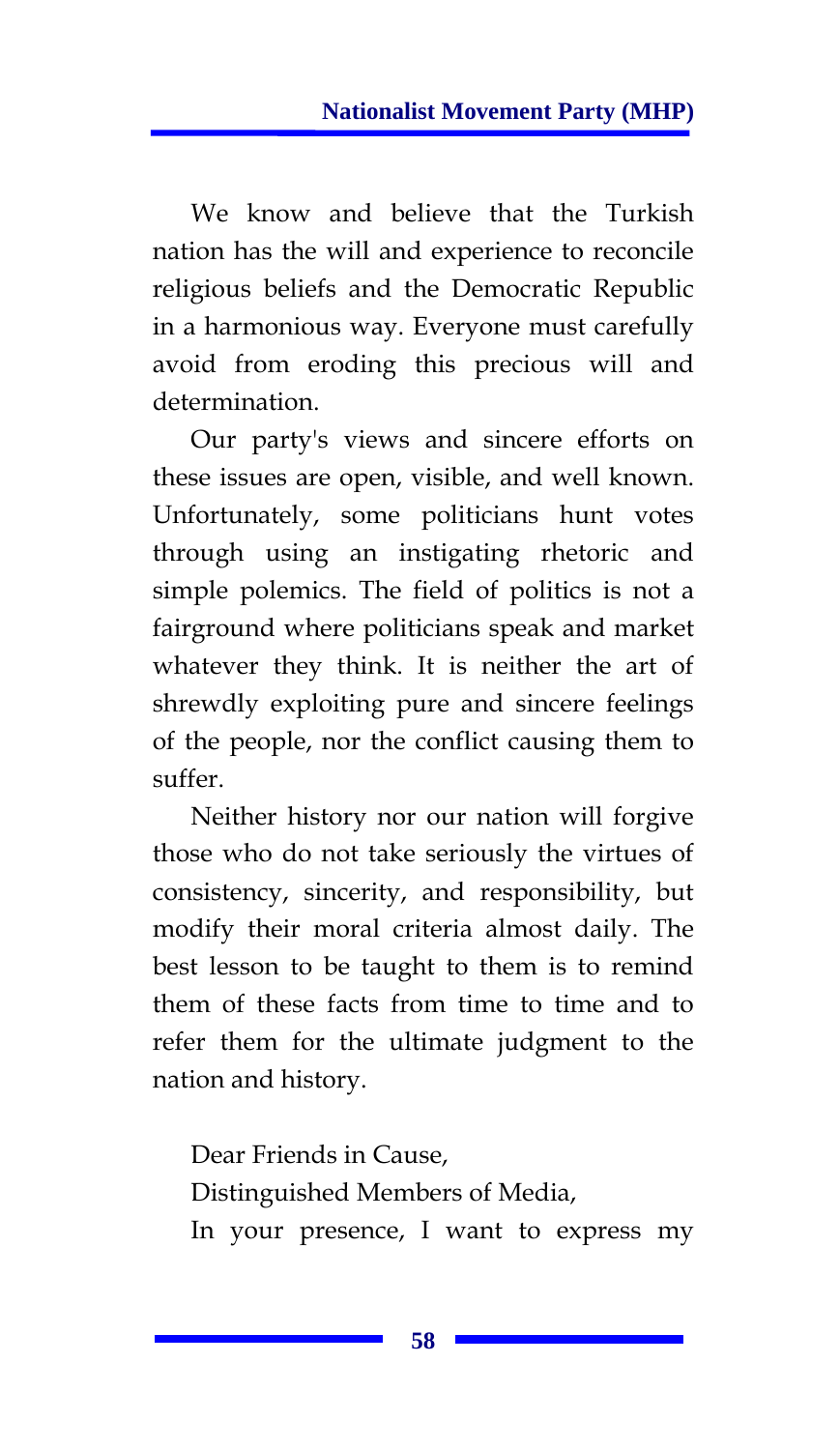views regarding democracy and democratization, which is the third and final topic of discussion. In this context, my purpose is to draw a framework and present our approach to the issue to the consideration of our nation.

### **Process of Democratization and the Issue of Method**

As I stated many times on various occasions, our nation sincerely adopted democracy, and it is one of her basic political preferences. For the Turkish nation, democracy has become the road with no return. It is possible to make the same assessment for the republican regime.

Although toilsome, Turkey has been learning to solve her problems in this kind of a political ground. Gradually, both our regime will be more democratic, and our people will further adopt democratic values, so that, the development of Turkish democracy will accelerate in the future. Nobody should have any hesitation and concern for the occurrence of this development.

Then, what is the problem? Why in our country, are discussions of democratization getting some reactions? Why is Turkey having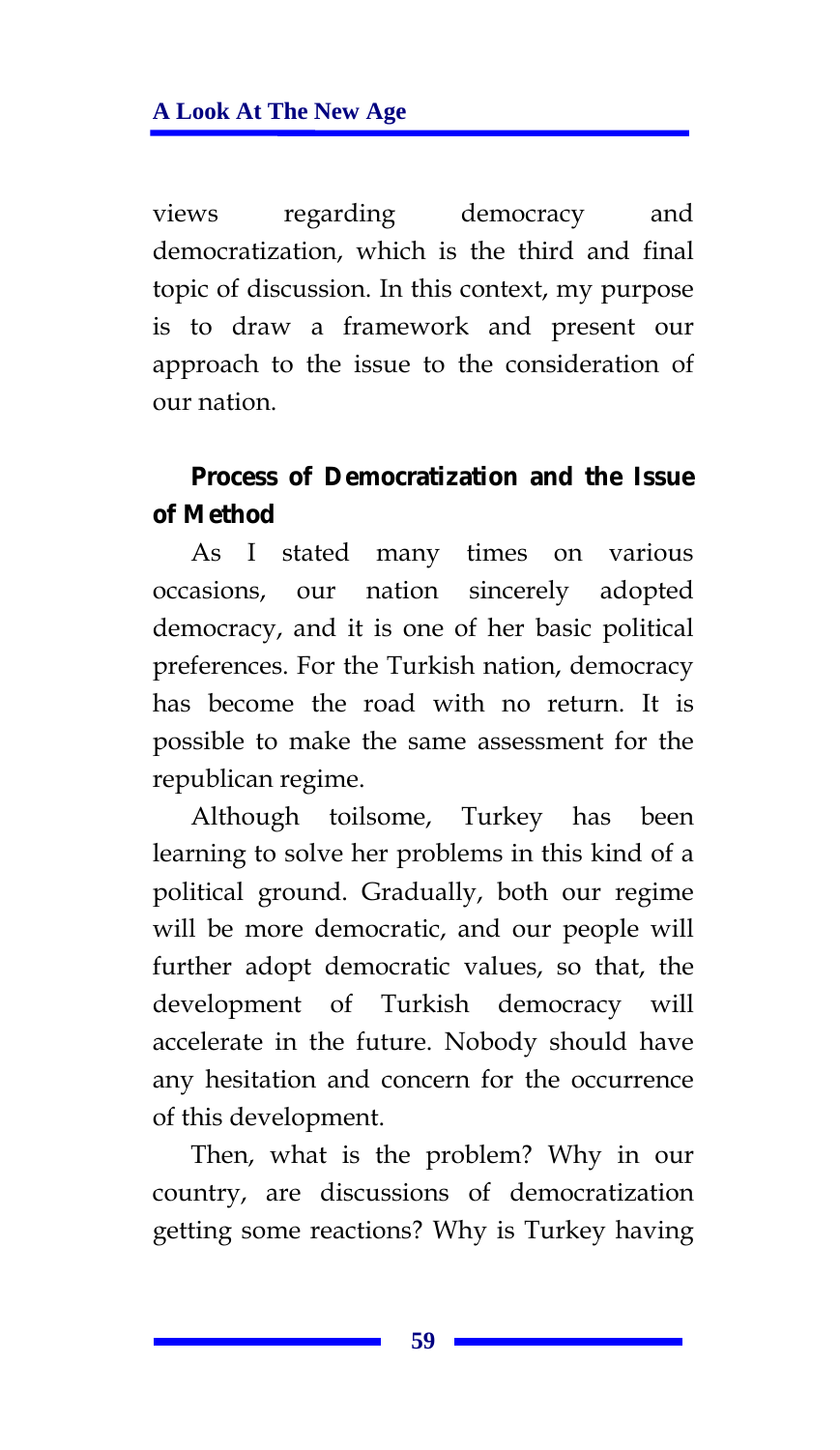difficulties in furthering her democratization? It is possible to ask similar other questions.

We should deliberately search and think about the answers to these questions, and make realistic determinations on the points of problem, which are fragile areas in the process. Here, we will not discuss these issues in detail. However, I consider sharing with you some of our relevant observations and suggestions as my duty.

First of all, we should not forget how and under what circumstances the Republic of Turkey was established. Second, we should study the events experienced during the establishment and development of democratic regimes in other places, and make comparative analyses when it is appropriate. These two points will save us from making unfruitful efforts to understand the problems.

It must be understood that while a country decides to make a reform, it is not possible to nullify the history and characteristics of the nation and begin everything from the zero. In other words, through excluding or nullifying the history and societal features of a nation, it is not possible to realize a sociopolitical transition. It seems that those who try to reform the regime and democracy in Turkey are not sufficiently aware of this dimension.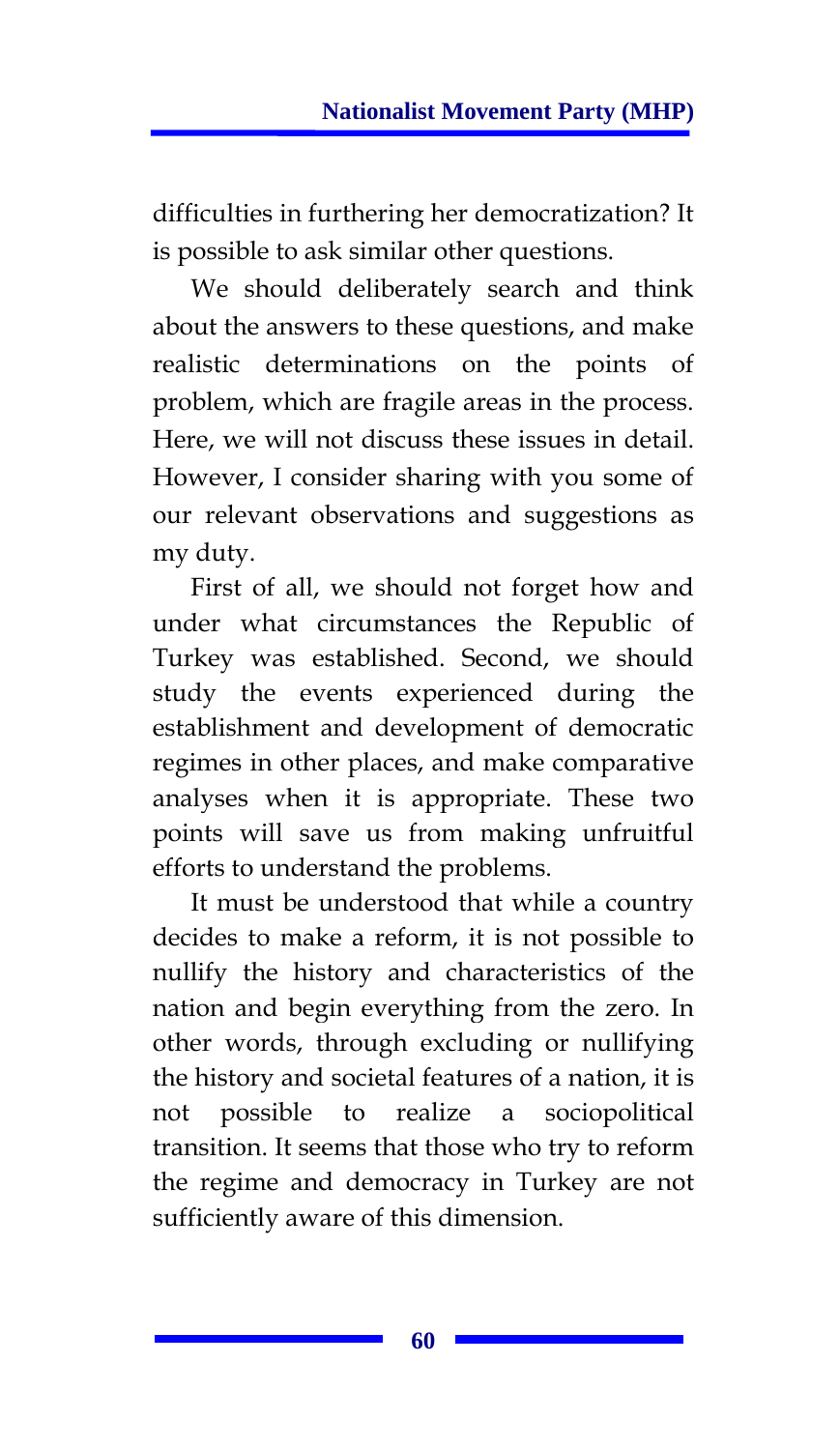# **Determinativeness of Political Culture and Morality**

Another important dimension is the determinative power of political culture and political morality, which are mostly ignored in Turkey. The role and significance of the political culture in the working and development of democracy is more important than it is thought The characteristics of the relationship between the political parties in power and opposition, the diffusion of political morality, and the penetration of love and respect into the marrow of politics are the essential complementary elements of political culture and structure.

Stated in a different way, such values and principles are like the unwritten constitution of healthy democratic politics. Their worth and role in politics are equal to the significance of air breathed by living beings.

The other element completing the moral atmosphere of the world of politics is the tradition of discussion. Unfortunately, in our country, not only in the area of politics but also in the intellectual sphere, there is not a sophisticated culture of critique and discussion.

Democracy is a regime of rules and institutions. In this sense, parliament,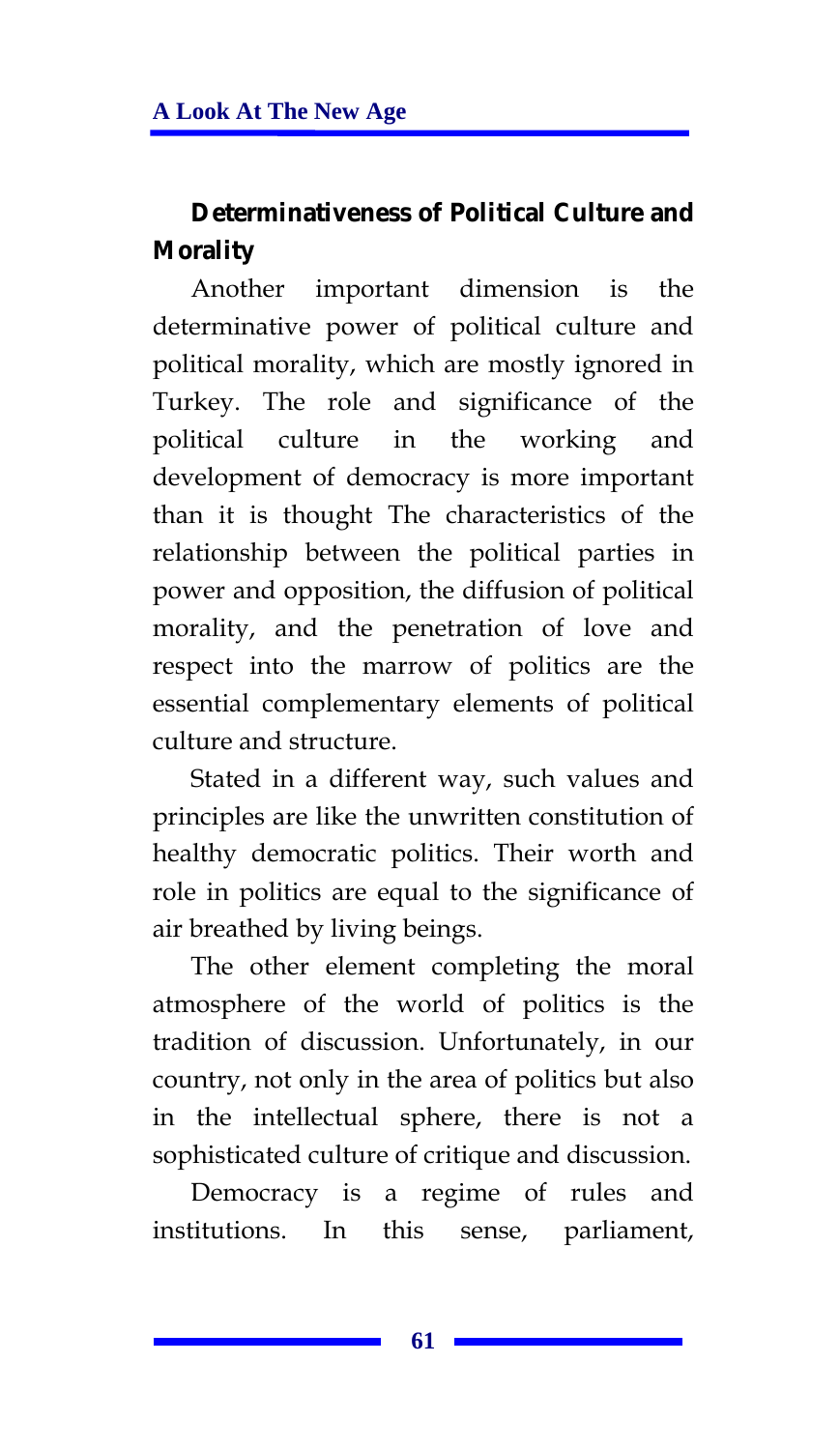government, judicial system, and elections form the main institutions. The rules determine how these institutions and the relations among them would be formed. In democracies, everybody is supposed to agree on these rules, at least at the minimum level, and obey them.

Political and social actors assume the duty and responsibility of improving the welfare and happiness of people through efficiently running the institutions within the framework of these rules. The form and quality of these processes is dependent on, before everything else, the nature of the rhetoric and conduct of politicians and political parties.

The ability of a democracy to produce healthy and lasting solutions to the social and political problems confronting them is an indicator of the quality of politics. Therefore, in the essence of democracies lies the ability of correctly handling, questioning, and solving the issues and problems.

Regrettably, in Turkey, there are serious problems regarding the methods and moral principles of investigating, questioning and solving problems. A crooked culture of discussion and critique heavily influences these processes. Particularly, a careless political mentality and conduct, which cannot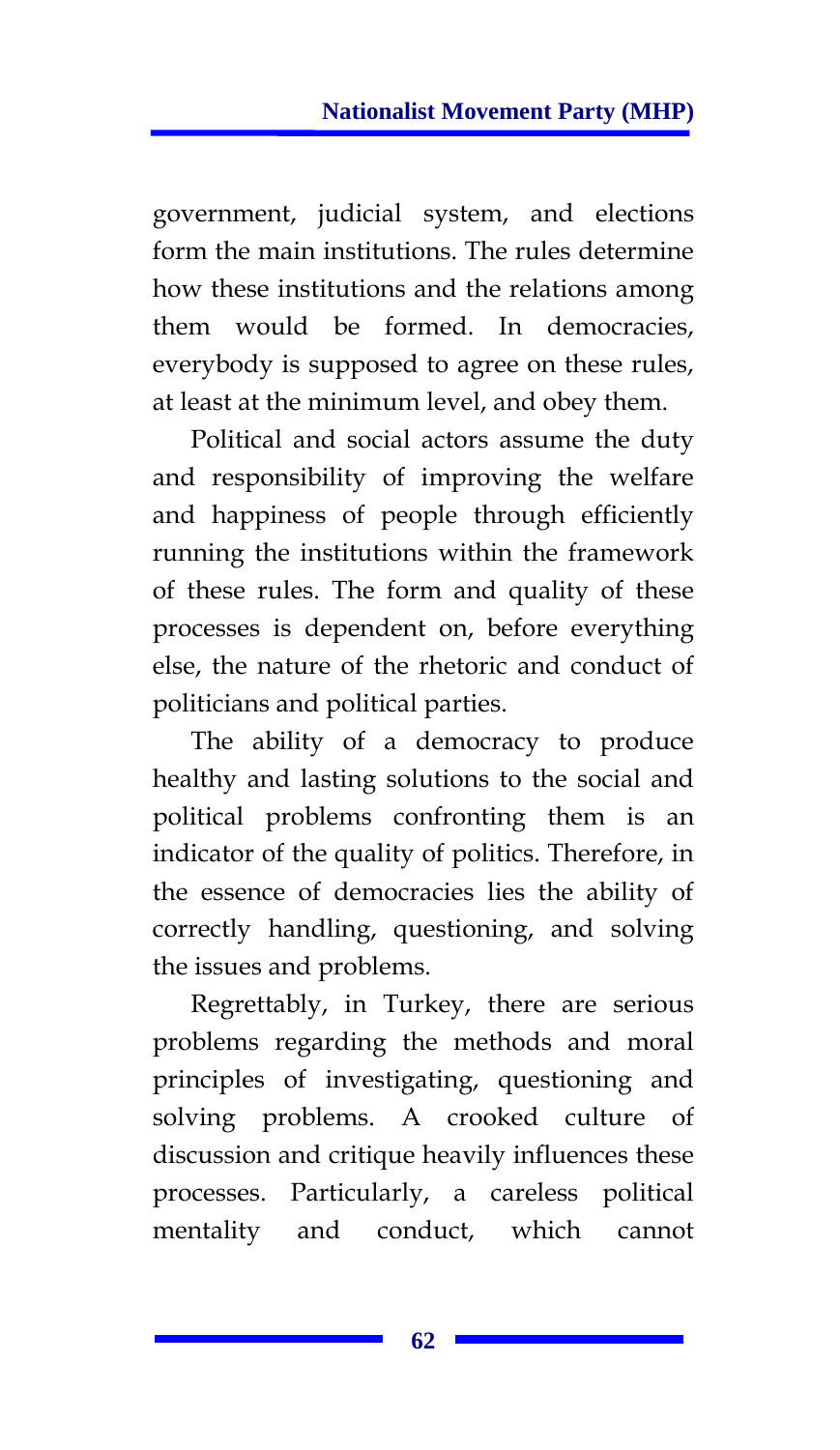distinguish the delicate line between consensus and rivalry has dominated Turkish political life for a long time.

Recently, some hardliners from different political circles have advocated their projects in a militant manner. It is obvious that they lack developed political sensibilities. They act mostly to realize their individual ideological goals or with a motive of hostility towards the state and nation. The friendly attitude of some of these people toward the so-called Armenian genocide is an example of this situation. Either consciously or unconsciously, these and similar initiatives, which are covered with the mask of democracy, are born dead. They do not provide any contribution to democratization.

In Turkey, in order to make the discussions on democracy meaningful, and for the success of the effort of democratization, the aforementioned dimension of the issue should be calmly considered. To attribute significance to this dimension is at the same time to attribute significance to democracy and Turkey. Discussions, critiques, and proposals regarding democracy have to be inevitably fed from this kind of a sensibility.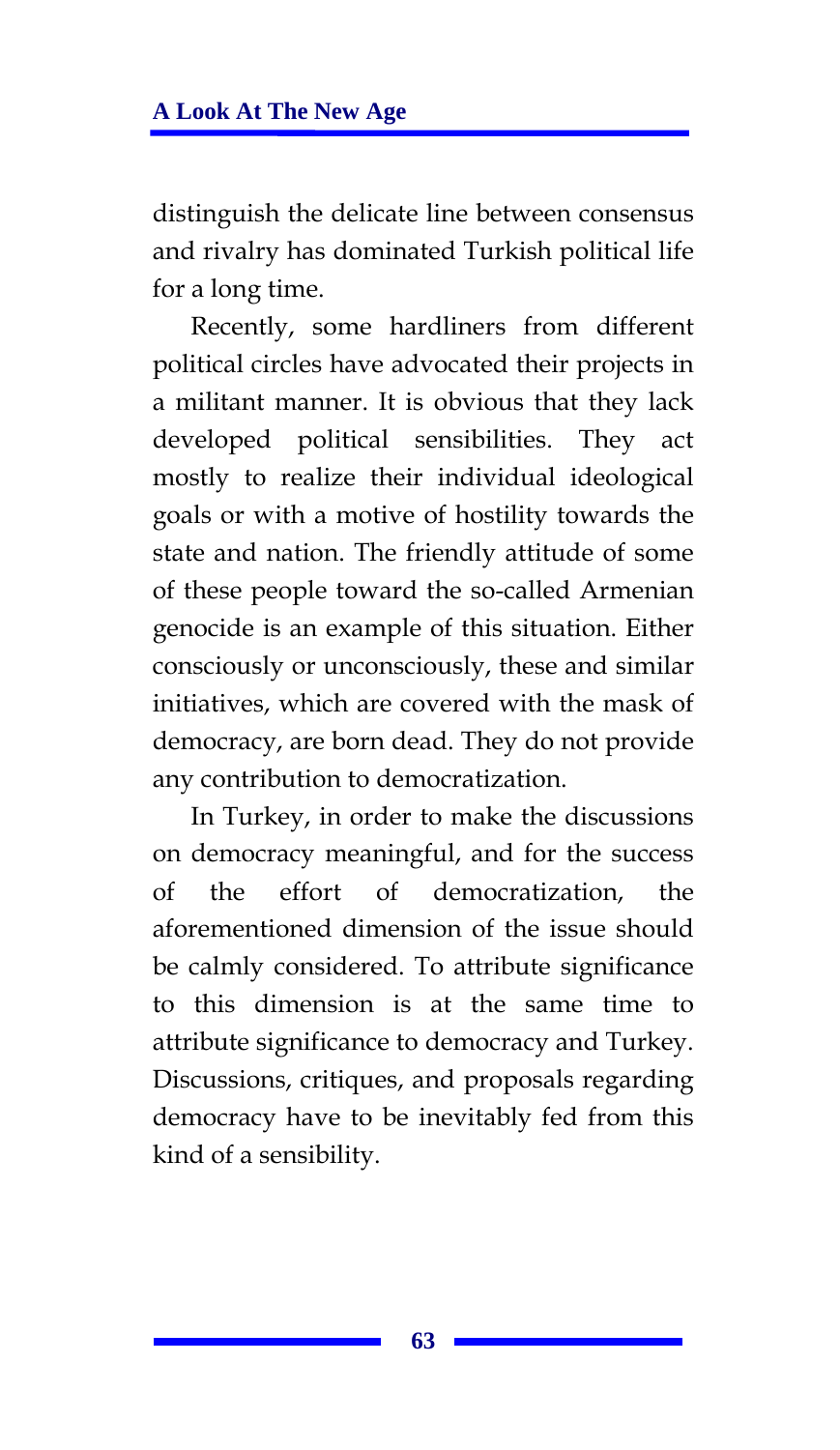# **Separatist Policies Contradict with Democracy**

In light of these assessments we say that the love of Turkey, republic, and democracy are not conflicting preferences and values, or alternative to one another. What is meaningful and valuable is to have them live together **in a**  perfect harmony forever.

This is the basic political understanding that the Nationalist Movement Party views as its guide and cares about it. The existence of the Turkish nation in the new century depends on the enrichment and protection of these priceless values. Both democracy and republic are for Turkey, today and in future of our nation. Therefore the success of the efforts of democratization is very important.

In other words, democratization is not for any individual, group or social class, but in order to provide all citizens with a more peaceful and honorable life. Likewise, human rights are not for the protection of criminals or to make the state ineffective. They are for a better state governed by the rule of law, for a more democratic constitution, and for a state producing services with higher quality.

Also, the greatest harm done to a country and democracy is to reduce the process of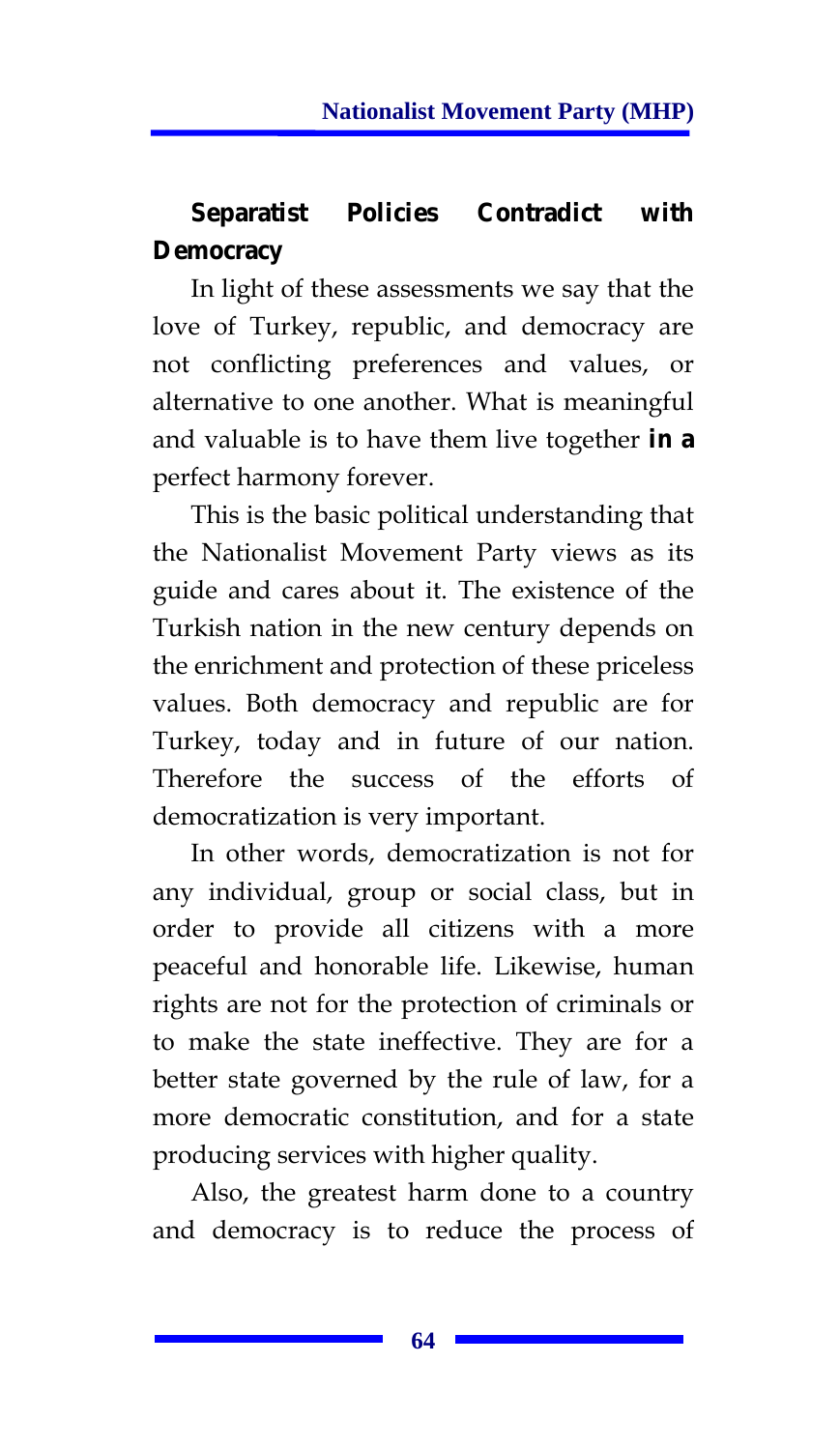democratization to the level of the recognition of minority rights, and to identify it with making ethnic and religious differences determinative role players in the public affairs. This kind of a policy not only destroys the social texture and the ground of common social life, but also paralyzes democratic order. Nobody has privilege to act in the name of democracy yet to dig the grave of democracy.

The world over, in all societies, social and cultural differences exist and are natural. The problem is knotted in the definition of these societal features, and in assigning meaning and role to the differences of various levels. The problem emerges out of the reduction of democracy and human rights policies to this point.

Democracies have a value and function far

beyond of making politics in which ethnic and religious separations and conflicts are determinative. It is obvious that designing the institution of politics according to ethnic and other differences will not empower democracy. Therefore, in a country, democracy cannot be an instrument of inflaming and deepening differences in society, and justifying destructive and separatist activities.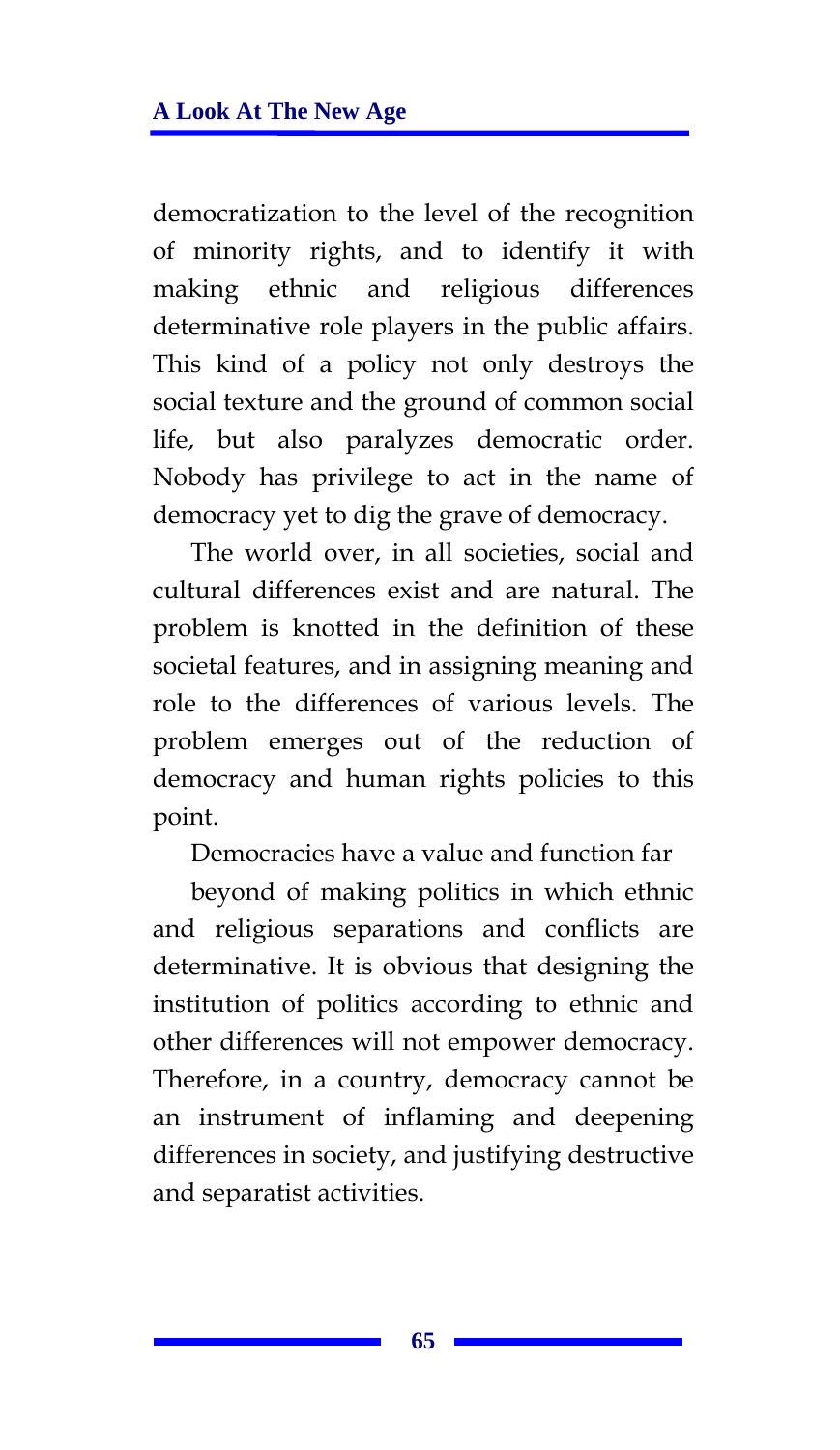For the Nationalist Movement Party, acceptance of the initiatives, which sooner or later will destroy the democratic order or lead to separatism and division in the country is impossible.

# **Common Ground for Unity is Vital in Democracies**

Both the cause of existence and the basic duty of democracy is to encourage and provide all members of the Turkish nation, regardless of their racial and ethnic origin, religious sect, and profession, to live together in brotherhood. The duty and cause of existence of the parliaments and governments is to correct the institutional and legal arrangements creating obstacles and difficulties for the implementation of democratic processes. Constant effort made to institutionalize social and cultural differences and points of conflicts by those who do not accept the importance of a culture of unity and solidarity does not serve democracy but other ideals. The destruction of our "public spirit and sphere" formed by the common values and desire of our nation will benefit neither democracy nor the country. These are the universal norms for every democratic regime around the world.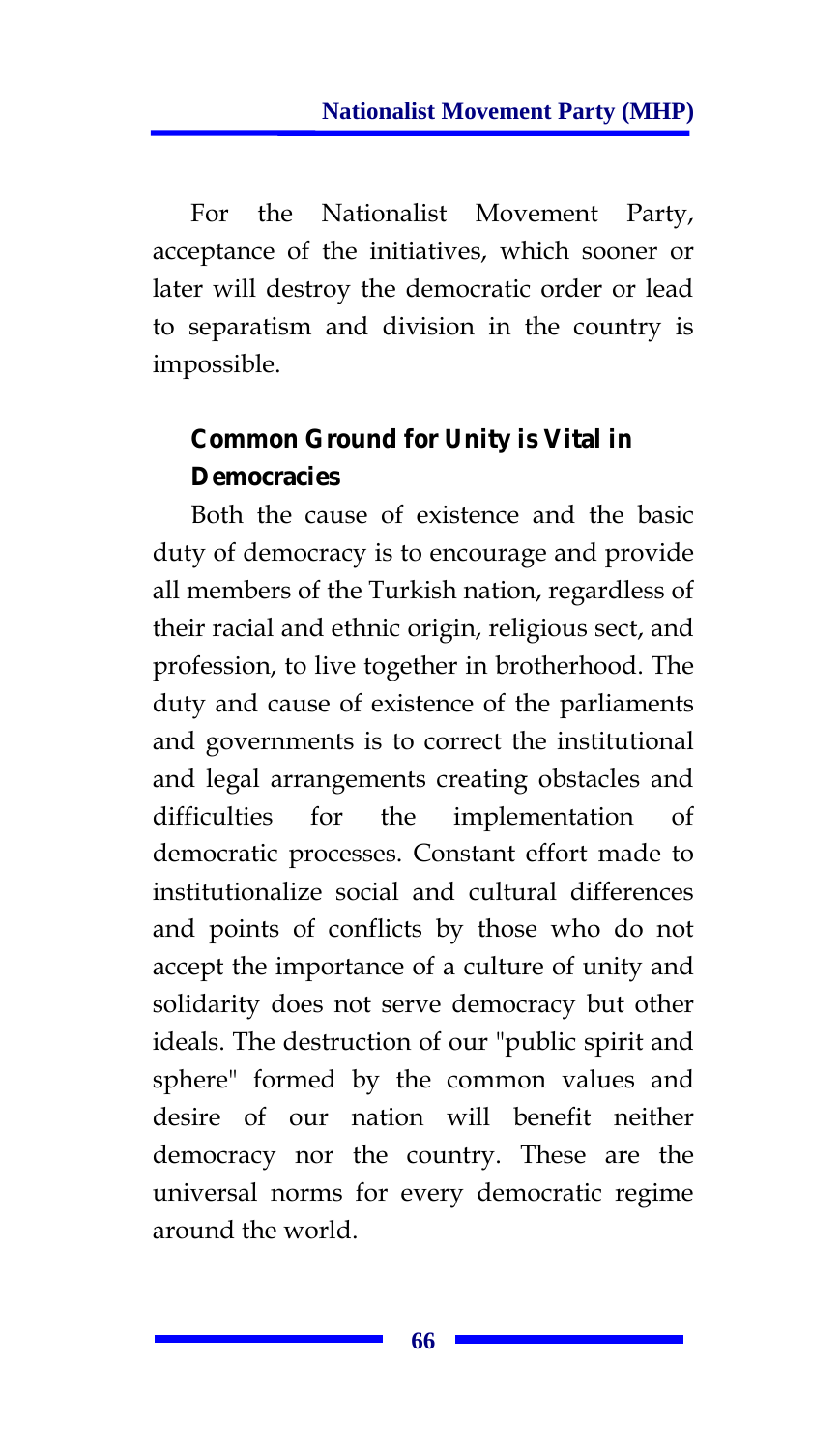We should not forget that democratization projects can be meaningful and permanent if they are designed with this sensibility and built on ground formed at least by minimum commonalities. Construction of stronger and more developed democratic and legal structures on these sound foundations is among our primary duties.

### **Change in Political Mentality and Institutions is a Necessity**

Today in Turkey, there are many legal regulations and institutions, including first the constitution of the country, which have to be changed and improved. Particularly the constitution must be transformed into a "social consensus and democracy document," which our nation deserves and which takes into consideration the commonly accepted norms of the New Age.

Also, in every institution being responsible to society, firstly, in the institution of politics and in public organizations, the essential characteristic has to be honesty and

transparency. The ethic of responsibility should be infused into every institution from politics to economy and media.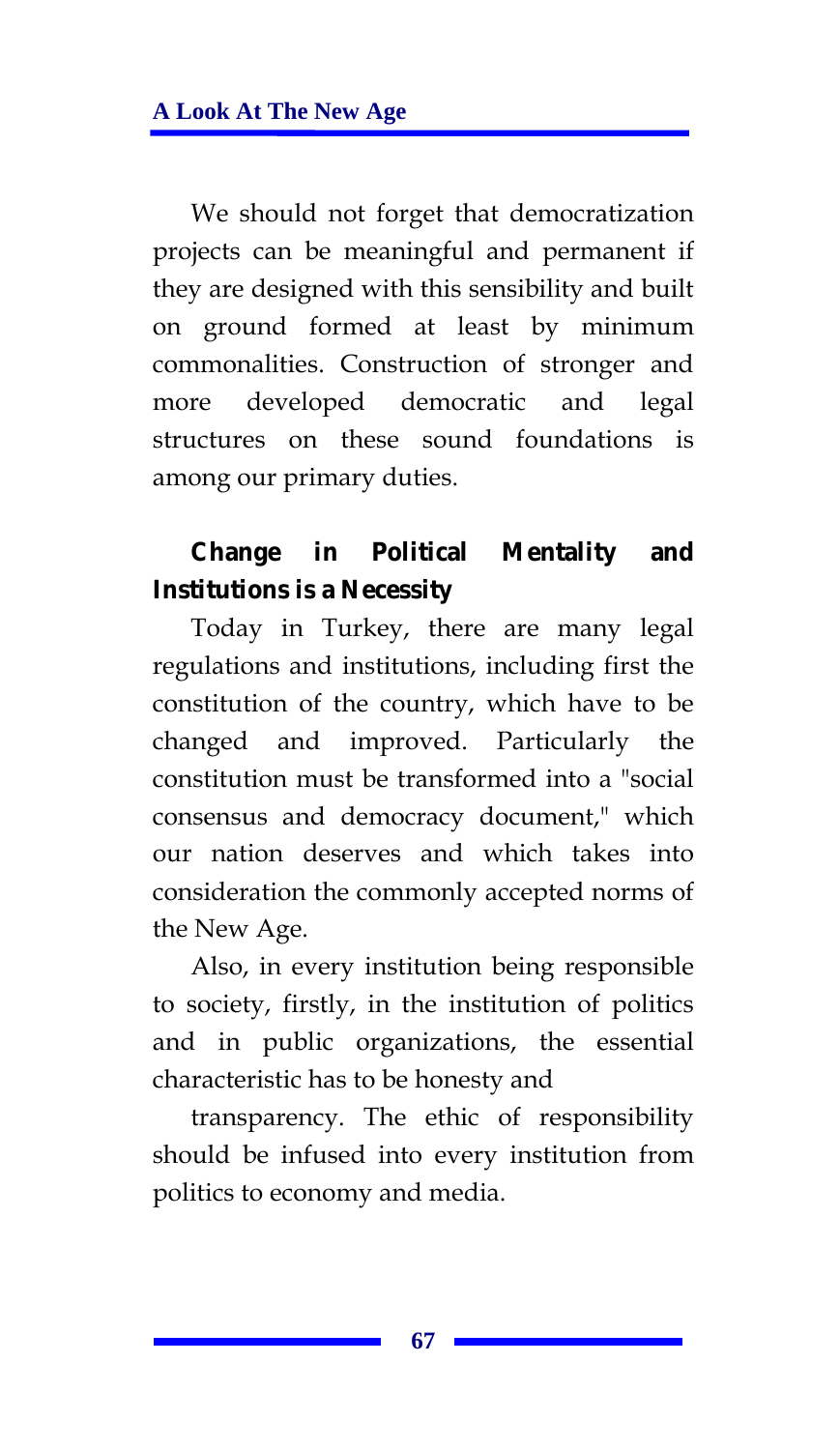Likewise, increasing, strengthening, and institutionalizing the participation and control of the people in every ground has become both a humane and democratic necessity.

The current system of public service, which torments and tortures its own citizens, and the logic forming it must be absolutely changed. Although the number and volume of public buildings and personnel have constantly grown, the quality of services has not improved by degree.

In the process of re-structuring, first, crooked mentalities must be changed. During the recent years, it has become a bad habit in Turkey that those who hold high-level positions of responsibility and authority in the state apparatuses have frequently complained and criticized our own values. In fact, they hardly have right to complain. Without confusing the complaint and warning, they have the responsibility to conduct their duties in the best ways.

The awareness of duty and responsibility of those who run our institutions is as important as the existence of the perfect institutions and rules. In a negative social environment in which everybody complains about everything, nothing can be done and improved. Nobody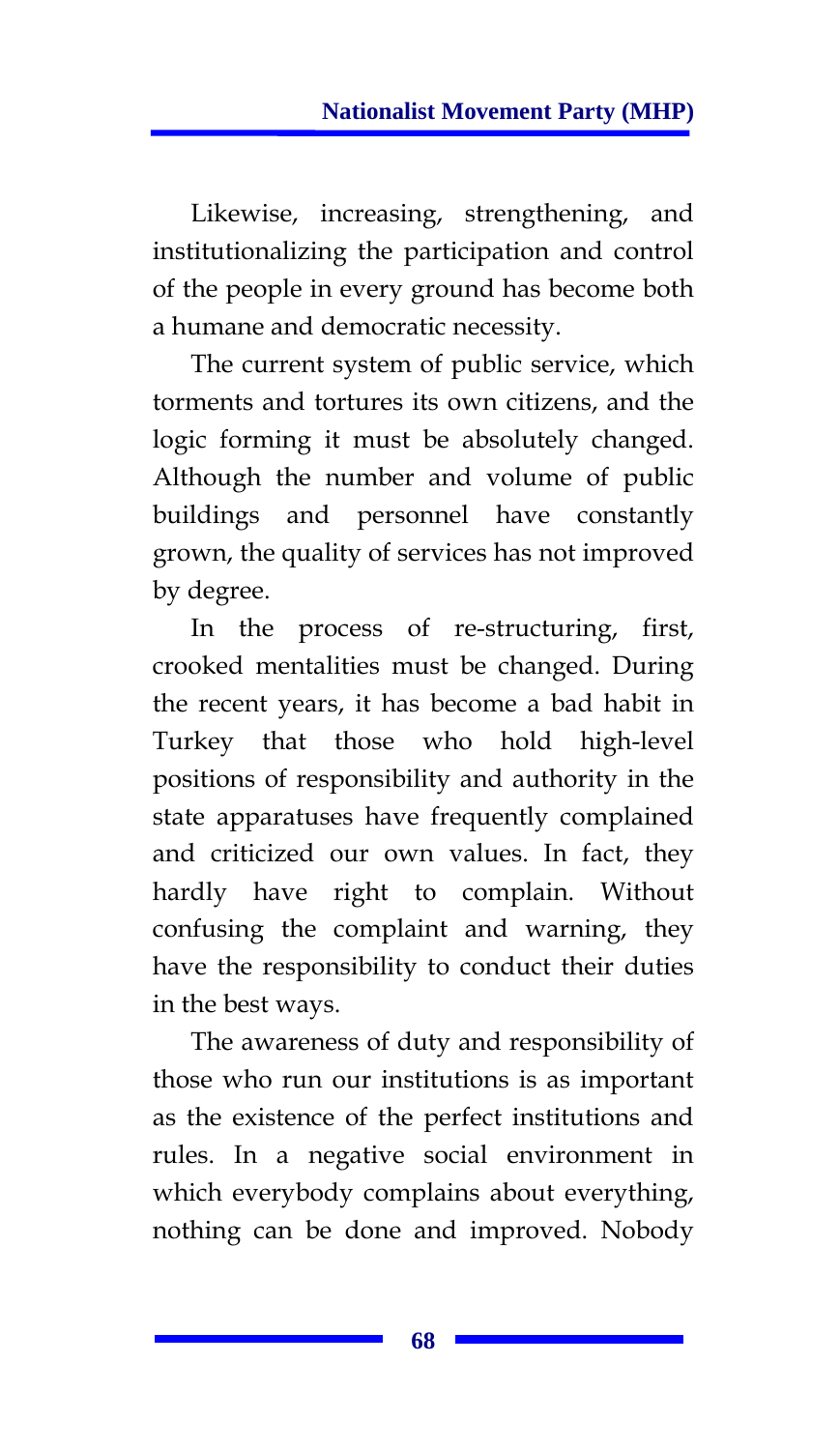has right to create this kind of a social and political atmosphere.

Until the institutions and rules are changed, to work to the best of one's ability is a necessity under current conditions and with current resources. This attitude is a requirement of the responsibility given to us by the nation.

## **Joint Fate of Turkey and Turkish Nationalism**

As seen, our country has to simultaneously struggle with many huge and important problems. We are a nation living in the most precious and challenging geography, and we have to be live in the same land in the future, too. We do not have the possibility of changing either our history or our geography. Yet together we should and can build a better future. As Turkish nationalists, we have existed for this purpose and we are going to exist for the same purpose.

At the beginning of the New Age, Turkey must act with a new enthusiasm and spirit of reform. For the transformation of the Eurasia into a region of peace and stability, and for enabling globalization to gain a humane dimension, Turkey has to revive and should show her ownership of these ideals.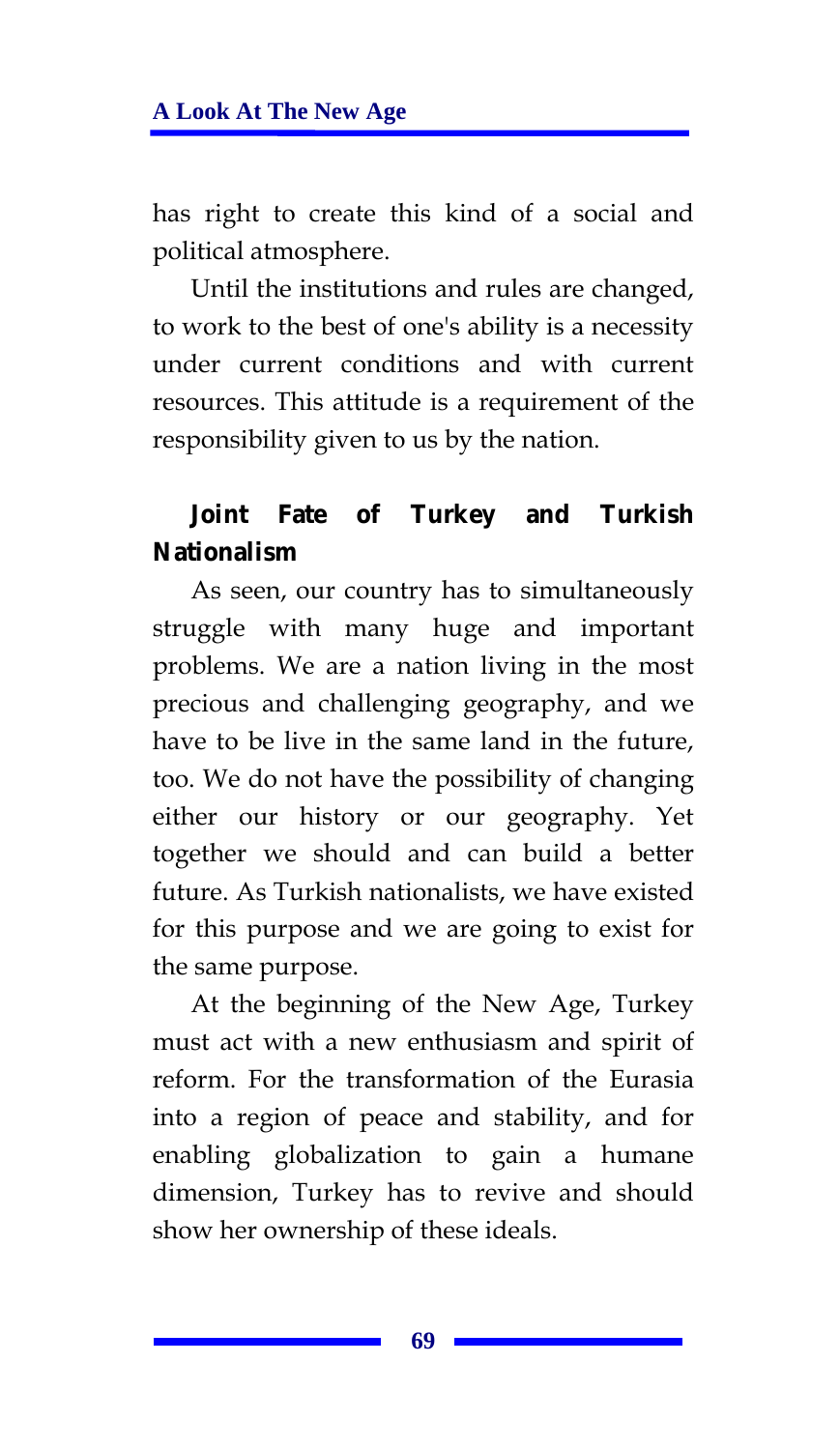In order to realize these ideals, we have to complete our development and democratization processes, and re-interpret our great state tradition and experience according to the conditions of the new century. Turkey's magnificent location, international status, and moral accumulation do not allow her to turn her face either to the East or the West. Turkey has to turn to and embrace both the East and the West.

We know and believe that as the Turkish intellectuals and politicians we can empower our democracy and republic if we can develop politics with historical consciousness, and at peace with our own culture and civilization. This kind of a healthy politics will re-vitalize the dynamics to again bring prosperity and stability to this land. This country has the potential to realize this goal. To the extent that the nation and state perceive these facts, a better future will be a closer future.

Nationalist Movement Will Be always Existent with Its Name and Ideal

There are some people who wonder whether the mission of nationalism is completed and whether the Nationalist Movement has changed its ideals. On this issue, I remind them that social and political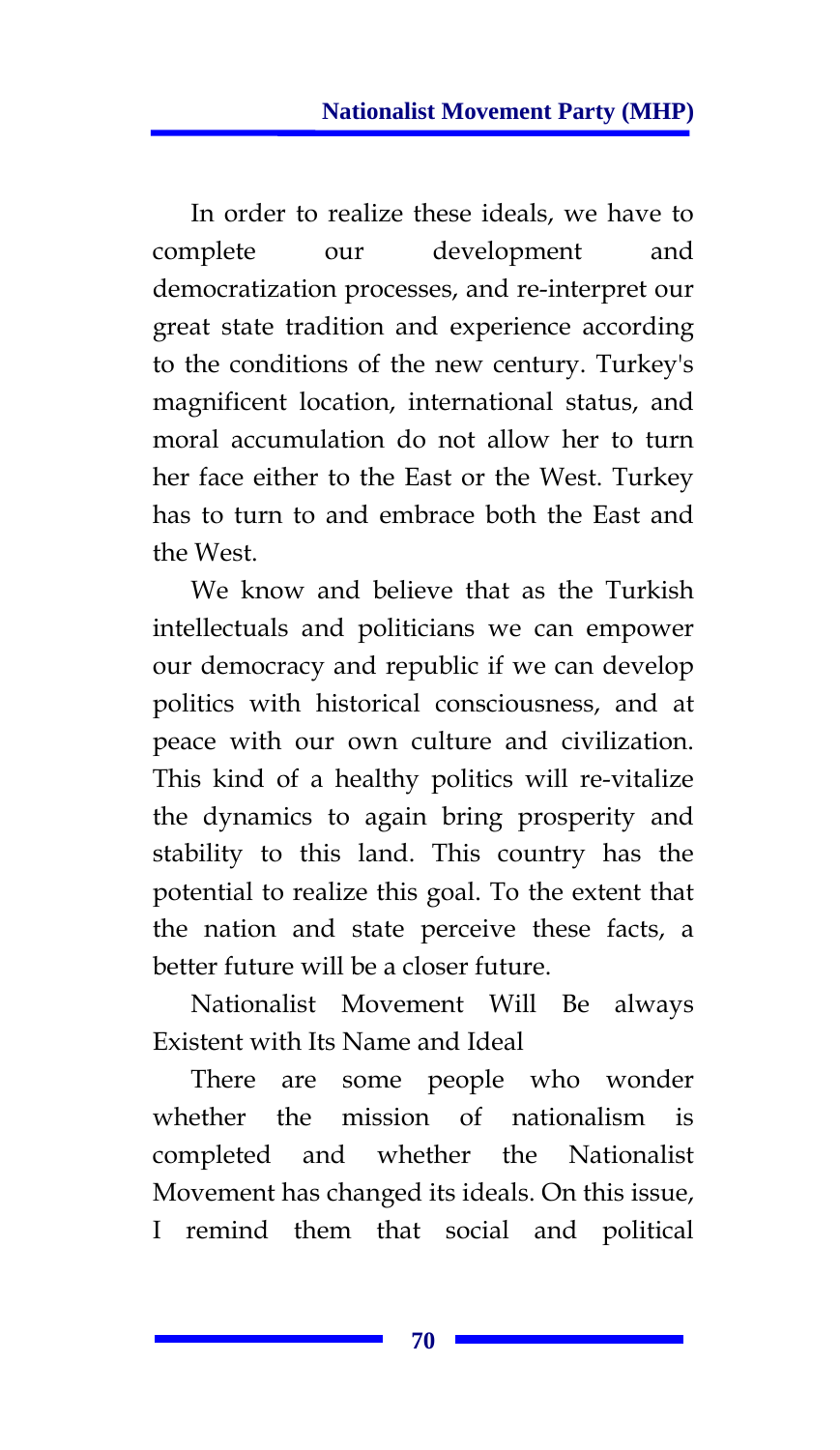movements with a legitimate cause and strong historical roots maintain their existence and distinctiveness. While they evolve and develop, they do not become a different movement. For emerging needs and developments, they search new responses and solutions. This situation is both an indicator of their vitality and a production of their anticipation.

The Nationalist Movement is the name of a great political and intellectual movement, which will enable the Turkish nation to forever survive and prosper through making her basic values and historical accumulations the dynamo of new reforms. This name and assertion is going to live as far as the world is existent.

The Turkish nationalists, as the owner of these assertions and goals will always maintain their determination and pioneering role. Slandering campaigns and views of prejudgment will not be enough to cover this naked fact. Those who spend almost all of their work hours to slander our party neither understand us nor can succeed in their job. Whatever they do inside or outside of the parliament to slander us, the Nationalist Movement will not leave the right road in which it believes. As they continually criticize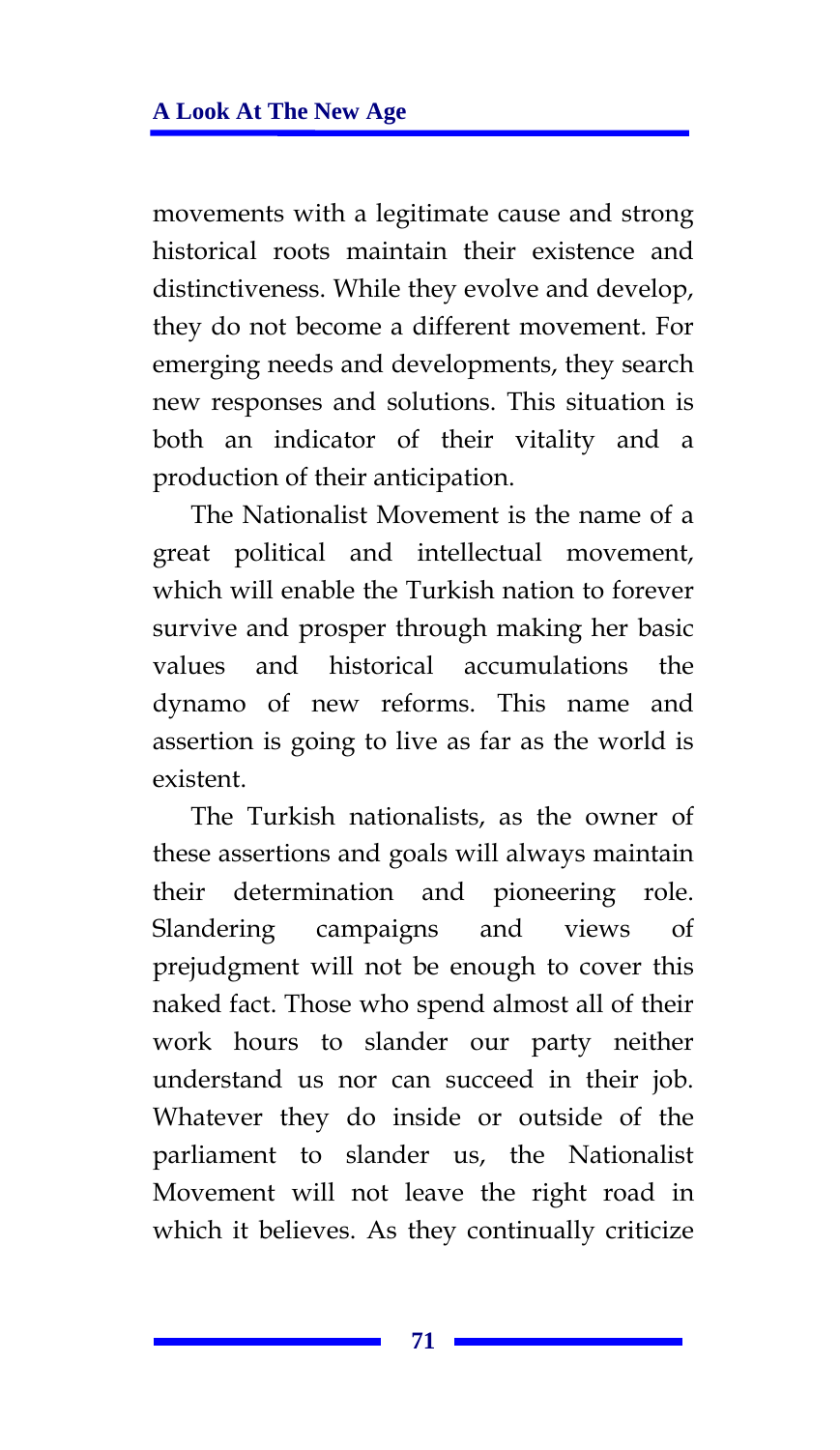the Nationalist Movement Party, the Nationalist Movement will continue dealing with the problems of Turkey and the world.

We make politics not for the "sake of politics" but to serve our nation and country. Like some others, we do not have the luxury of forgetting the basic principles, politeness, and tolerance. None of the Turkish nationalists, the men of cause and heart, can live day-to-day, behave irresponsibly, and be wasteful.

As Exalted Sheikh Edebali<sup>13</sup> said to Osman Gazi<sup>14</sup>, the men of true faith and cause cannot be like those who are "born morning and die evening."

It should be known that the Nationalist Movement Party will not let the small political games, from whatever sources they stem, to put its legs in fetters. Any Turkish nationalist, any lover of Turkey will not connive at this. On the contrary, through further growing and uniting every day, our walk will continue toward the creation of Turkey as a leader country.

<sup>13</sup> Sheikh Edebali was the father in law and the sheikh, spiritual guide, of Osman Gazi who was the founder of the Ottoman Empire. Translator's note.

<sup>14</sup> Osman Gazi founded the Ottoman Empire in 1299, which lasted more than 600 years and collapsed at the end of the First World War. Translator's note.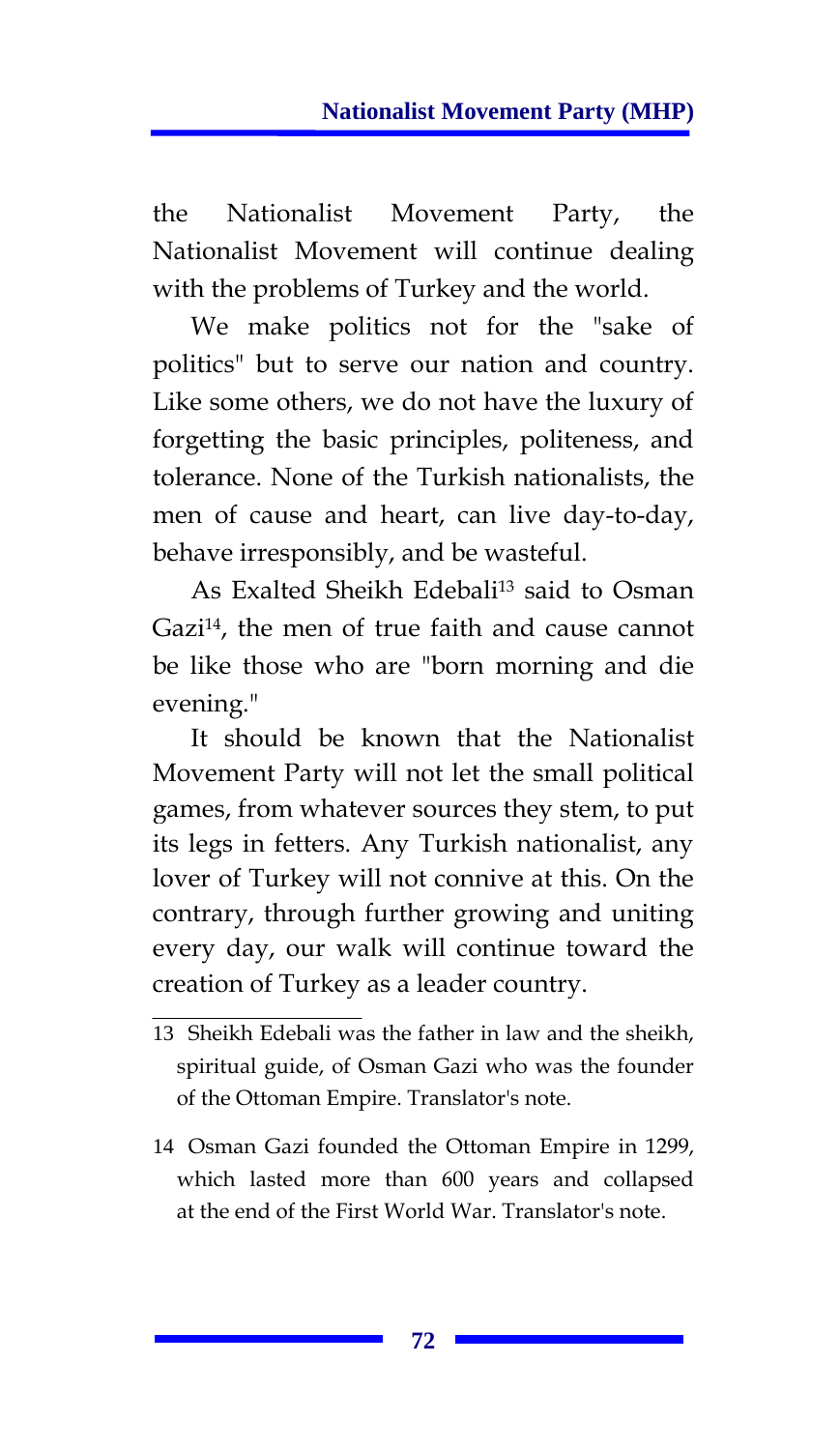The Nationalist Movement Party acts with a vast consciousness of responsibility and with a great love of the nation that some people cannot even perceive. So far, it has made every decision, which its understanding entails, and for which timing is appropriate. It will be the same in the future and it will not avoid in doing whatever is necessary.

#### **Call for the Turkish Nation**

Now, in your presence, 1 want to address to my dear nation.

### **The Great Turkish Nation**

This beloved fatherland belongs to all of us; it is the cause of our existence. Therefore it is our everything. The Nationalist Movement Party is a sincere representative and defender of this kind of an understanding.

The Nationalist Movement Party is the political party of the entire Turkish nation and the entire Turkey. It is not only the party of today, but the party of the future.

With these feelings and thoughts, I most sincerely greet all of our guests and friends in cause.

I present my love and respect to all men of heart and cause, and to all of our citizens who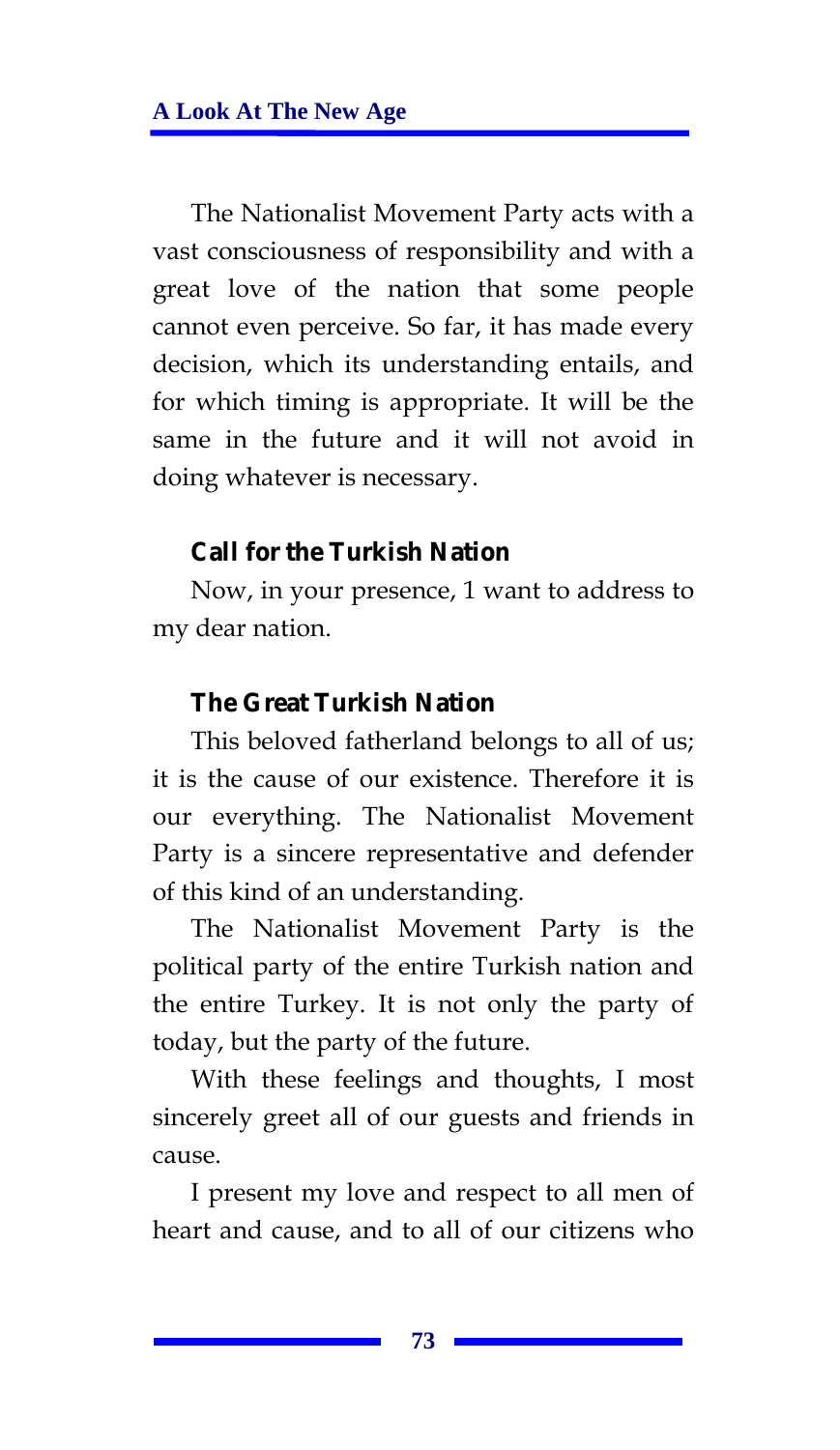could not come here today but their hearts beat with us.

May Exalted God help and protect the Turkish nation. May you all live long and be well. Thank you very much.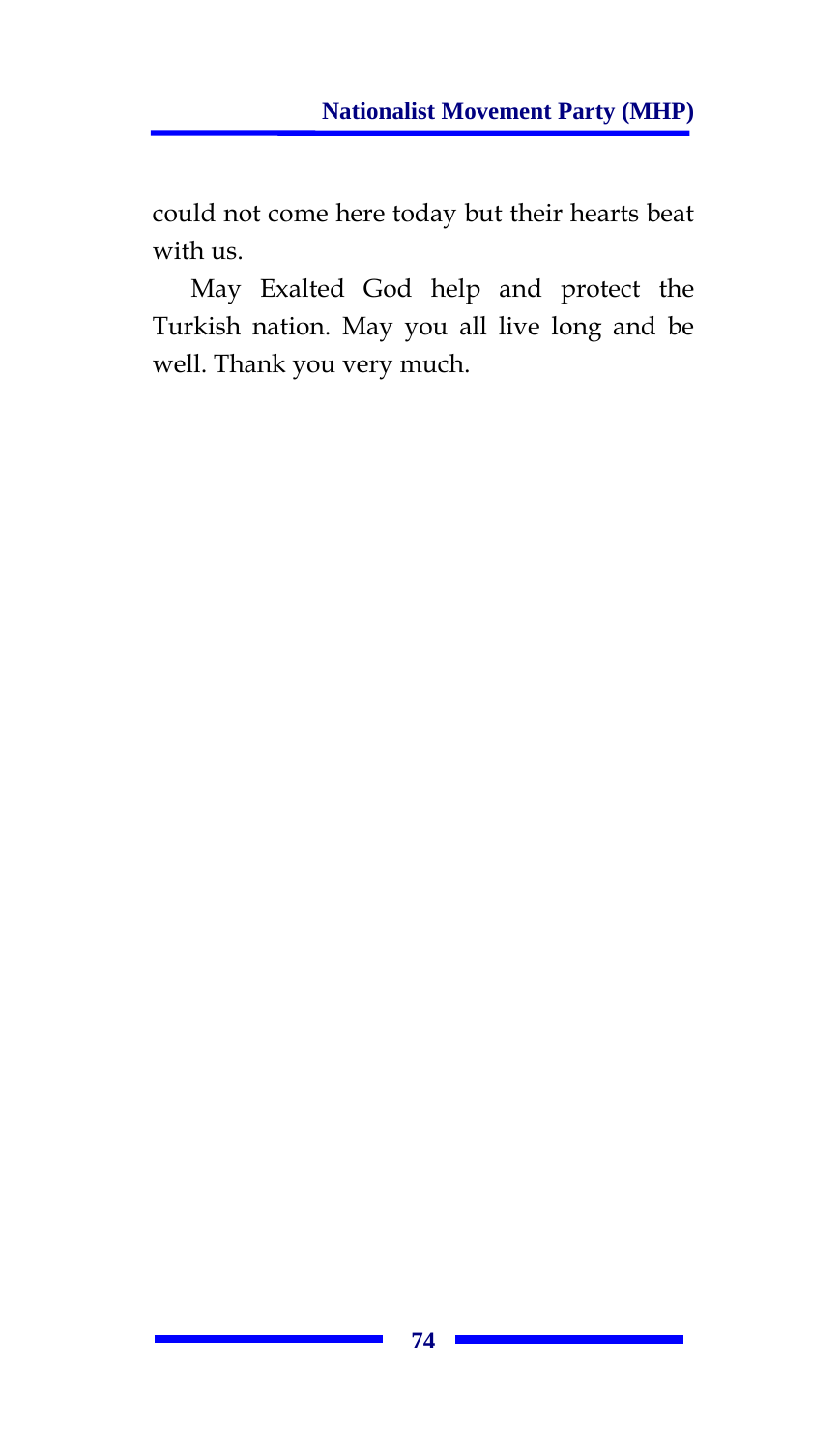**A Look At The New Age** 

# **THANK YOU AND CLOSING SPEECH**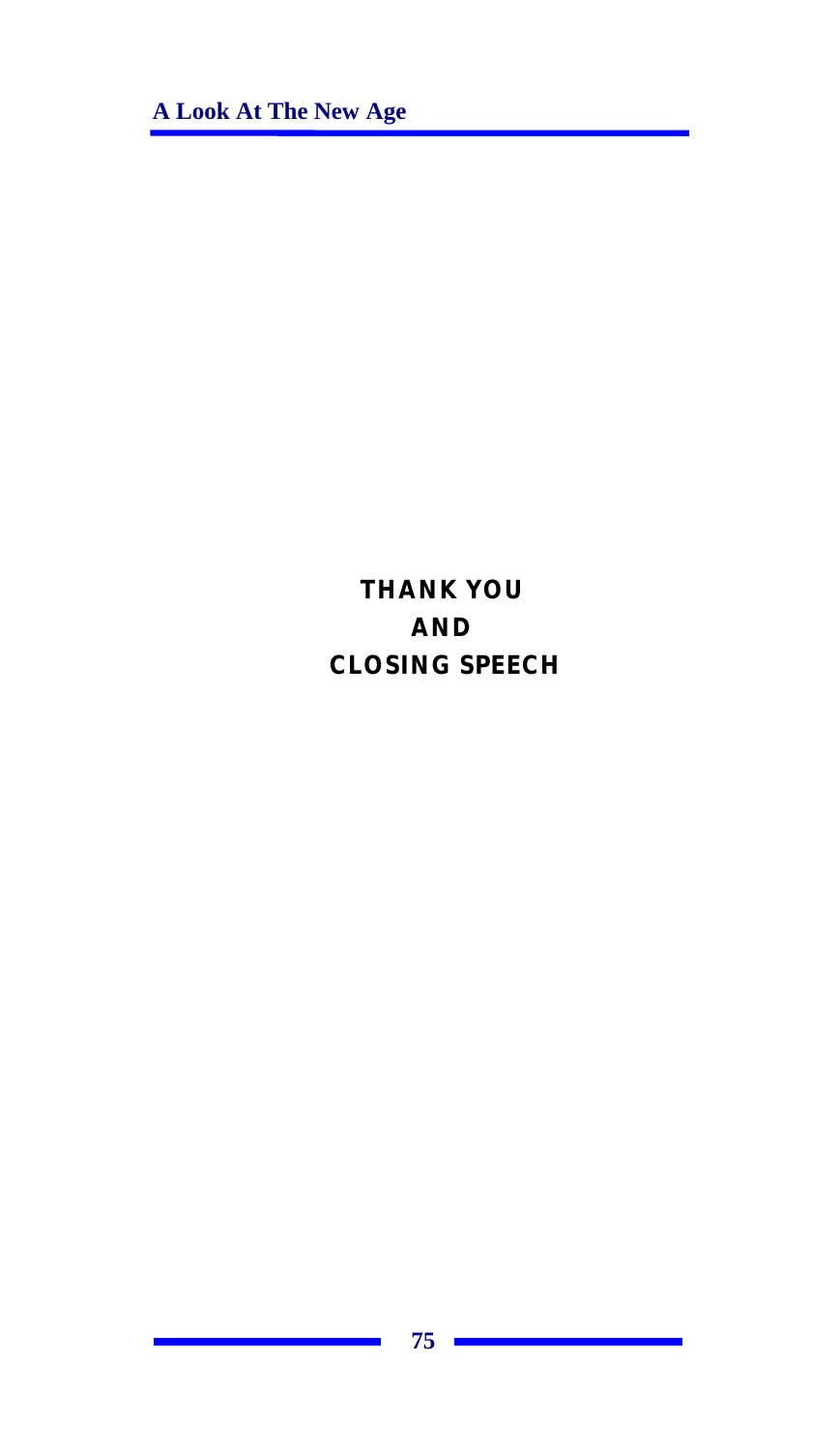# **Distinguished Members of Media, Dear Friends, Brave Grey-wolfs,**

Here today, The Nationalist Movement Party, with the help our Exalted God, with the participation and contribution of the friends, brave lovers of Turkey, completed its great congress, which has been a meaningful meeting.

On this occasion, I thank all of you for your contribution to and interest in our congress; firstly to the foreign guests, and to the members of media, to the valued delegation, to the friends in cause, who are the faithful idealists coming in groups to the congress from all over Turkey. I greet all of you one more time with love and respect.

As seen, this congress has become a historical meeting in many aspects in which significant decisions regarding our nation and country were made, and the Turkish nationalists have prepared themselves for a great future.

Our meeting in this congress is important not only for the calendar-timing that it is gathered by chance at the beginning of the 21st century, but also because it overlaps with a time in which humanity is experiencing a change of age, and entering a New Age.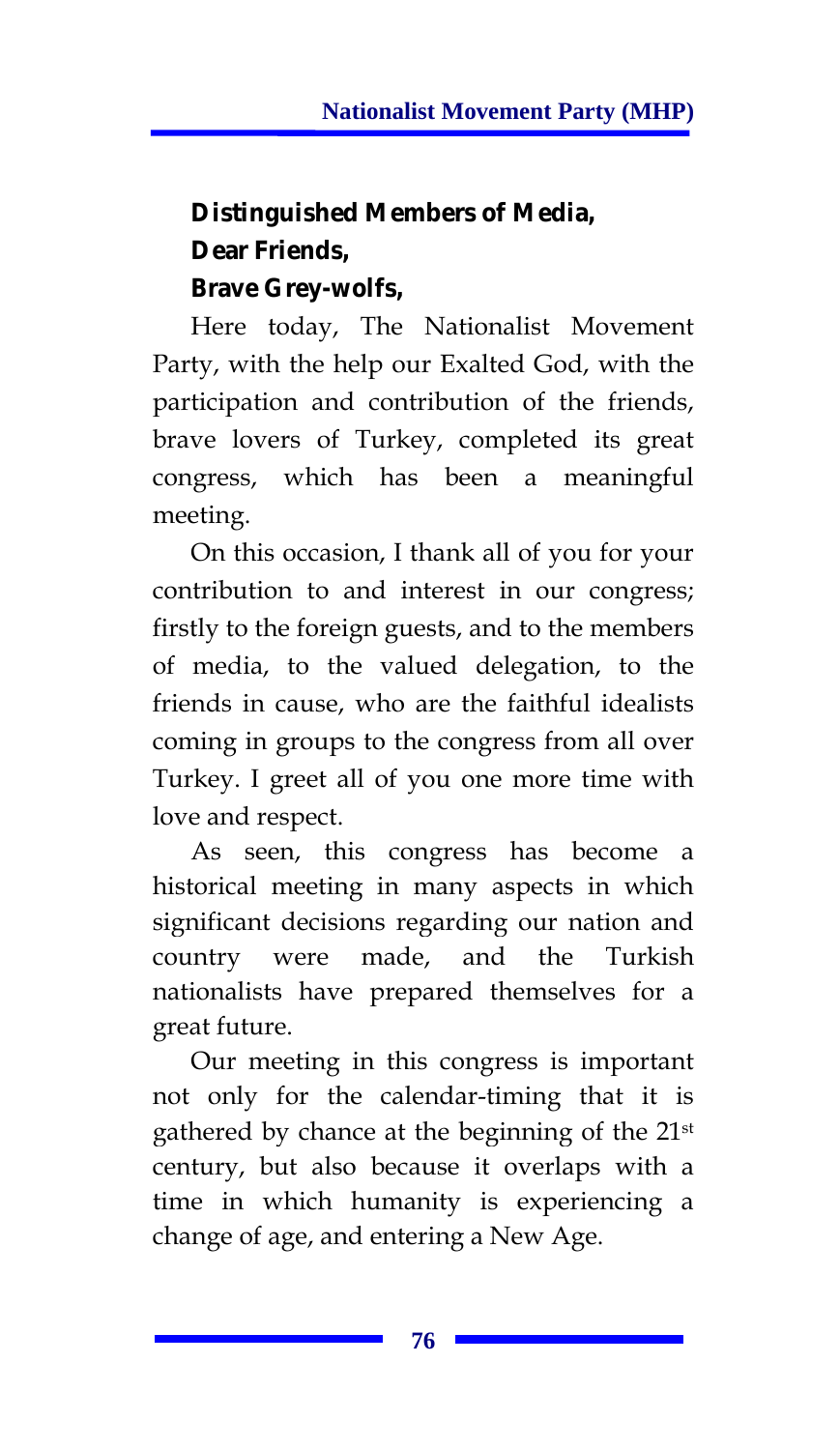This congress has provided us with an opportunity to review and assess developments occurring in the world, the new century into which we are stepping, and most importantly the present situation and future of Turkey. Proposals and assessments presented in the congress both evaluate the current situation, and form the ground for the future ideas and projects.

#### **Dear Friends in Cause,**

Entering a new age is not only a change in time. The change of age means a thorough change in the nature of events and developments, which characterize a time period. A new wave of development, which is described as the post-industrial age or information age has already begun to show its effects all over the world.

In Turkey, intellectuals, particularly those who are in politics, have to deeply analyze and assess the new century and age that we are entering. As the Turkish nationalists we are aware of our responsibility to understand the New Age more than anybody else. We know that those who do not understand the new developments and dynamics cannot realize the necessary reforms and transitions.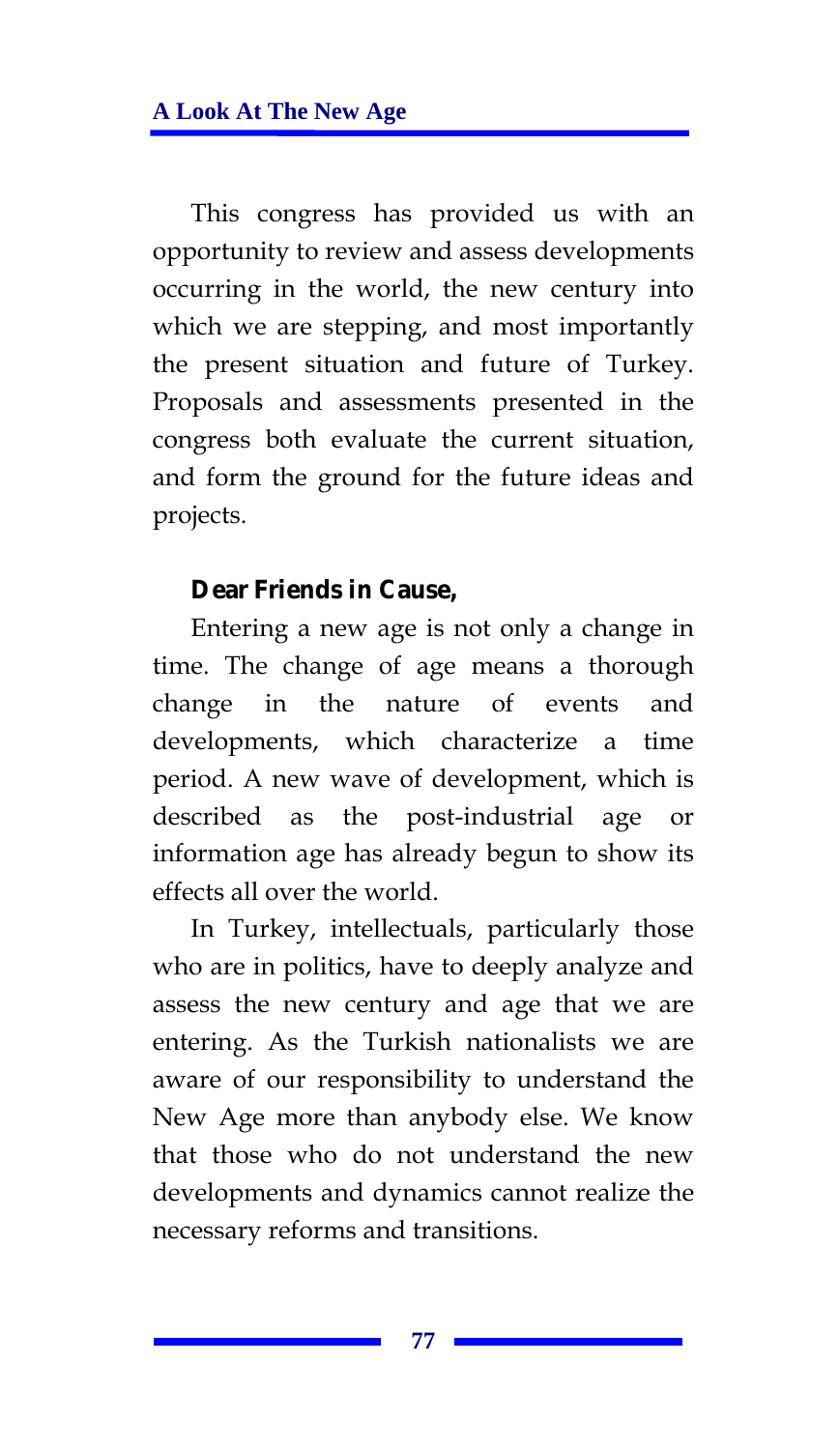In the near history, there is no other nation experiencing and paying for the heavy cost of not comprehending the change of age. In the 18th century, Turkey could not comprehend the importance of new developments in a timely manner, and has paid its cost as a two century long underdevelopment.

Today, we are under the obligation of comprehending the dynamics of New Age and bringing them to Turkey. Therefore, the historical and national duty before us is to clear all remains of the underdevelopment and to achieve a thorough transition.

Here today, we are making an agreement with the new century. We assert and announce that the Turkish nation will make contributions to the New Age. This agreement, before everything else, means a new sphere in which the rising economic, technologic, and political waves of new century meet with the historical accumulations and assertions of Turkey.

At the same time, this agreement requires a reform in the sphere of Turkish politics according to societal needs and demands, and the democratization of the relationship between the society and politics, media, and economy. The purpose of the agreement is to prepare Turkey for global rivalry through realizing necessary economic growth and performance.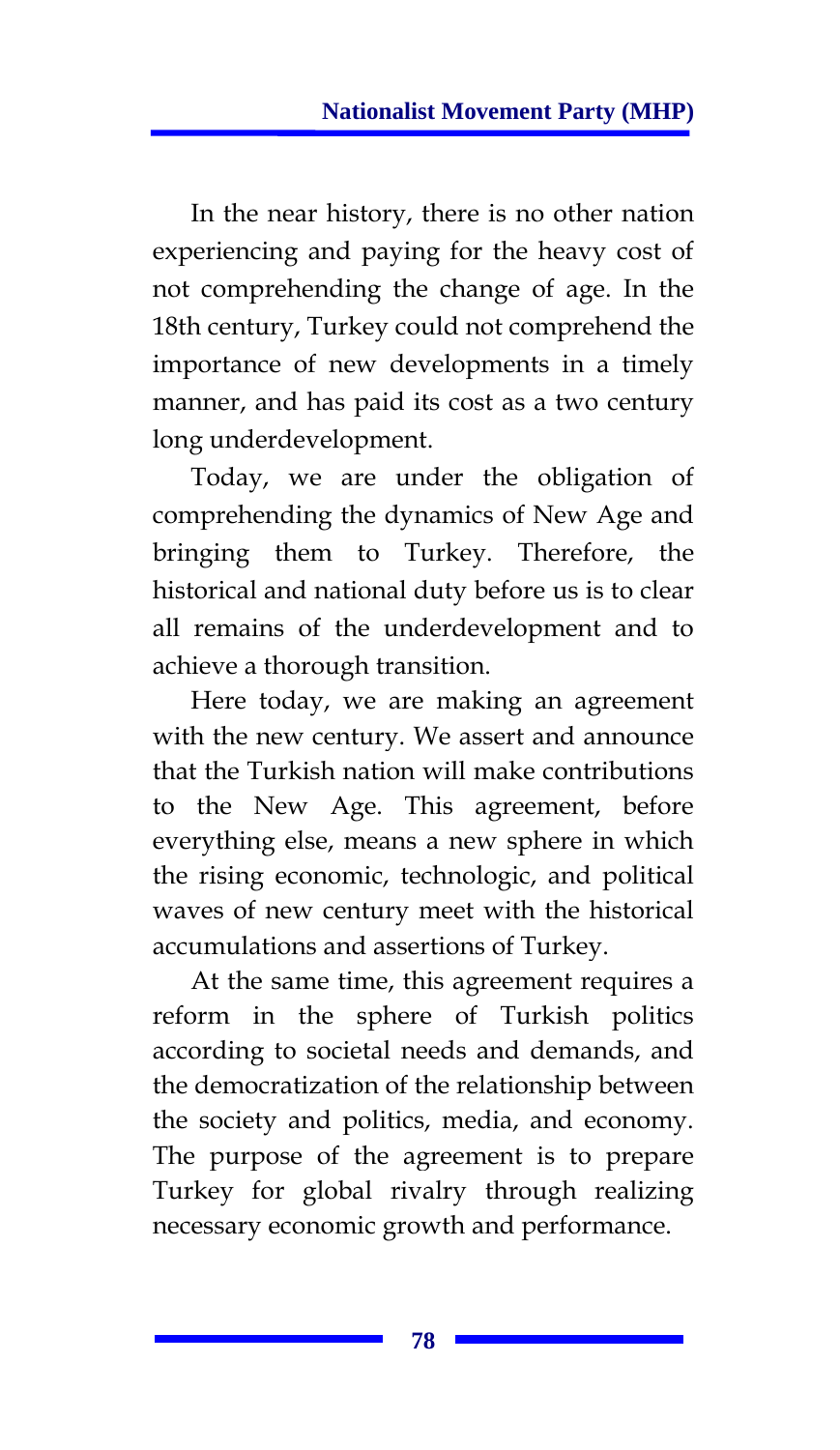In the 21st century, as Turkey progresses with this agreement, which enriches the freedoms of thought, faith, politics, and social and economic rights, the Turkish people will liberate themselves from all ties preventing their creativity, and will develop faster and further.

## **Valued Friends in Cause Esteemed Members of Media,**

The agreement that we have made with the new century briefly states the ideal and struggle of the Turkish nationalists to transform Turkey into the leader country of the new century.

Turkey cannot afford to be a country, which cannot produce with the technology of the New Age, cannot utilize the resources of the New Age, and cannot direct the flowing of events in the New Age.

We must take Turkey far beyond from her current situation in which basic rights and freedoms are not sufficient, and terrorists incidents are experienced, and there are poverty and corruption, which are the indicators of an undeveloped economy.

The goal of our nationalism is to provide the Turkish nation with a modern life including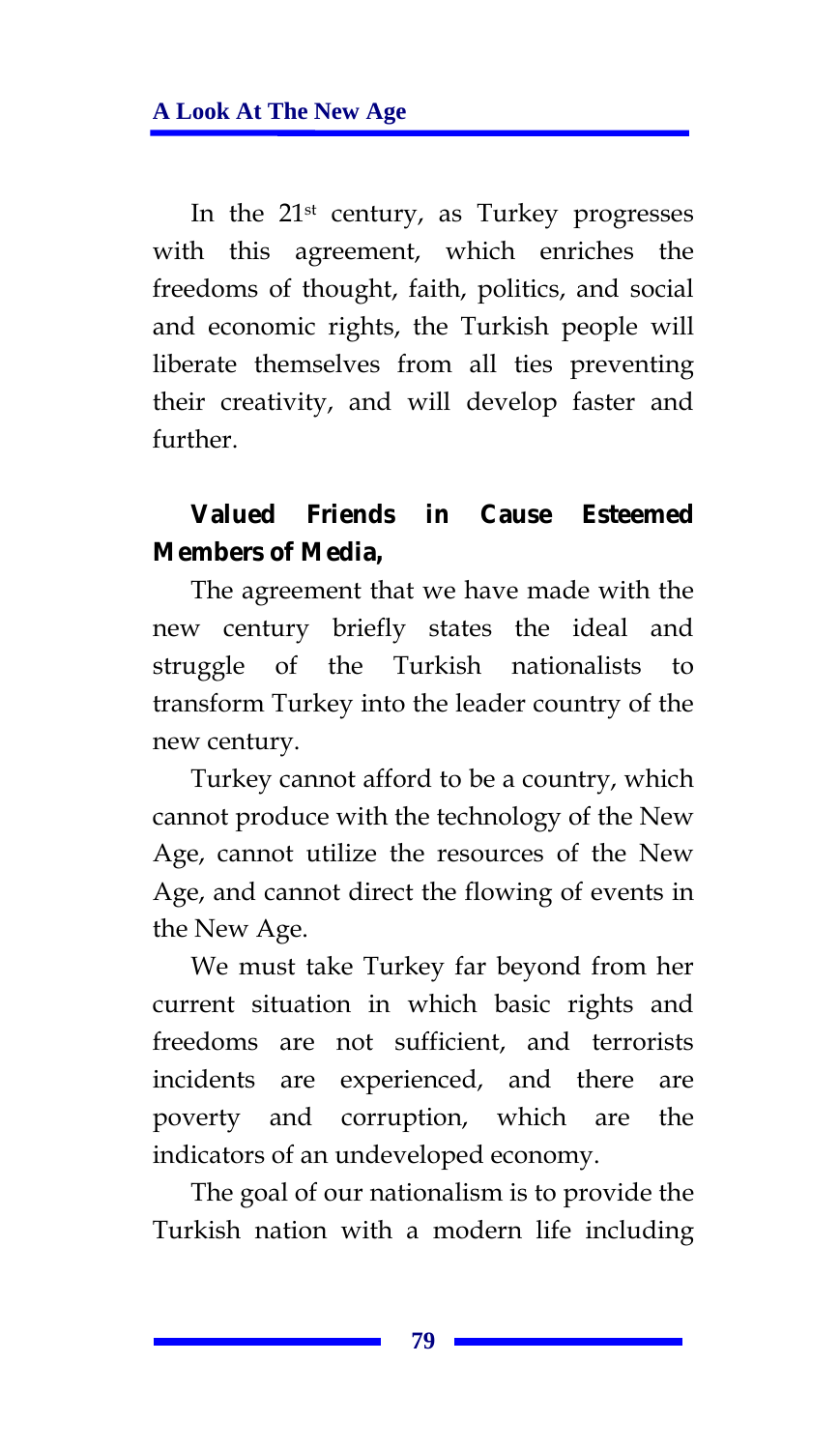both the national values, which have been molded through our long history, and the accumulated and latest discoveries of modernity; it considers the national and universal sources and values together for the creation of the modern Turkish society.

The Turkish nationalists who adopted such an approach have started a great walk to realize every item of the agreement that they have made with the new century.

This congress is the congress making the decision of this blessed walk. This is the congress starting a new, historical, and humane walk.

After the congress when we return to our places and organizations, the duty for all of us is to work with great enthusiasm within the framework of approaches put forth in this congress.

As devoted idealists, to comprehend and bring the dynamics of the New Age to Turkey is your duty. Realization of this goal can be possible if our organizations all over the country and our representatives in the parliament work to improve the involvement and contribution of the nation to the politics, and prepare themselves for the future challenges.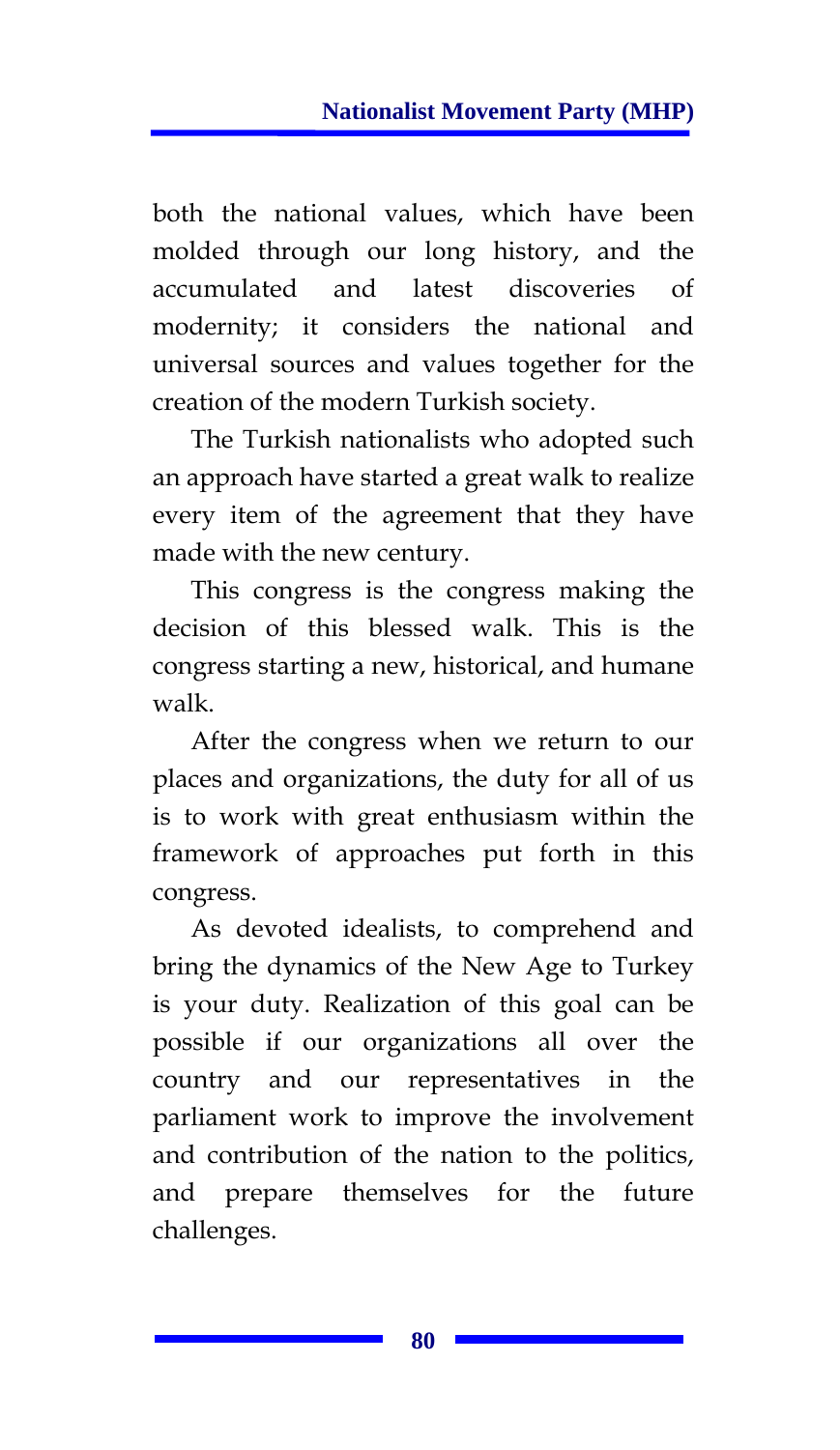I know and believe that the Turkish nationalists are the men of cause and heart, who live and work with the love of Turkey and for the sake of God. There is nothing to prevent the great men of cause to realize their ideals. We should not forget that belief and determination in success is at least the half of achievement.

## **Esteemed Friends in Cause, Distinguished Members of Media,**

This great congress of the Nationalist Movement Party is openly giving the following message to Turkey and the world:

As one of the oldest-living nations of the world, the Turkish nation through maintaining its own identity and personality is getting ready for a new reform to reach an advanced level of life in a dignified way in the new century.

This preparation is for the establishment of a new civilization. In the construction of this new civilization, a very important role is waiting for the Turkish nation appropriate to its historical tradition and accumulations.

The current duty of the Turkish nationalists, without ever losing this consciousness, is the realization of this historical mission through